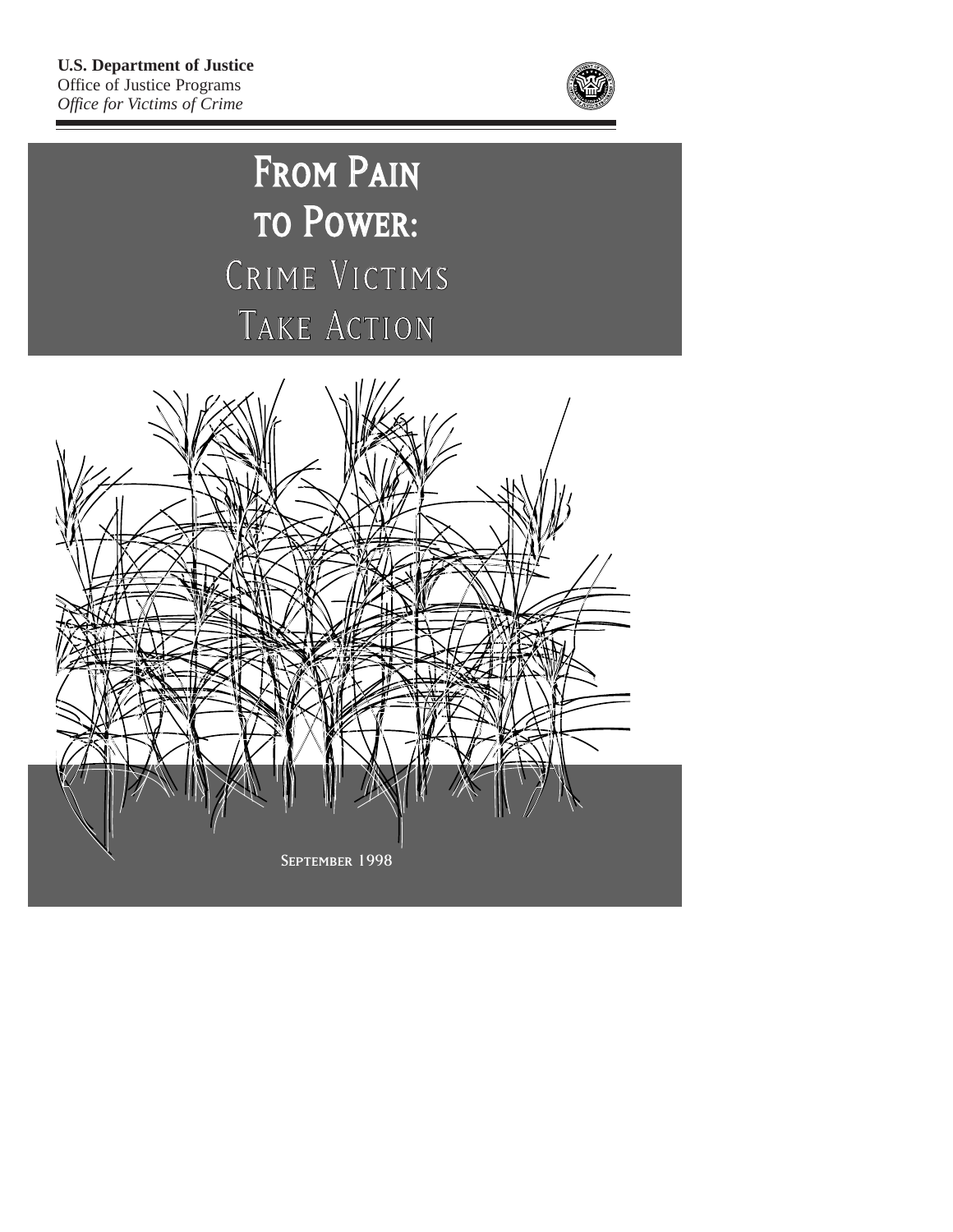**U.S. Department of Justice Office of Justice Programs** 810 Seventh Street, N.W. Washington, D.C. 20531

> **Janet Reno** *Attorney General*

**Raymond C. Fisher** *Associate Attorney General*

**Laurie Robinson** *Assistant Attorney General*

**Noël Brennan** *Deputy Assistant Attorney General*

**Kathryn M. Turman** *Acting Director, Office for Victims of Crime*

> **Office of Justice Programs World Wide Web Homepage:** *http://www.ojp.usdoj.gov*

> **Office for Victims of Crime World Wide Web Homepage:** *http://www.ojp.usdoj.gov/ovc/*

For grant and funding information, contact: **Department of Justice Response Center**  $1-800-421-6770$ 

This document was prepared by Victim Services, supported by grant number 96-VF-6X-K0008, awarded by the Office for Victims of Crime, U.S. Department of Justice. The opinions, findings, and conclusions or recommendations expressed in this document are those of the author(s) and do not necessarily represent the official position or policies of the U.S. Department of Justice.

The Office for Victims of Crime is a component of the Office of Justice Programs which also includes the Bureau of Justice Assistance, Bureau of Justice Statistics, the National Institute of Justice, and the Office of Juvenile Justice and Delinquency Prevention.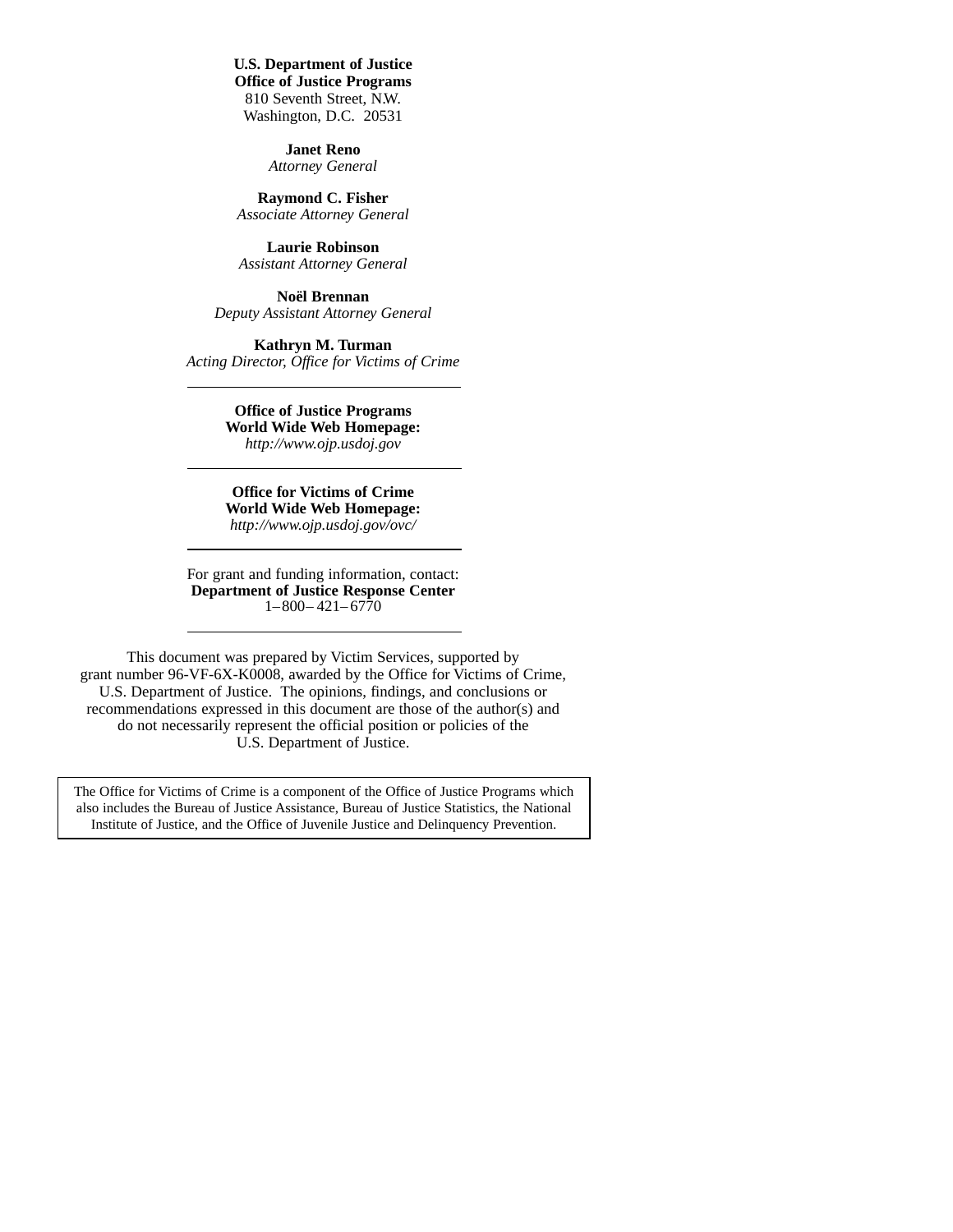From Pain<br>To Power: Crime Victims TAKE ACTION



September 1998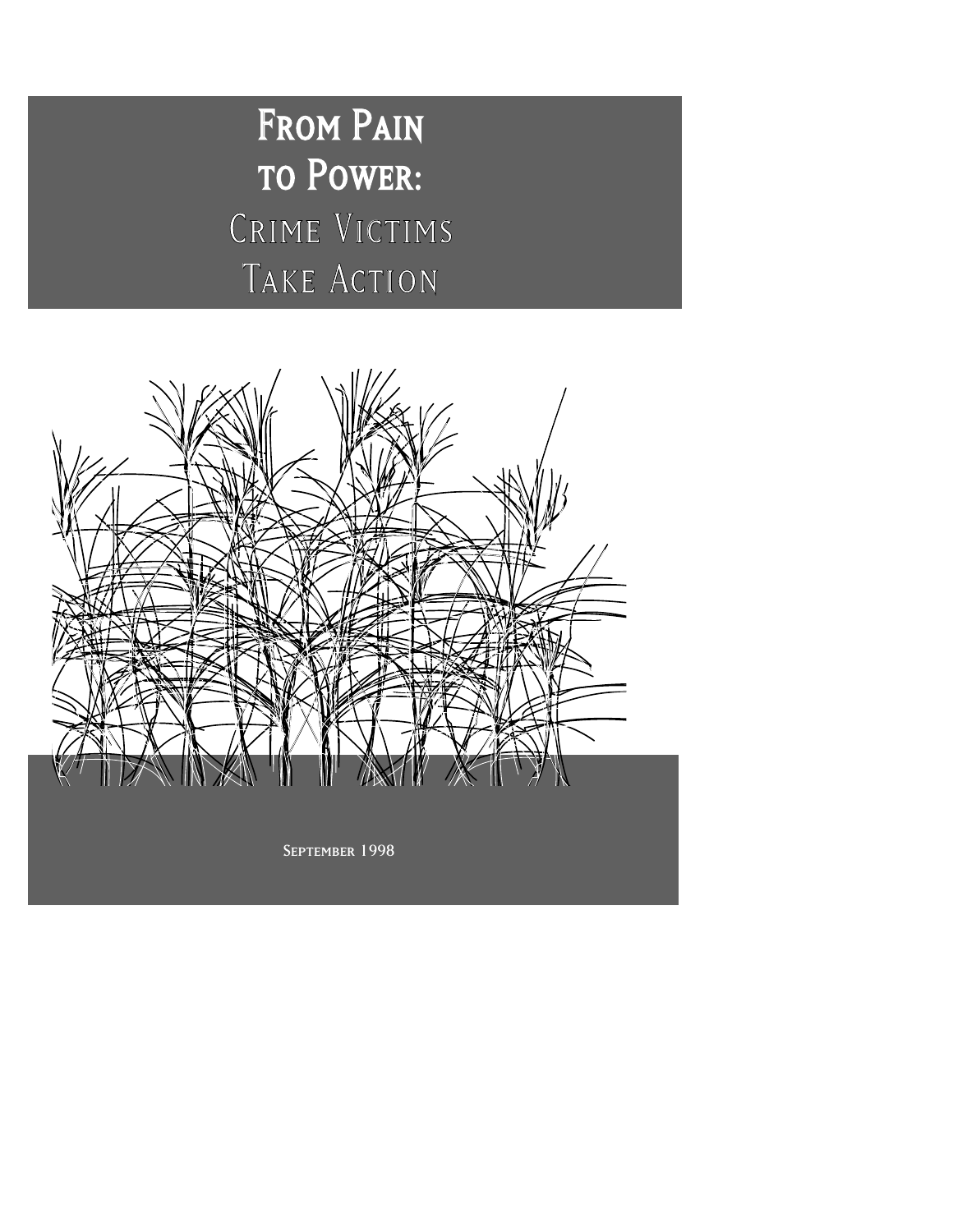# **ACKNOWLEDGMENTS**

The Office for Victims of Crime (OVC) would like to thank Victim Services for their hard work in the development and writing of this document. Specifically, OVC would like to acknowledge the following individuals for their dedication and time in producing this publication.

> Lucy N. Friedman, Ph.D. Executive Director Victim Services 2 Lafayette Street, 3rd Floor New York, New York 10007 (212) 577–7705

Since 1978, Dr. Friedman has served as the Executive and Founding Director of Victim Services, the largest victim assistance provider in the nation. Dr. Friedman has worked to incorporate victim services into all system components that come into contact with victims including schools, hospitals, and the courts. Among her innovations are a domestic violence program that teams police officers with counselors to reach domestic violence victims; New York City's first school-based mediation program, which teaches young people non-violent conflict resolution; the country's first domestic violence service program in a public housing setting; and a counseling program for families of homicide victims. Dr. Friedman is a 1994 recipient of the President's Crime Victim Service Award.

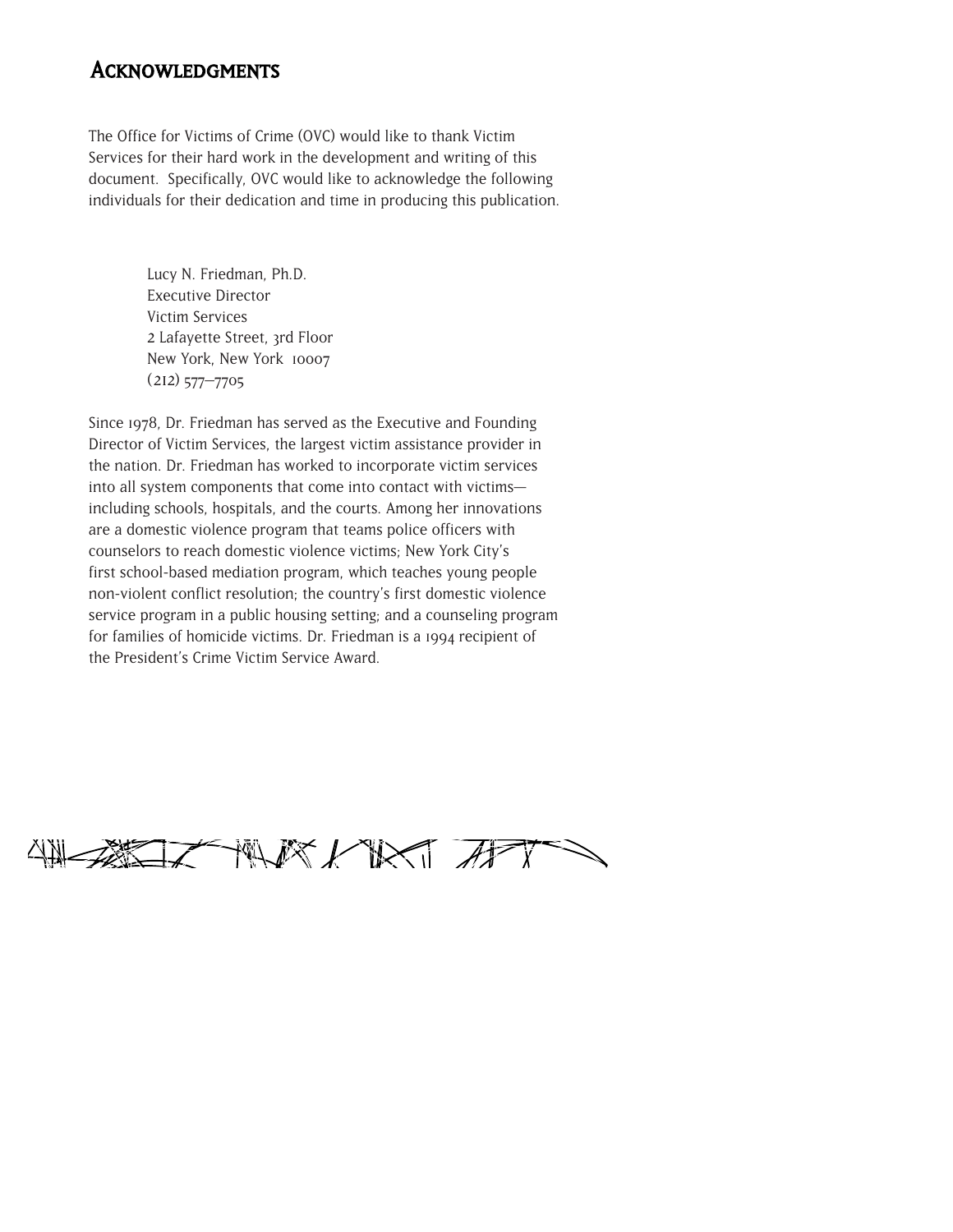Susan B. Tucker, J.D. Director of Policy and Research Development Victim Services

Susan B. Tucker is Director of Policy and Research Development at Victim Services, where she has directed projects on the costs of domestic violence, anti-bias education for immigrants in ESOL programs and crime victim activism. She has written and spoken on a variety of victimization and violence prevention issues including domestic violence, workplace domestic violence and victim assistance. She previously taught and practiced law in New York City.

> Peter Neville Program Assistant Victim Services

Peter Neville is Program Assistant in the Policy Office at Victim Services, where he works on a broad range of crime, victimization and violence prevention topics. Previously, he worked at the Bush Center in Child Development and Social Policy at Yale University, focusing on public policy in the areas of early education and family services. He holds a B.A. in psychology from Wesleyan University.

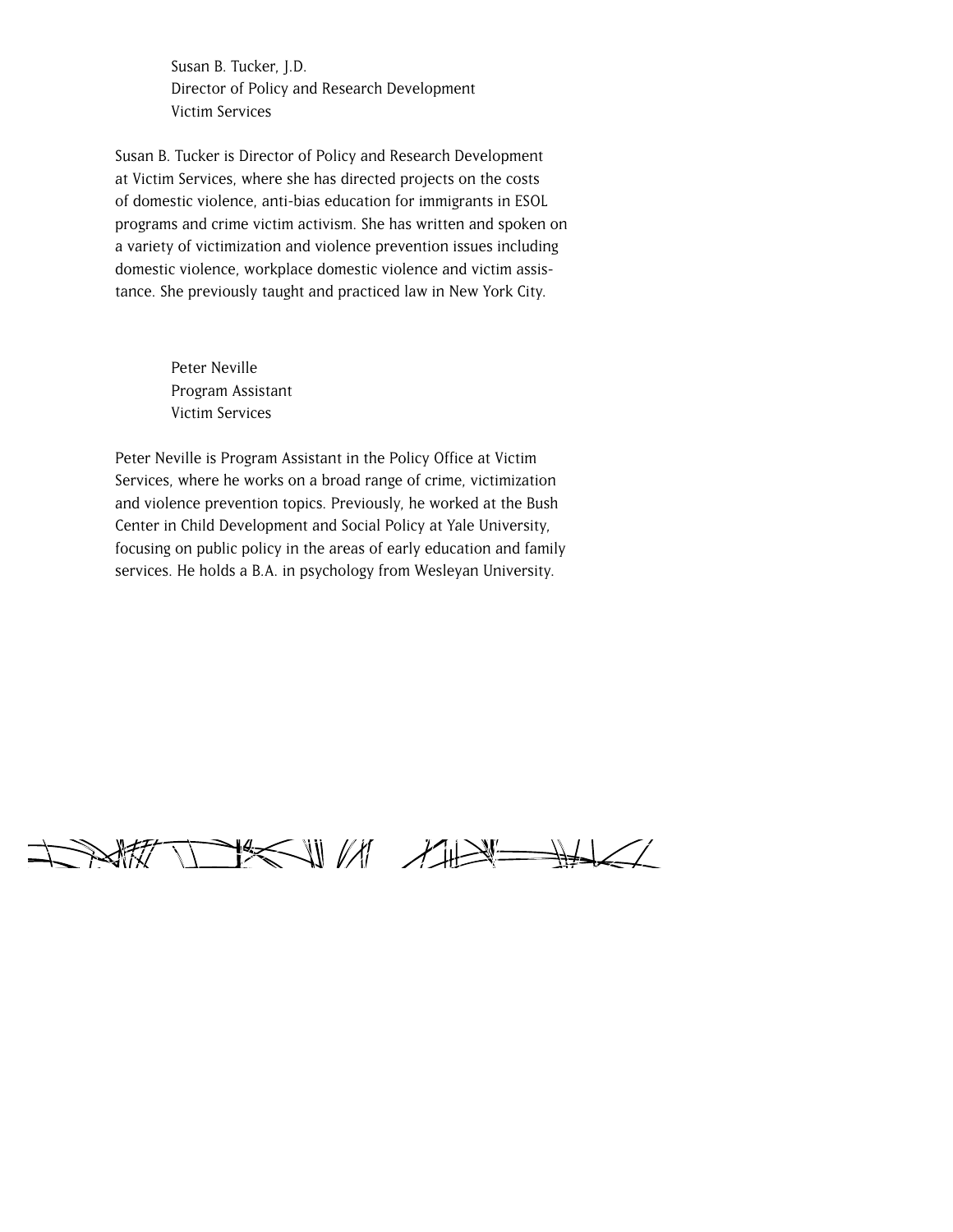# **FOREWORD**

Across America, victims of crime have turned their agony into activism. Many have found that participating in community service helping other victims and initiating crime prevention and awareness programs—contributes significantly to their own healing. These victims include extraordinary people such as Marilyn Smith, who founded a comprehensive victim service program in Seattle for deaf and deaf-blind victims of sexual assault after trying unsuccessfully to find services herself as a deaf sexual assault victim; Azim Khamisa, who joined with the grandfather of the 14 year-old gang member who murdered his son to provide gang prevention programs in San Diego schools; and the many parents who came together after their children were killed by drunk drivers to support Mothers Against Drunk Driving in its successful efforts to strengthen laws, provide victim impact classes, and educate the public about the devastating impact of this crime.

This monograph chronicles ways in which many crime victims are channeling their pain into helping others, improving their communities, and healing themselves at the same time. It describes opportunities for victims who want to become active and makes important recommendations for victim service programs regarding ways to involve victims in community service.

The monograph was written by Victim Services, a New York City-based program which is the largest victim assistance provider in the nation. The monograph is part of a larger document entitled New Directions From the Field: Victims' Rights and Services for the 21st Century, a comprehensive report and set of recommendations on victims' rights and services from and concerning virtually every community involved with crime victims across the nation.

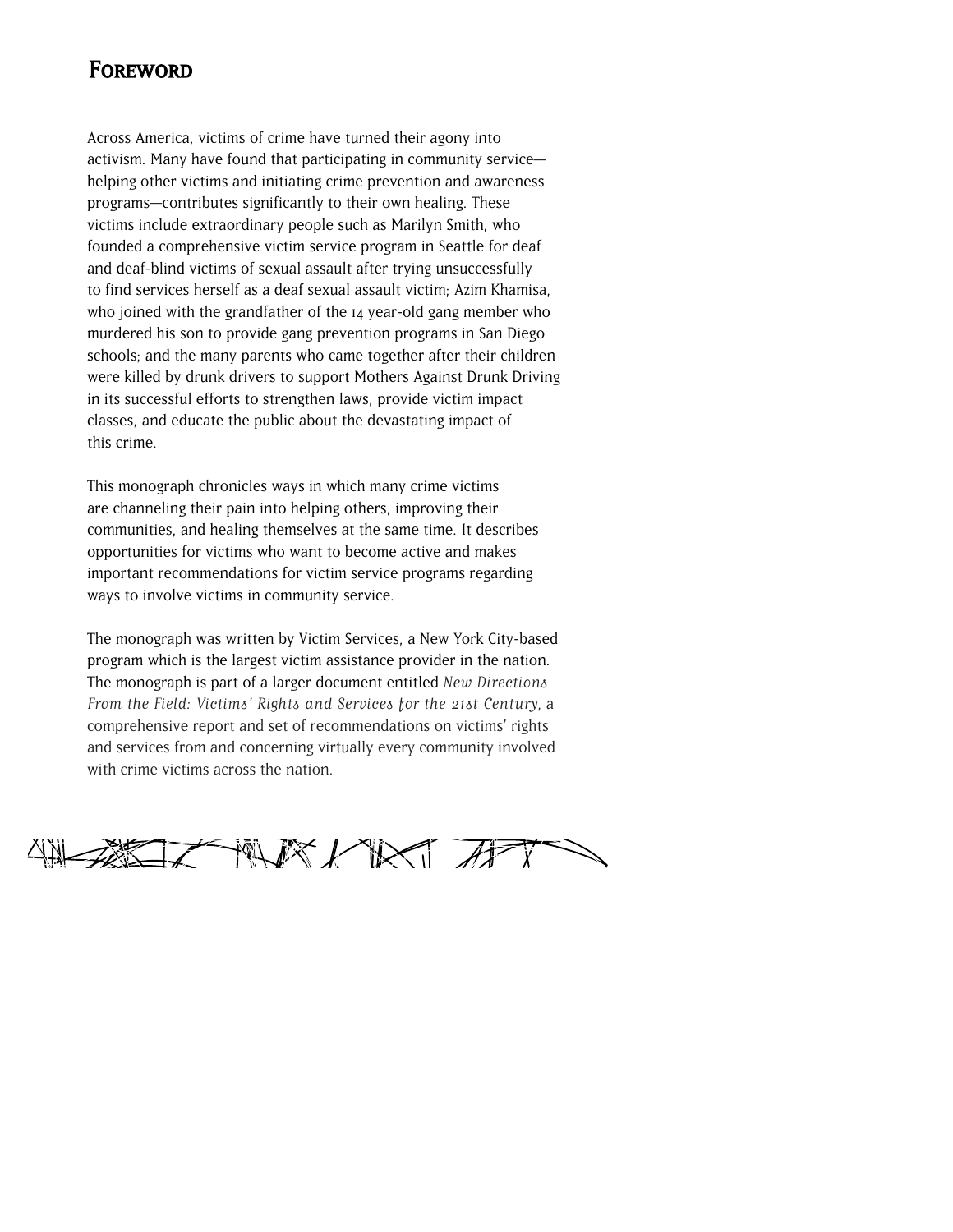Crime victims themselves have a critical role to play in the nation's response to violence and victimization. The purpose of this monograph is to foster increased collaboration between victims, service providers, and policy makers to ensure justice and healing for all victims of crime.

> **Kathryn M. Turman** Acting Director Office for Victims of Crime

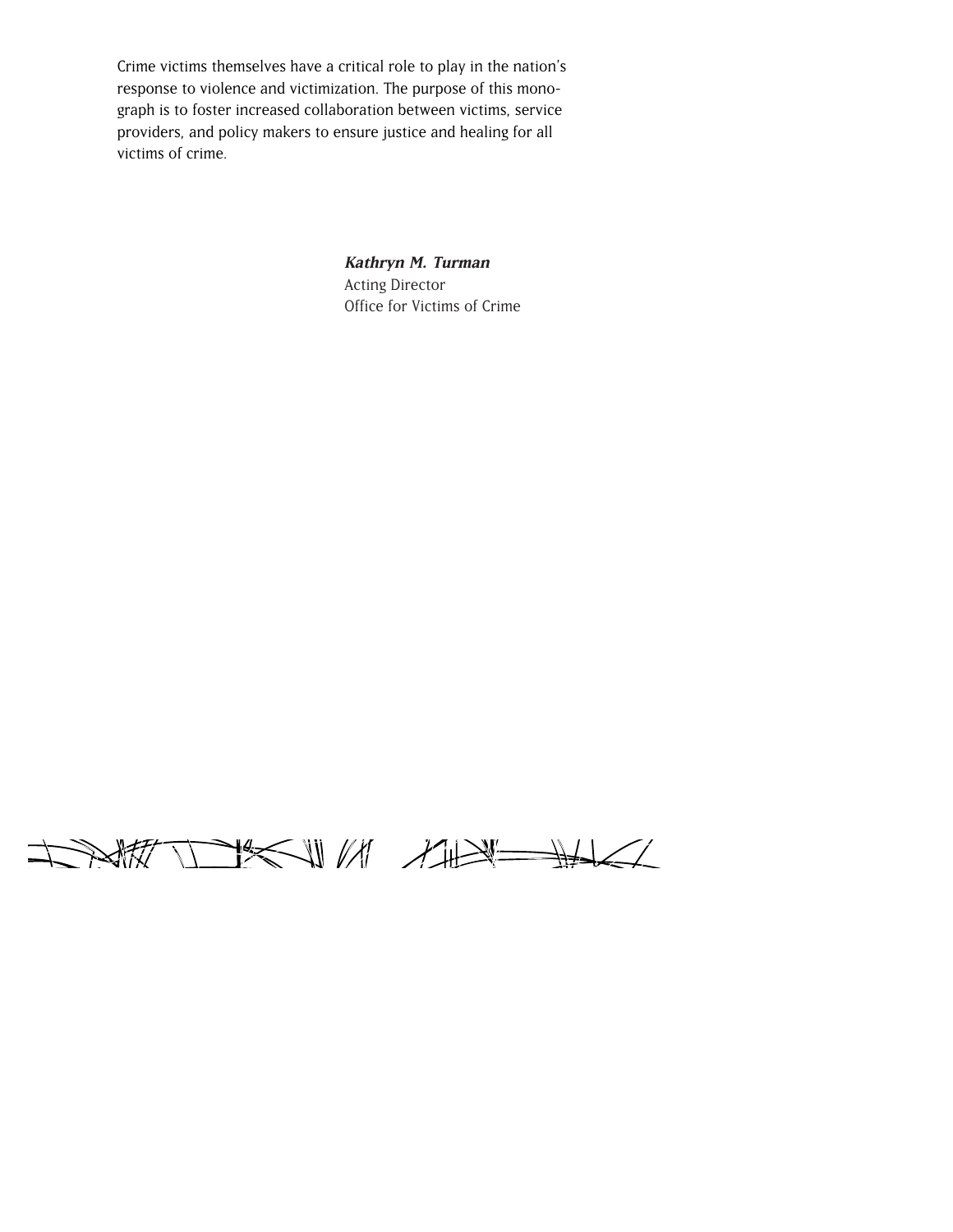**"Pain falls drop by drop upon the heart until, in our own despair, against our will, comes wisdom." —Agamemnon, Aeschylus**

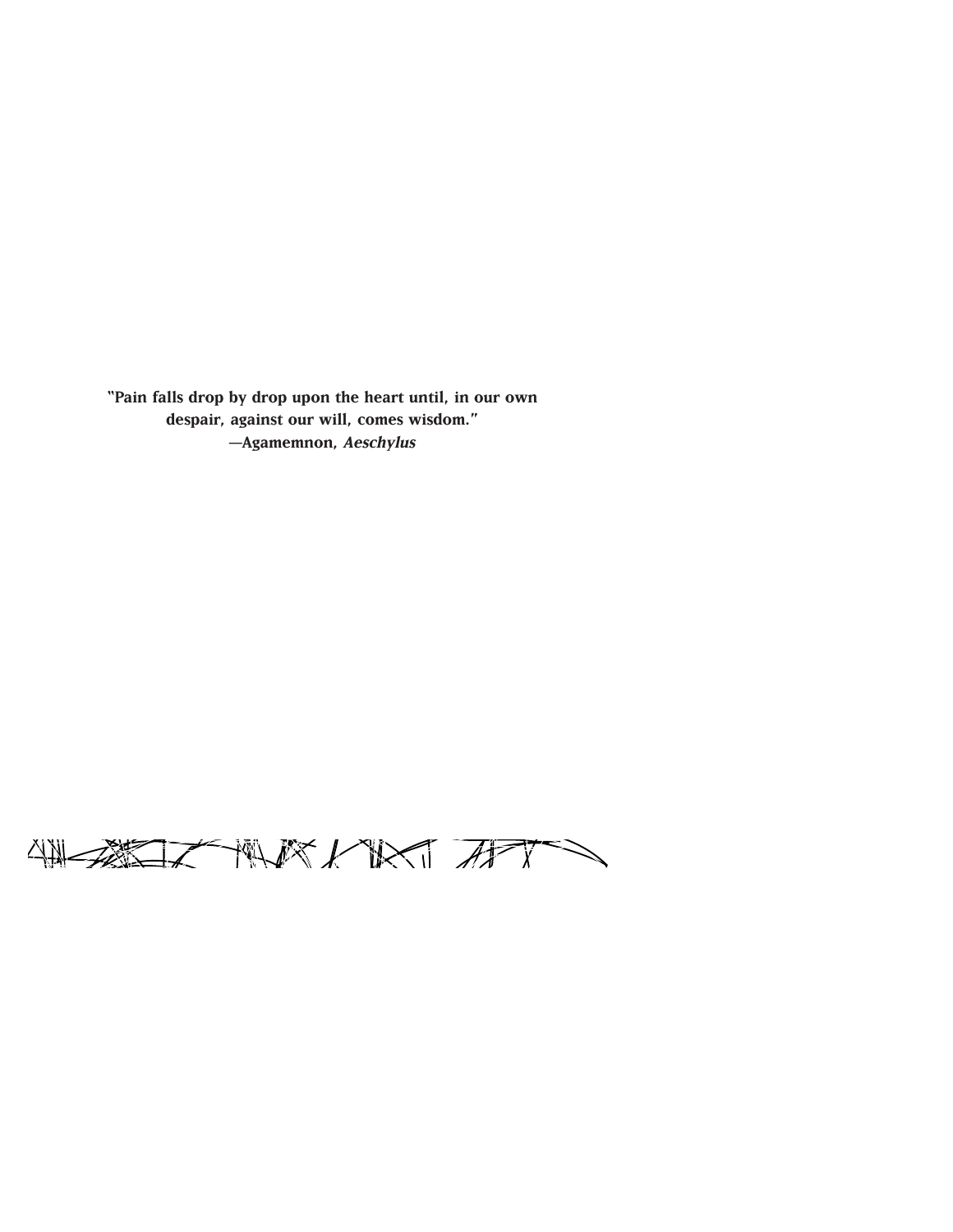# Table of Contents

| Community Involvement Since the 1982 Task Force Report 7   |
|------------------------------------------------------------|
|                                                            |
|                                                            |
|                                                            |
|                                                            |
|                                                            |
|                                                            |
|                                                            |
|                                                            |
|                                                            |
|                                                            |
|                                                            |
|                                                            |
|                                                            |
| Recommendations for Victim Service Programs 25             |
| Recommendations for Government 26                          |
|                                                            |
| Appendix: Victim Involvement in Action 31                  |
| Mothers Against Drunk Driving (MADD) 31                    |
| Parents of Murdered Children (POMC) 32                     |
| P.O.W.E.R. (People Opening the World's Eyes to Reality) 33 |
| Remove Intoxicated Drivers (RID) 34                        |

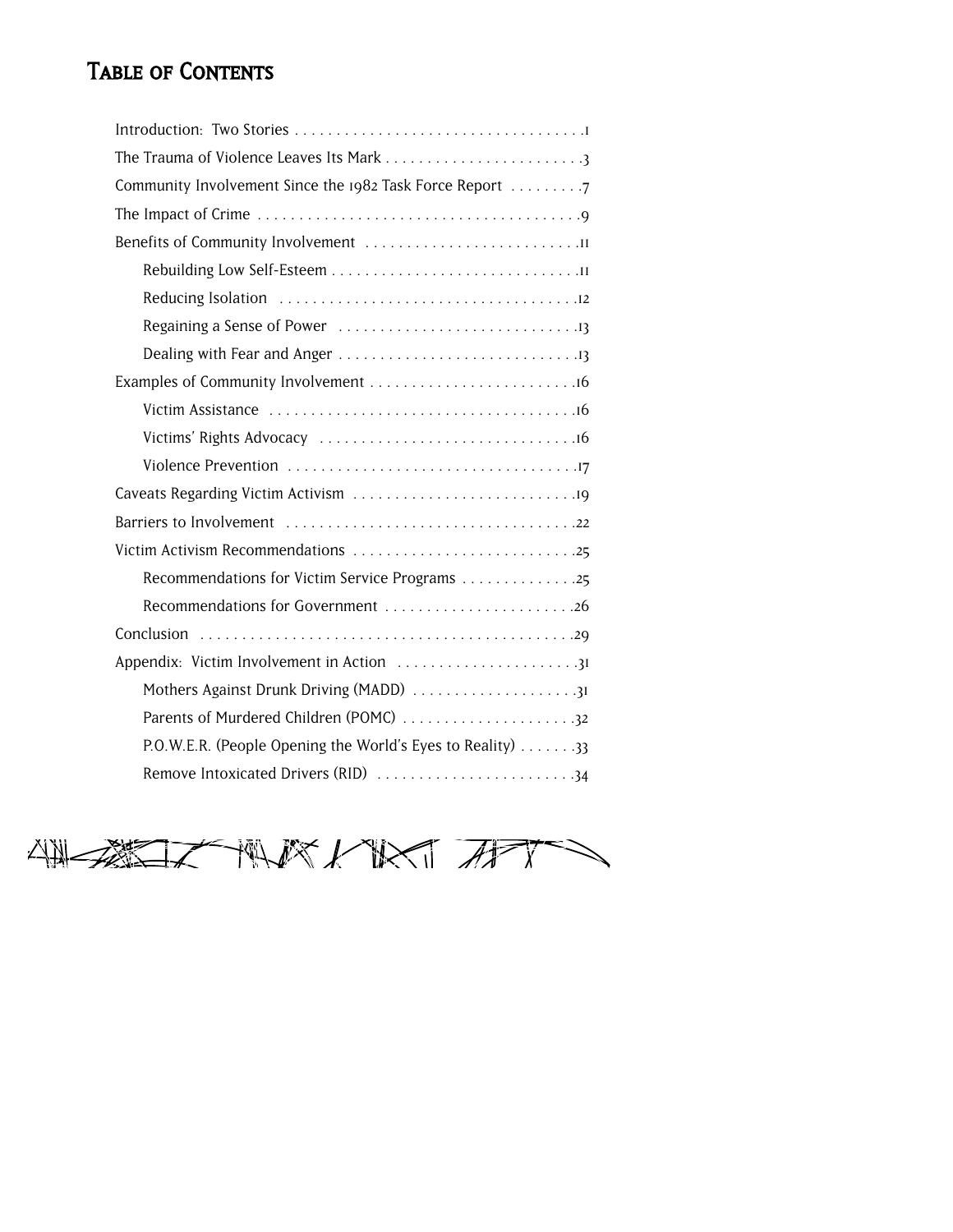| The Stephanie Roper Committee and Foundation 35                                                      |
|------------------------------------------------------------------------------------------------------|
| Teens on Target (TNT) $\ldots \ldots \ldots \ldots \ldots \ldots \ldots \ldots \ldots \ldots \ldots$ |
|                                                                                                      |
|                                                                                                      |
|                                                                                                      |

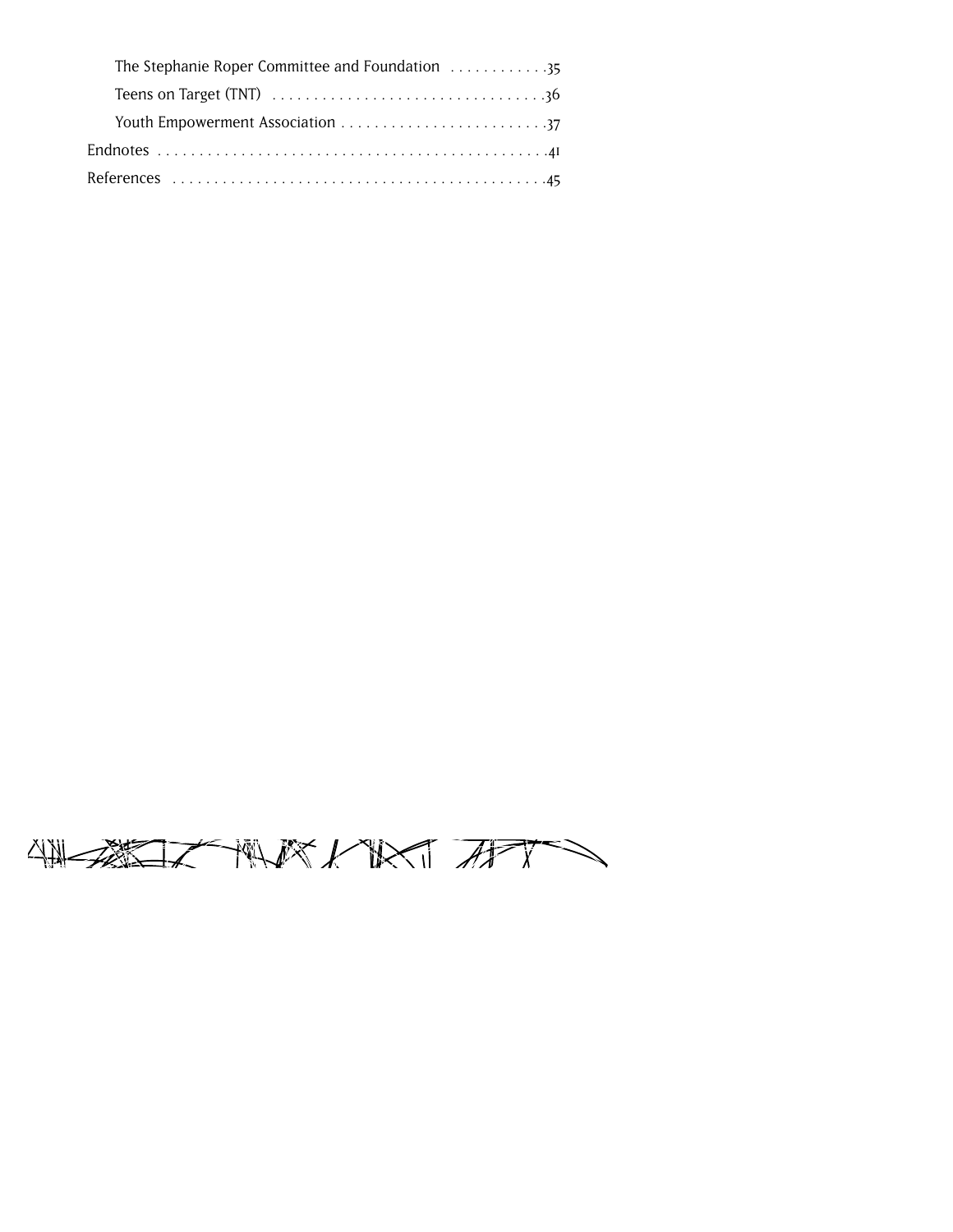#### **Introduction: Two Stories**



In 1985, Ralph Hubbard's 23-year-old son was shot and killed in New York City. After years of feeling angry, frustrated and powerless, Hubbard resolved to help other families work through their suffering. In a Victim Services support group for families of homicide victims in New York, he began to speak out, telling his family's story to the police, criminal justice officials, social service providers, and the public. He found that telling others what his family had gone through helped him cope with his pain and anger and inspired other victims to address their feelings. He started a self-help group for men who had lost family members to violence. He also became an adviser to New York's Crime Victims' Board, vice president of Justice For All, a victims' rights advocacy group, and a board member of the National Organization for Victim Assistance. A leading spokesperson for victims' rights in New York State, Hubbard feels no less compelled to be an advocate for victims ten years after his son's murder: "It's something I need to do. This is therapeutic for me."

Survivors from the 1993 Long Island Railroad massacre were determined to prevent similar atrocities from happening to others. Colin Ferguson's shooting spree transformed a number of those who were either on the train or lost family members into outspoken advocates for gun control and victims' rights. Today, they speak at vigils, rallies, on television talk shows, and with legislators about the

CRIME VICTIMS TAKE ACTION  $\begin{picture}(120,111){\small\bf 1} \put(120,111){\small\bf 1} \put(120,111){\small\bf 1} \put(120,111){\small\bf 1} \put(120,111){\small\bf 1} \put(120,111){\small\bf 1} \put(120,111){\small\bf 1} \put(120,111){\small\bf 1} \put(120,111){\small\bf 1} \put(120,111){\small\bf 1} \put(120,111){\small\bf 1} \put(120,111){\small\bf 1} \put$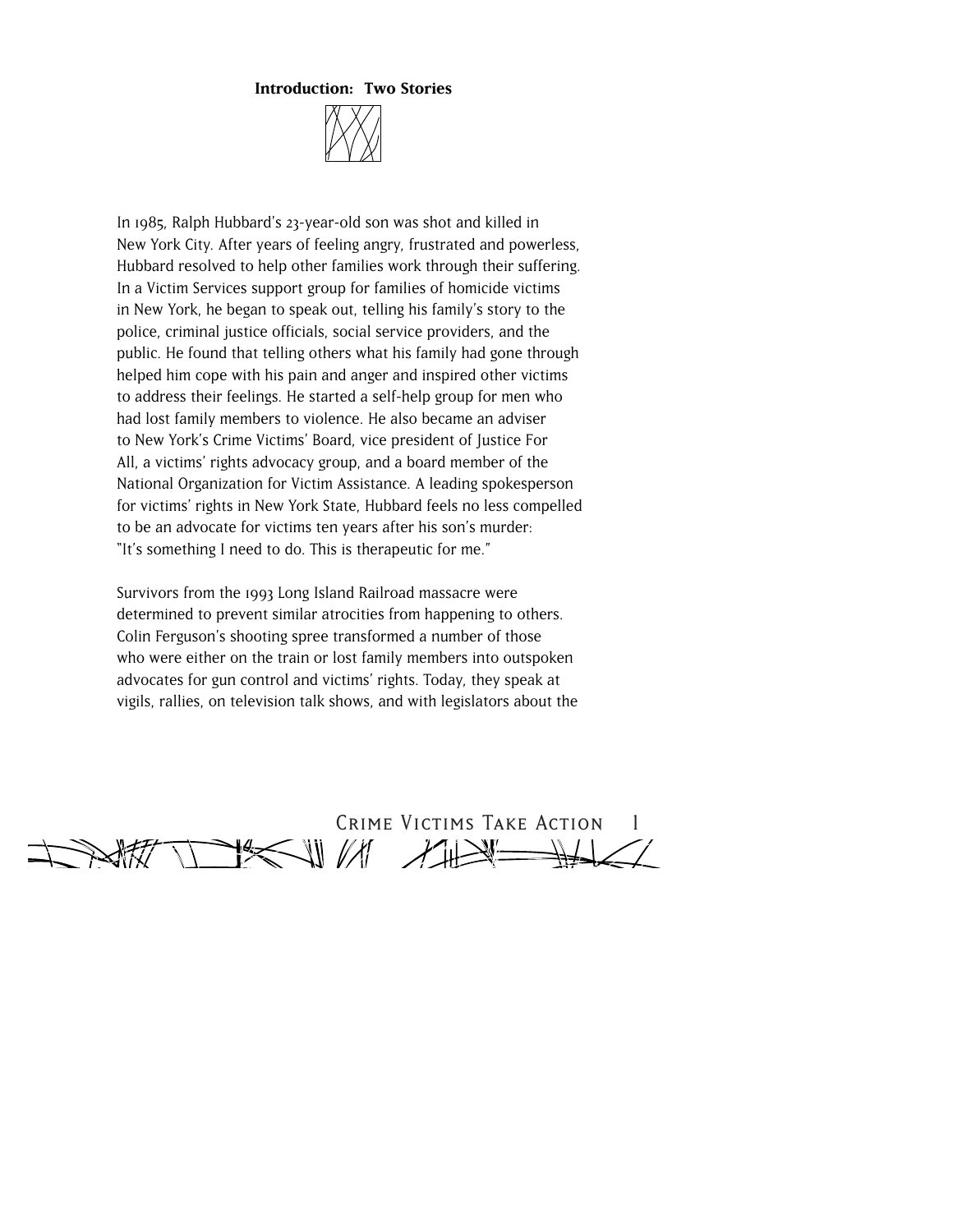personal impact of the event, and they lobby for a ban on assault weapons, including the model used in the shooting. Tom McDermott, who was on the train that evening, believes he was spared in order to join the fight against gun violence. "I'm a radical now," he often says. "I'm a radical for the safety of us all."<sup>1</sup>

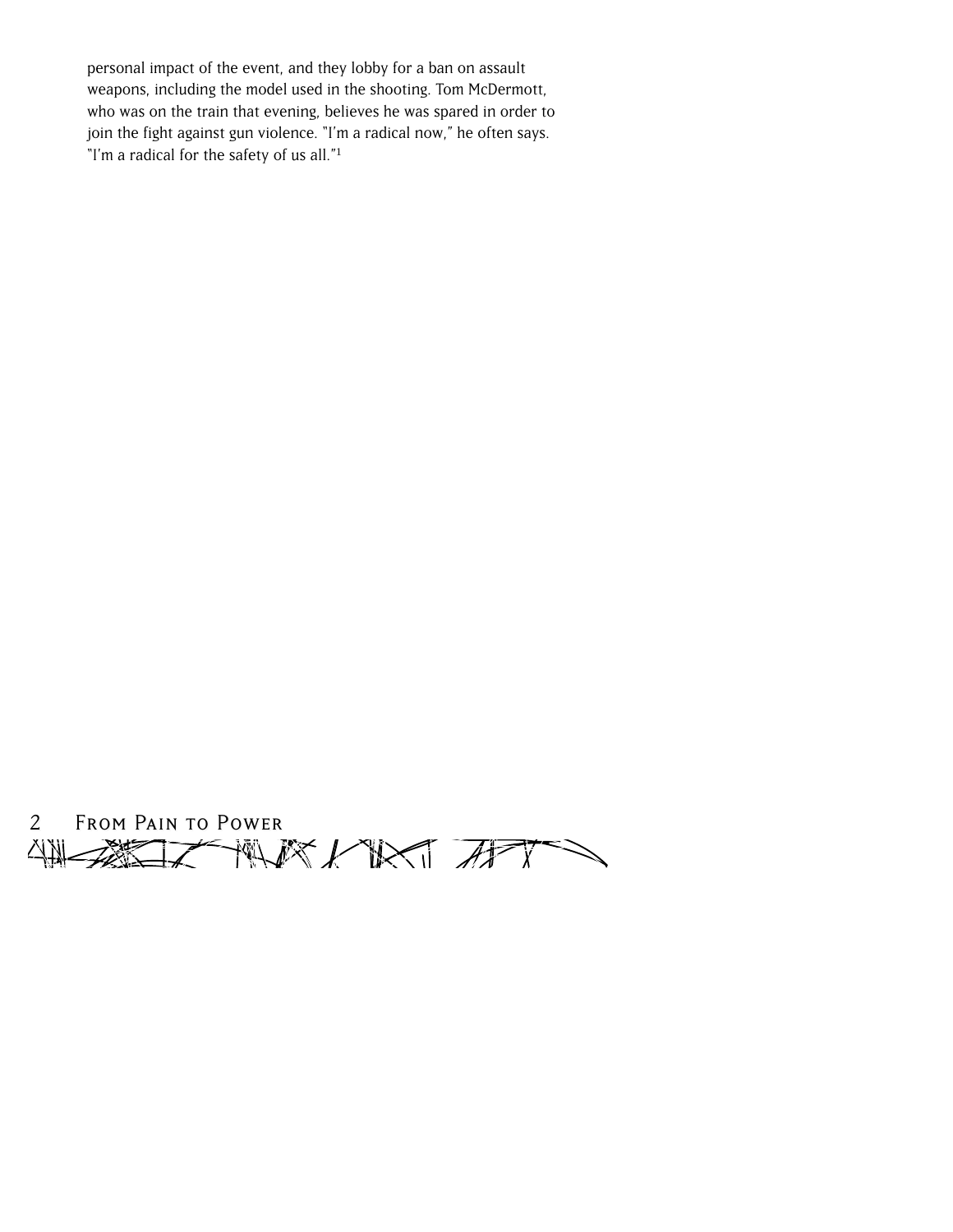#### **The Trauma of Violence Leaves Its Mark**



Long after the physical wounds have healed, many crime victims continue to feel overwhelmed by the psychic pain of loss, powerlessness, low self-esteem, isolation, fear, rage–feelings that often are shared by their family and friends, as well as by the extended community.

From the ashes of criminal violence, victims and their families are struggling to rebuild their communities, as well as their own lives. Through community activism, individuals like Ralph Hubbard and Tom McDermott are transforming their pain into power, helping change society, and healing themselves in the process. Moving from the personal to the political, they work to correct causes of crime that are systemic, such as poverty, racism, sexism, the culture of violence and easy access to guns; to hold those who commit crimes accountable; and to enact victim-sensitive reforms and programs. As the crime victims' movement enters its third decade, advocates should look for ways to nurture victims' desires to help others by providing educational and organizational opportunities for community action.

Without intervention, victims can become chronically dysfunctional afraid to venture out at night, unable to work productively, alienated from neighbors and friends, distrustful of police and courts, and overly dependent on social services. Their withdrawal from life hurts their families and weakens the fabric of the community.

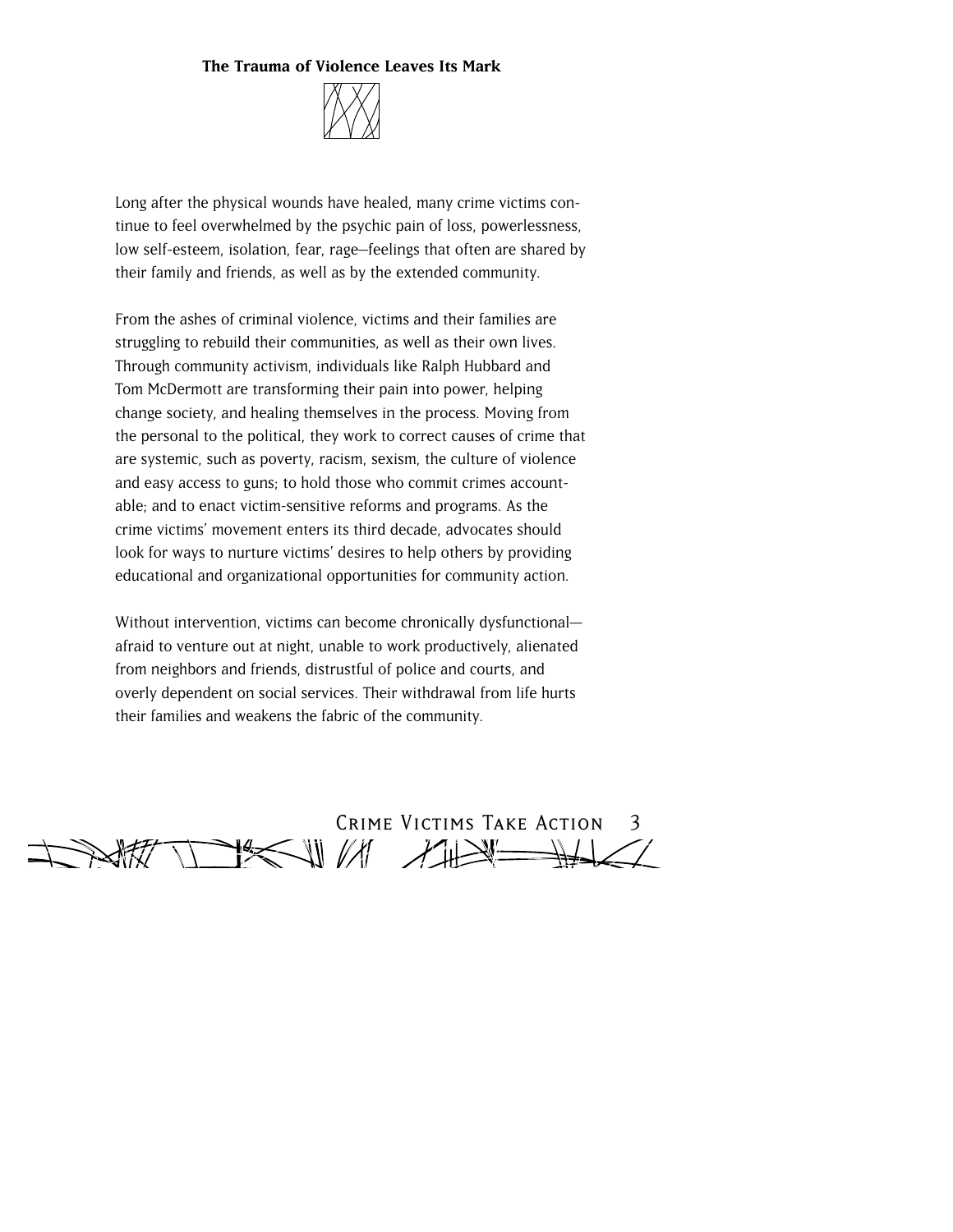Individual counseling and practical assistance help people deal with the psychological aftermath of crime and reconstruct a sense of equilibrium. When crime victims move from their personal experiences to a broader social analysis and to activism, they can also aid their own recovery from the trauma of victimization. Recognizing or addressing the social conditions that lead to violence and victimization is important. Helping other victims, working to change laws, or mobilizing violence prevention initiatives can help victims and survivors regain a sense of control and channel their fear and rage into efforts for reform.

The history of grass roots efforts in other movements shows that community activism can be a powerful catalyst for social change. Individual stakeholders—those whose lives were directly affected by the movement's cause—have brought about landmark reforms. The movements for civil rights, elder rights, welfare, environmental protection, and AIDS research and treatment have been spearheaded by those directly affected by the issues. Like crime victim activism, each of these movements arose from victimizing conditions of neglect, persecution, or marginalization; and the involvement of "victimized" individuals legitimized the cause.

A crucial step toward activism may be the individual's selfidentification as a member of a group victimized by particular social conditions. Yet within the crime victims' and battered women's movements, the "victim" label remains controversial. Some believe it is a stigmatizing label that hinders recovery and reinforces society's perception of victims as helpless, hopeless, and dependent. Others see it as an empowering identification that promotes connection with others and spurs community involvement.

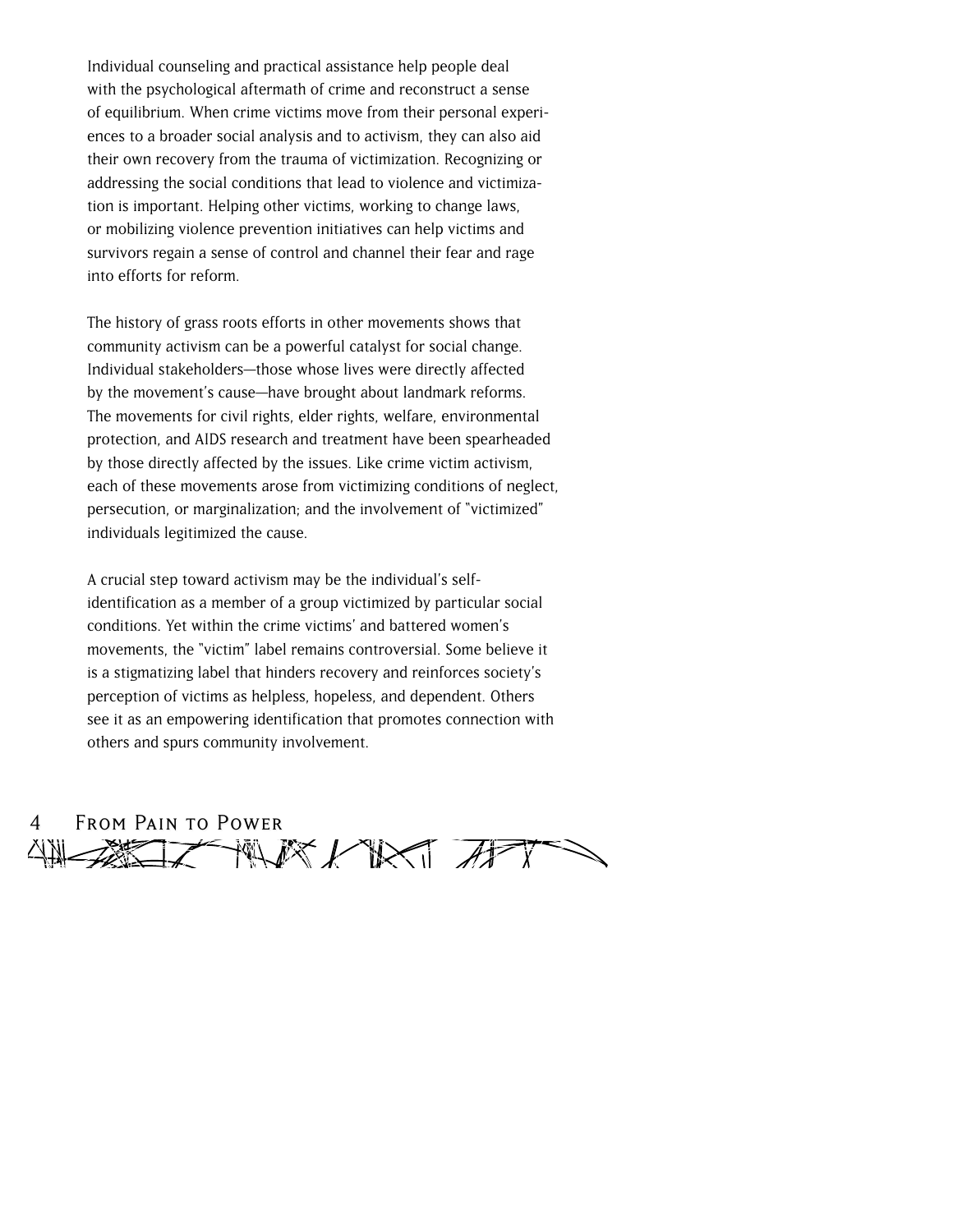As Crenshaw points out, "[I]dentity-based politics has been a source of strength, community and intellectual development [for many individuals and groups], African-Americans, other people of color, and gays and lesbians, among others."2 The individual's selfidentification as a victim—as a temporary and active condition, as opposed to an inherent or static one—may be both a step toward recovery and a source of empowerment. Mahoney's framing of the controversy with respect to battered women may be equally applicable to other crime victims: "[F]irst, the abuse of women and its consequences must be explained without defining the woman herself by the experience of abuse; second, the woman's perceptions and the context of her life must be explained—defending the reality of this woman's experience—in a way that locates her experience within patterns of systemic power and oppression."<sup>3</sup> By acknowledging themselves as victims and survivors, some people achieve a more realistic understanding of blame, realize a connection with other victims, and mobilize to address the social conditions that contribute to victimization.

The impetus for community involvement and political empowerment often comes from victims themselves or from their families and friends. Victim Services' Families of Homicide Victims program initially offered individual counseling. By talking with each other, participants found they were not alone in their suffering and could give each other valuable affirmation and support. They formed a self-help group, which provided the first real sense of community since their tragedies. When members wanted to become more politically active, the group spun-off as an independent organization. Those who wanted to help other survivors were trained to work with Victim Services staff as group co-facilitators. More recently,

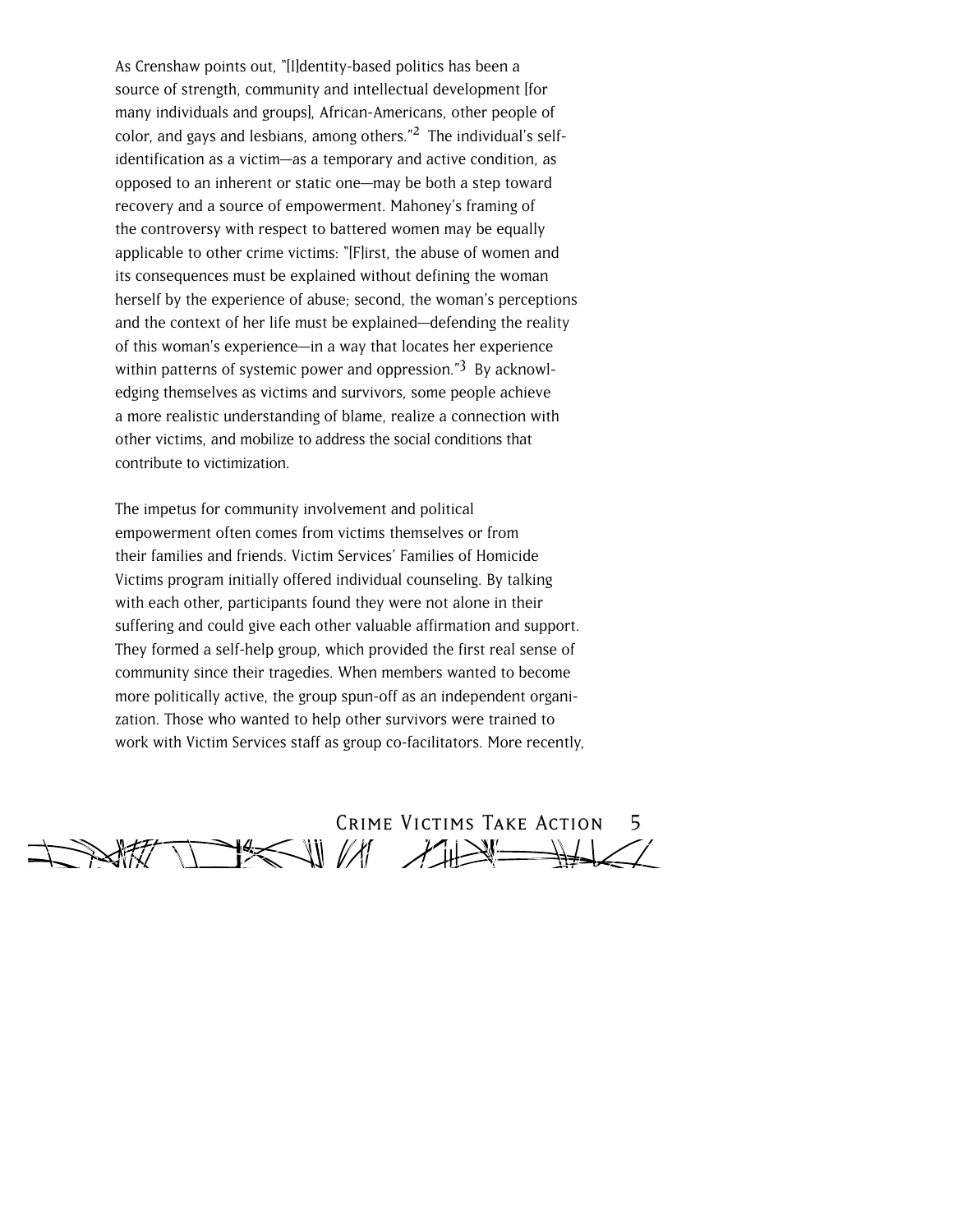members have become involved in crime prevention. One participant who lost three sons to violence started an afterschool program for at-risk youth.

6 FROM PAIN TO POWER AIN STRITT TANK I AN AFT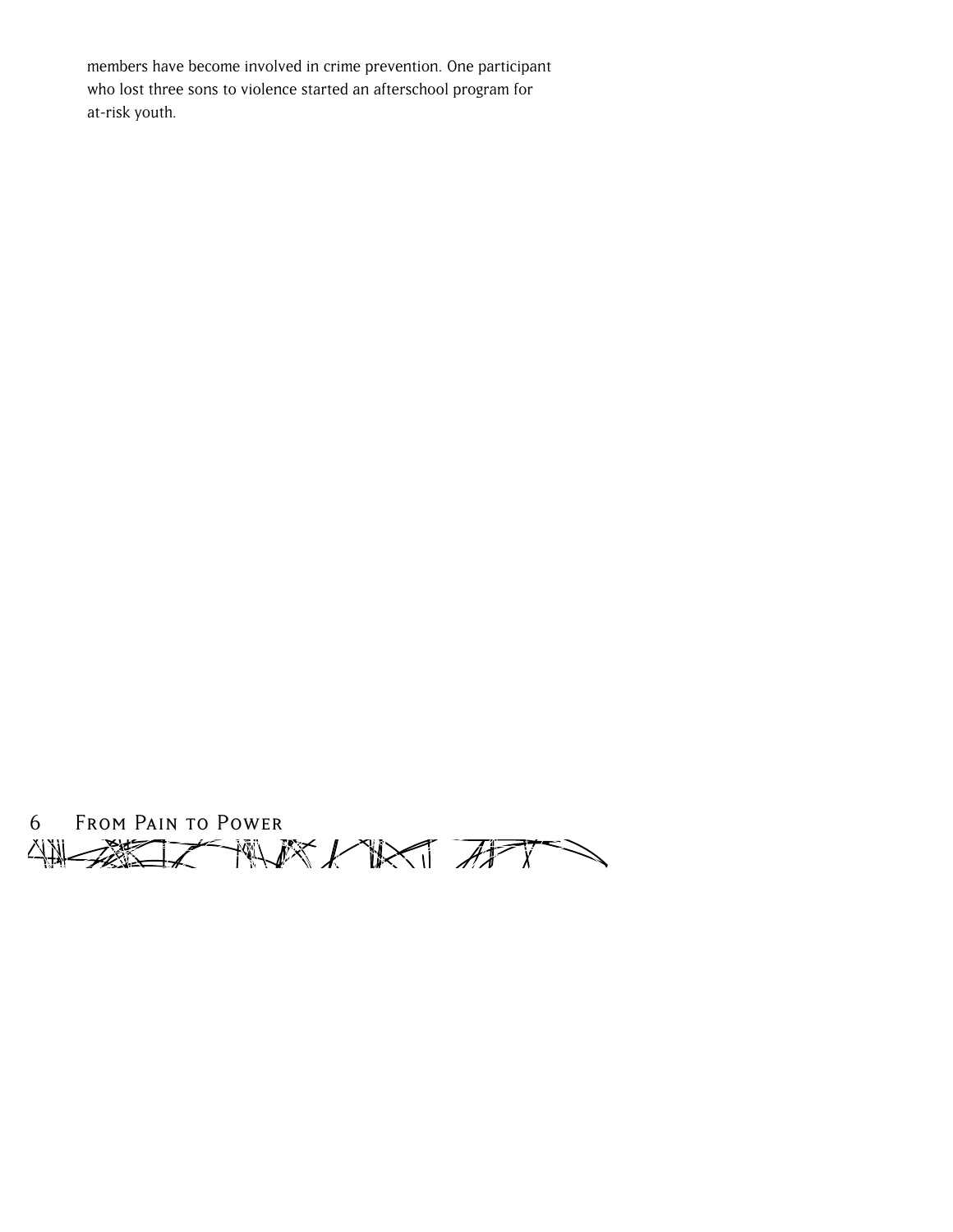#### **Community Involvement Since the 1982 Task Force Report**



The journey from victim to advocate taken by Hubbard, the Long Island Railroad victims, and participants in the Families of Homicide Victims program followed a line of recovery that was largely unrecognized when the 1982 Final Report of the President's Task Force on Victims of Crime was written. The report only indirectly touched on victim involvement in communities, addressing "involvement" primarily in terms of permitting victims to participate in their own court cases. Many of the 1982 recommendations for judicial reform have been enacted, including provisions for victim impact statements and victim allocution. In addition, 29 states have enacted some kind of constitutional amendment to guarantee victims the right to be involved in the prosecution of their cases. Many of these successes were attributable to the efforts of crime victims. For example, Mothers Against Drunk Driving and Parents of Murdered Children played a key role in moving the 1988 amendments to the 1984 Victims of Crime Act (VOCA) that expanded the kinds of victims eligible for services supported by the legislation.

Victim leadership and activism can be credited with many of the substantive public policy and legislative achievements that have been won over the past 20 years. Aside from its trauma healing benefits, victim involvement is important because it helps maintain the direction and integrity of the movement.

This paper expands the original focus of the 1982 Final Report of the President's Task Force on Victims of Crime by considering how victim

CRIME VICTIMS TAKE ACTION 7  $\begin{picture}(120,111) \put(0,0){\line(1,0){10}} \put(15,0){\line(1,0){10}} \put(15,0){\line(1,0){10}} \put(15,0){\line(1,0){10}} \put(15,0){\line(1,0){10}} \put(15,0){\line(1,0){10}} \put(15,0){\line(1,0){10}} \put(15,0){\line(1,0){10}} \put(15,0){\line(1,0){10}} \put(15,0){\line(1,0){10}} \put(15,0){\line(1,0){10}} \put(15,0){\line$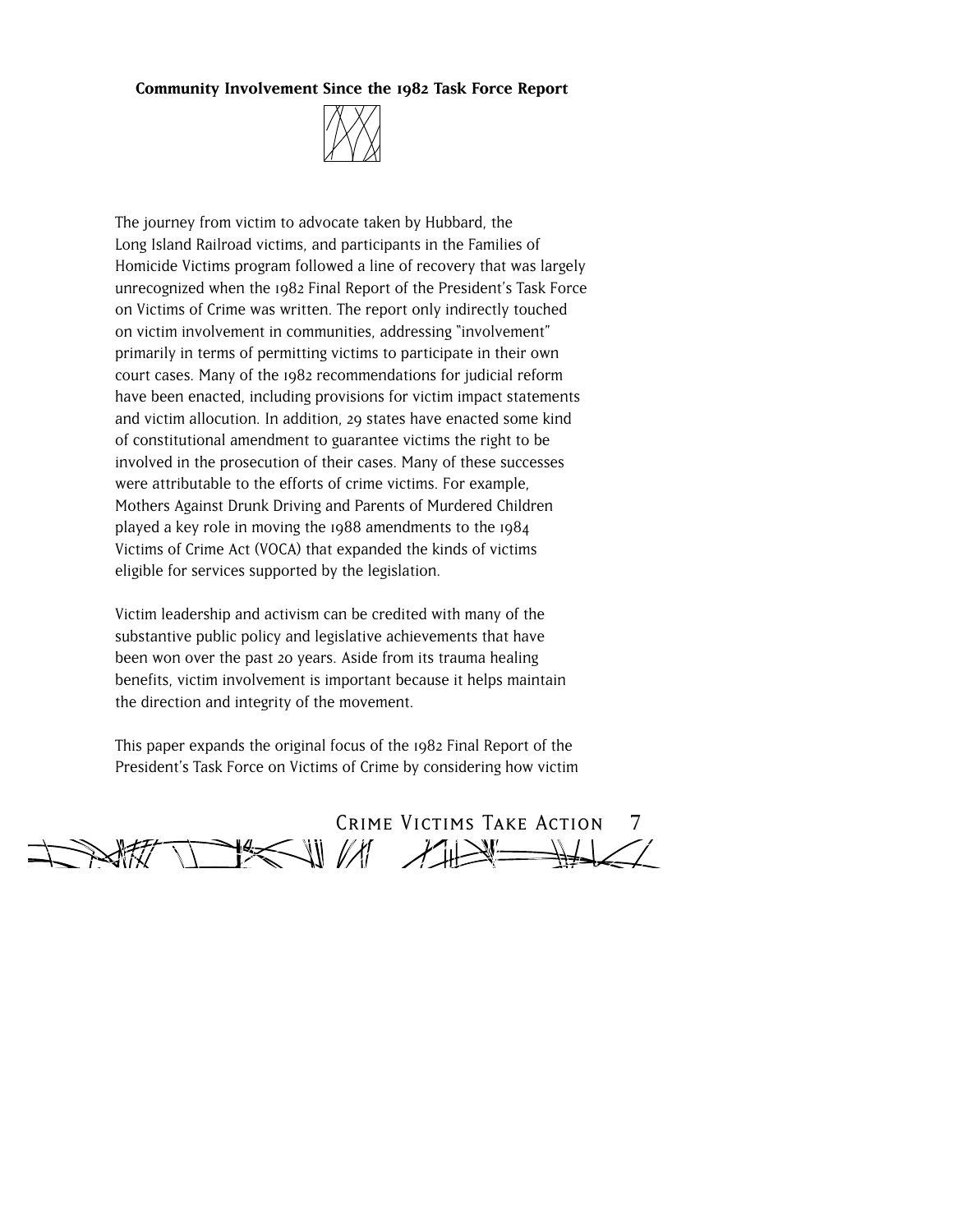activism can help speed the individual's recovery from trauma, reform the criminal justice system, and promote crime prevention through addressing some of the underlying conditions of violence. Recognizing that community activism is not for all crime victims, it also explores the potential risks of activism and outlines considerations to guide activist efforts.

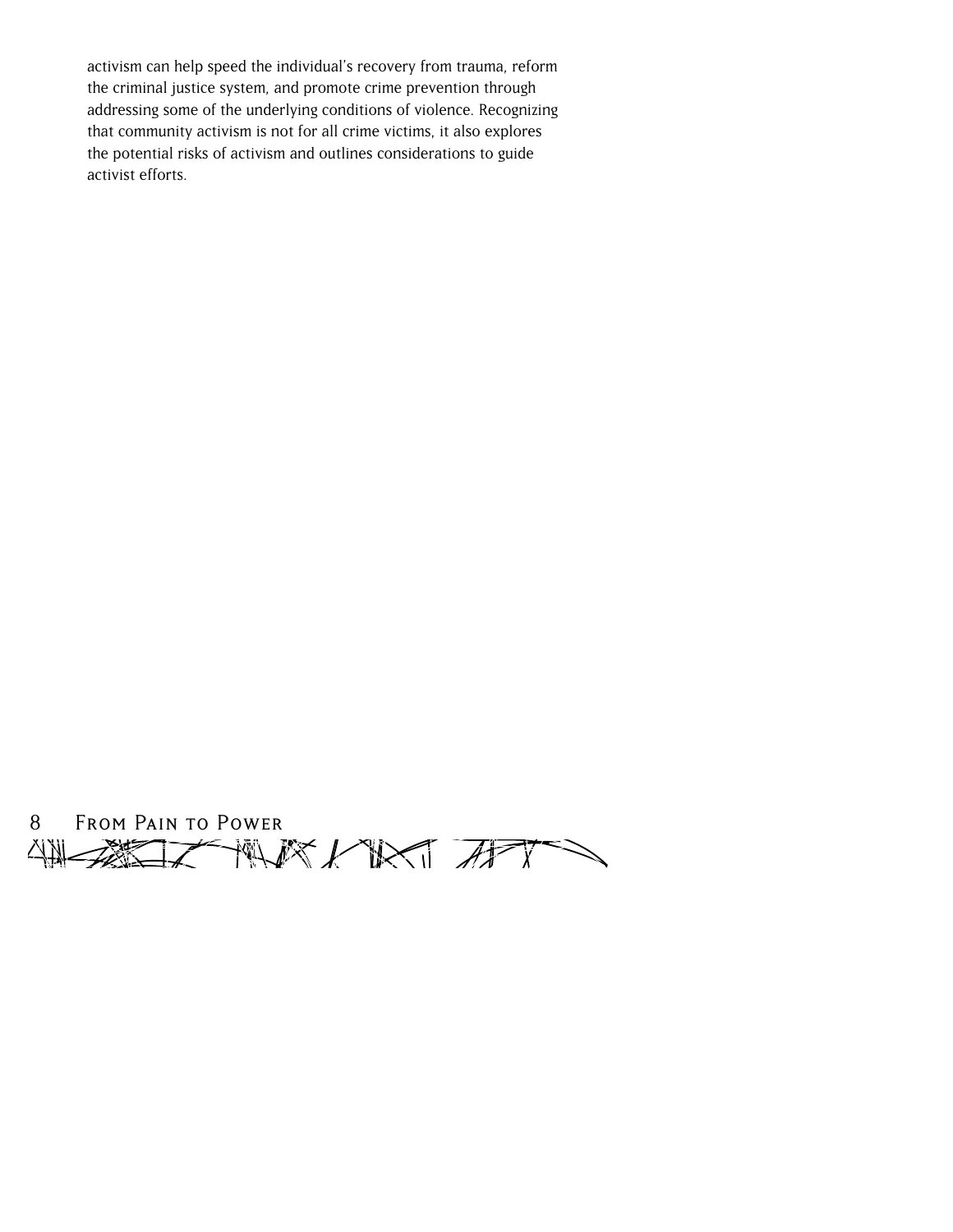#### **The Impact of Crime**



Crime victims often suffer a broad range of psychological and social injuries that persist long after their physical wounds have healed. Intense feelings of anger, fear, isolation, low self-esteem, helplessness, and depression are common reactions.4 Like combat veterans, crime victims may suffer from post-traumatic stress disorder, including recurrent memories of the incident, sleep disturbances, feelings of alienation, emotional numbing, and other anxiety-related symptoms. Janoff-Bulman suggests that victimization can shatter basic assumptions about the self and the world which individuals need in order to function normally in their daily lives—that they are safe from harm, that the world is meaningful and just, and that they are good, decent people.5 This happens not only to victims of violent assaults but also to victims of robbery and burglary<sup>6</sup> and to their friends and family.<sup>7</sup> Herman has suggested that "survivors of prolonged, repeated trauma," such as battered women and abused children, often suffer what she calls "complex post-traumatic stress disorder," which can manifest as severe "personality changes, including deformations of relatedness and identity [which make them] particularly vulnerable to repeated harm, both self-inflicted and at the hands of others."<sup>8</sup>

The emotional damage and social isolation caused by victimization also may be compounded by a lack of support, and even stigmatization, from friends, family and social institutions, that can become a "second wound" for the victim. Those closest to the victim may be traumatized by the crime in ways that make them unsupportive of the victim's needs. Davis, Taylor and Bench found that close friends and

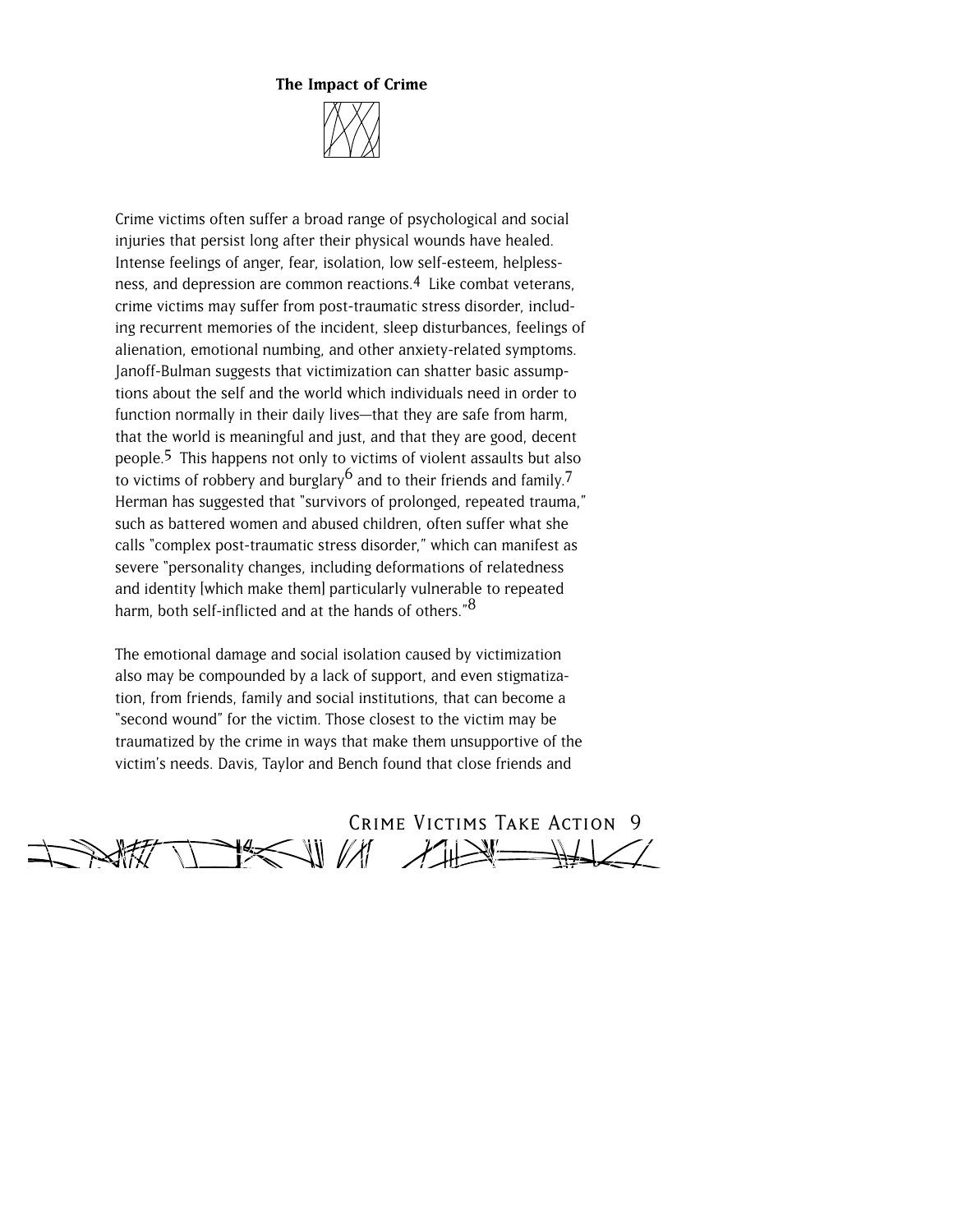family members, particularly of a victim of sexual assault, sometimes withdraw from and blame the victim.<sup>9</sup>

Crime victims must also contend with society's tendency to blame them for the crime, which compounds the trauma of the event. To protect their belief in a just world where people get what they deserve, and to distance themselves from the possibility of random or uncontrollable injury, many prefer to see victims as somehow responsible for their fate.<sup>10</sup> The lack of support for victims trying to recover from a crime can exacerbate the psychological harm caused by victimization and make recovery even more difficult.

When victims do seek help, they may be treated with insensitivity. They may feel ignored or even revictimized by the criminal justice process, which has traditionally been more concerned with the rights of the accused than with the rights and needs of the victim. Family members of homicide victims in particular may feel left out of the justice process. When one woman whose child had been murdered asked to be informed as the case progressed, she was asked, "Why do you want to know? You're not involved in the case."

10 FROM PAIN TO POWER AWXXXXI AFX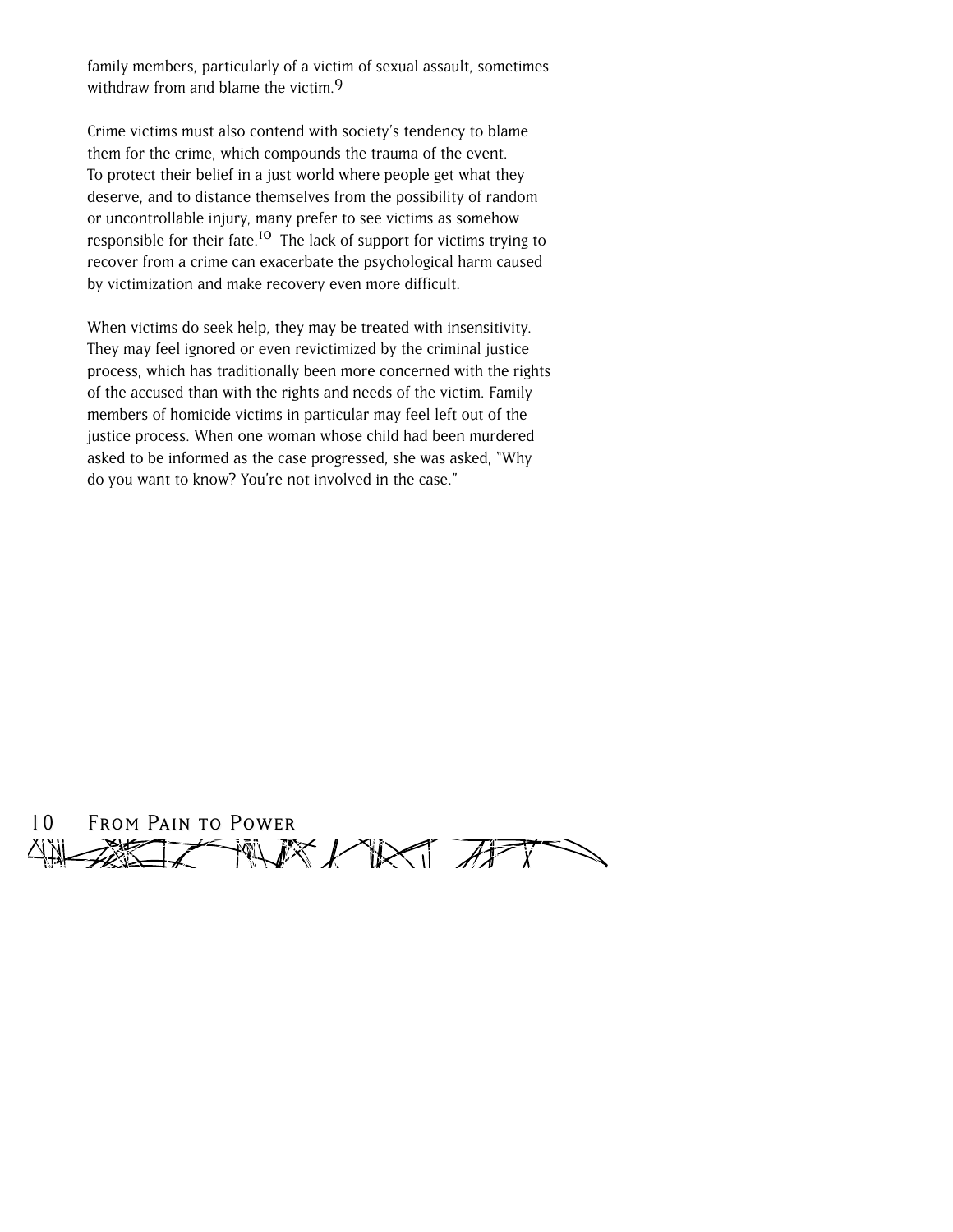#### **Benefits of Community Involvement**



Community involvement can help victims overcome feelings of low self-esteem, isolation, powerlessness, fear and anger. The process of connecting with others, confronting and overcoming real-life challenges, striving for justice and giving something back to the community can provide recovery benefits not achieved solely by traditional counseling or therapy.

#### **Rebuilding Low Self-Esteem**

Participating in peer self-help groups can improve victims' self-images by demonstrating they are neither abnormal nor guilty for the victimization. Before joining groups such as Families of Homicide Victims, survivors often blame themselves for their children's deaths, seeing themselves as inadequate parents because they could not protect their children from harm. By talking with other parents who seem nurturing and loving, they are able to look at themselves and the question of blame more realistically. When those who once lamented, "If only we had moved to a safer neighborhood," meet residents of safer neighborhoods who have also lost family members, they begin to recognize that it was not their fault. Self-help groups can create an "adaptive spiral"; acceptance by other group members boosts the individual's self-esteem, in turn increasing his or her empathy and support for others.<sup>II</sup>

Community involvement generally involves some degree of risk; there is no guarantee that victims' efforts will pay off. Efforts to

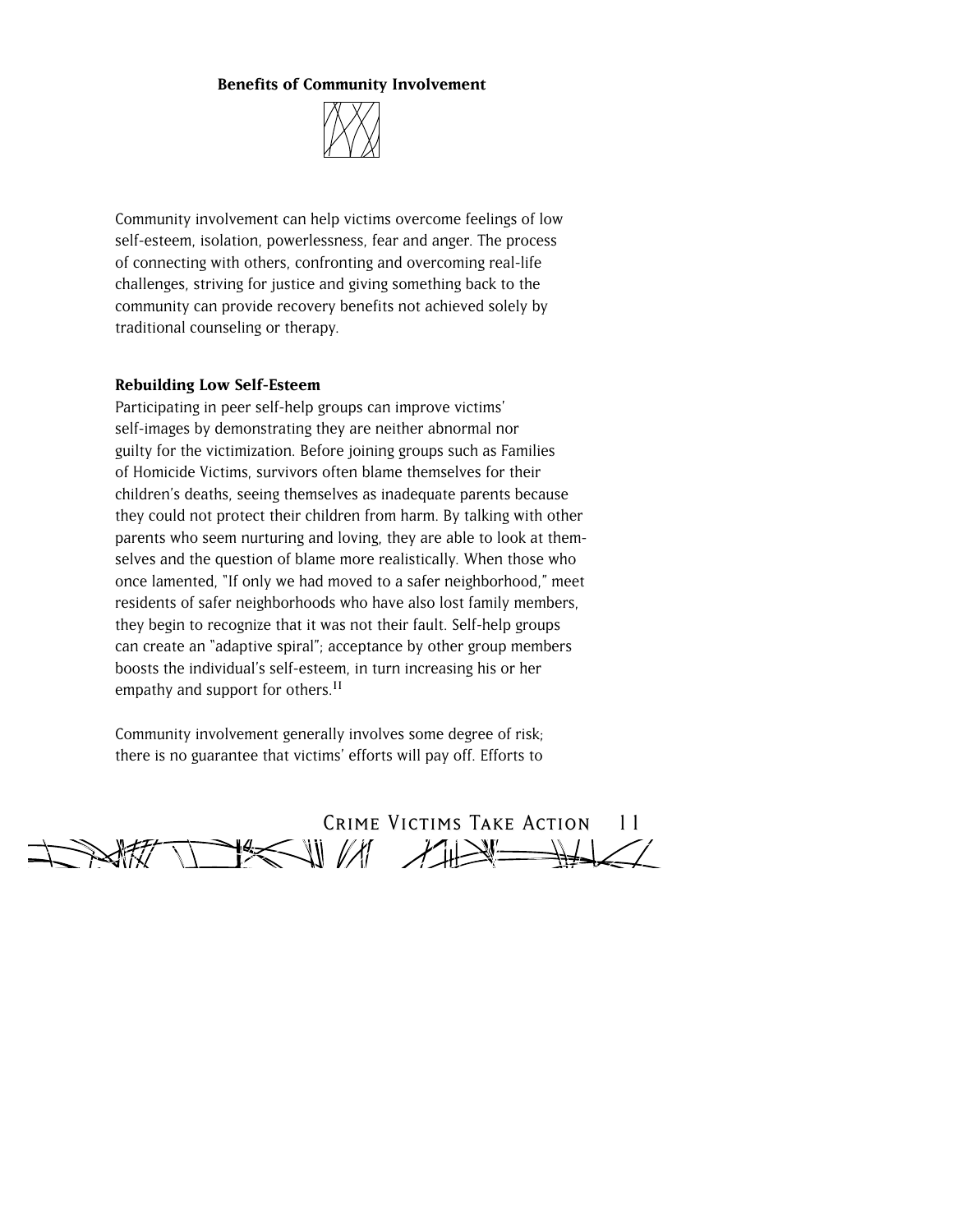pass legislation, increase services for victims, or establish prevention programs will often be disappointing. By standing up to these challenges and failures, victims prove to themselves and others that they are neither weak nor helpless, and that they are able to fight their own battles.

Self-esteem also can be enhanced by joining a particular cause "from which one derives reflected power and glory."<sup>12</sup> Creating psychological strength through numbers—banding together to advance the cause of victims or to reduce violence—can provide a dividend of empowerment that may be considerably greater than victims might receive through individual action. When victims share their personal experiences with others, they are no longer alone in their struggle.

#### **Reducing Isolation**

Victims of crime often feel alienated from family, friends and community. They may consider themselves stigmatized or tainted by the crime, a feeling reinforced by insensi-tive treatment from those who "shun victims, sensing their 'spoiled identities.<sup>"13</sup> Battered women are especially at risk of feeling isolated because they are often separated from society by their abusers. According to Stark, "the hallmark of the battering experience [is] 'entrapment'. . . a pattern of control that extends. . .to virtually every aspect of a woman's life, including money, food, sexuality, friendships, transportation, personal appearance, and access to supports, including children, extended family members, and helping resources."14

Lebowitz, Harvey and Herman describe the process of overcoming this isolation and reestablishing ties with others as one of the key stages of trauma recovery.<sup>15</sup> Social action can serve as one effective means of achieving this reconnection. When victims work with those who have had similar experiences, they begin to realize they are not alone.

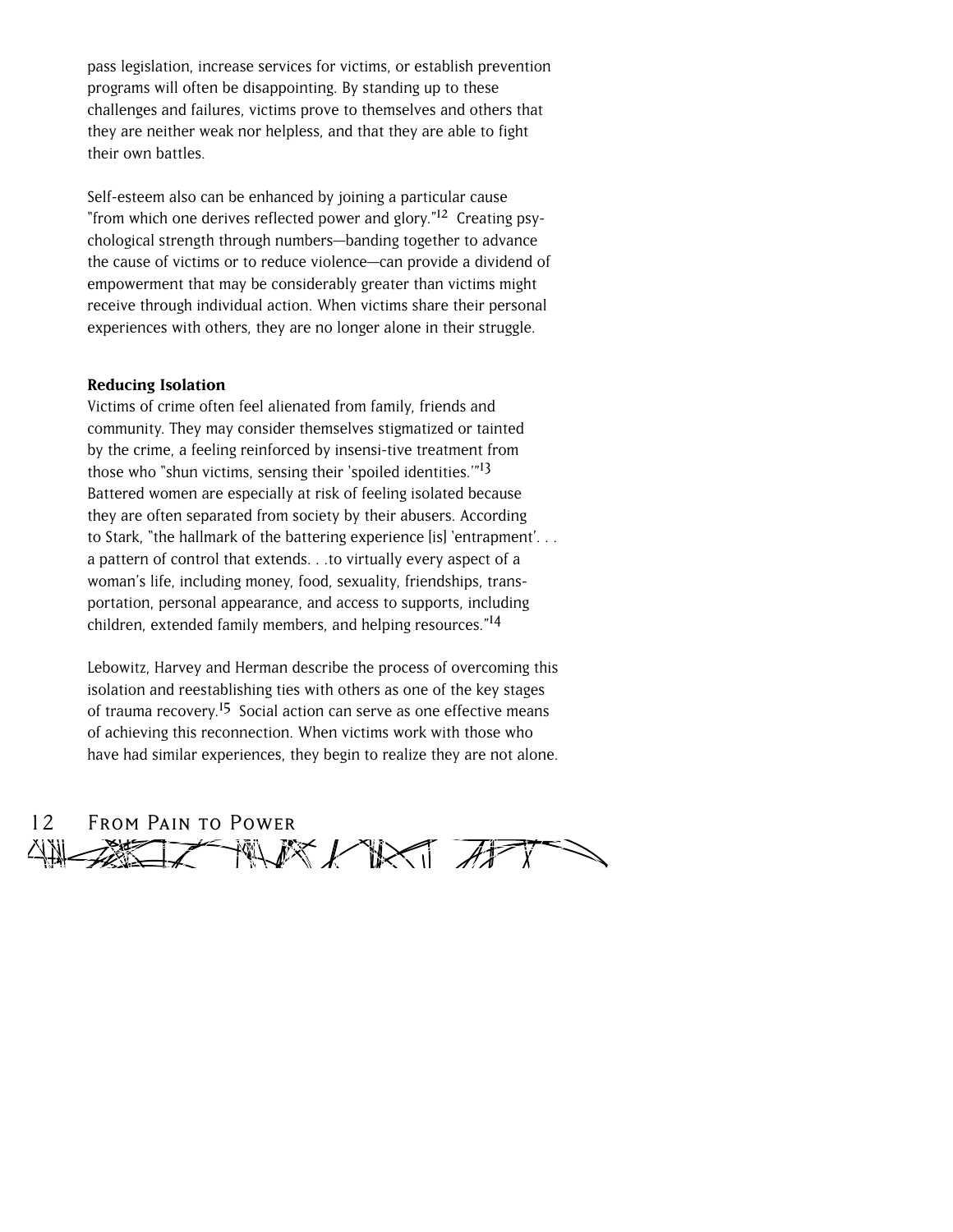Peer support groups or victim-initiated advocacy groups may help to create a new community for victims that can be strengthened by grappling with the larger social problems that affect it,  $^{16}$  and may serve as a bridge to relationships outside the group.<sup>17</sup> Publicly embracing the victimization experience through advocacy or other public actions can reduce feelings of deviance and stigmatization that perpetuate isolation from others.

#### **Regaining a Sense of Power**

A common reaction to crime is to ask, "Why me?" Unable to find a reason for their victimization, crime victims may feel a loss of control over their surroundings. By joining with others to prevent violence or improve the treatment of crime victims, victims can have an impact on the community and recapture a sense of power. They "transform the meaning of their personal tragedy by making it the basis for social action."<sup>18</sup> Victims who are able to answer "Why?" perhaps by taking on a survivor mission, may be less likely to be psychologically incapacitated;19 they create something positive out of a negative experience by carving out an area of their lives where they are in control. Sarah Buel, a battered woman who became a district attorney specializing in domestic violence cases, said, "I feel very much like that's part of my mission, part of why God didn't allow me to die in that marriage, so that I could talk openly and publicly. . .about having been battered."20

#### **Dealing with Fear and Anger**

Fear of revictimization, which is related to feelings of powerlessness and isolation, is a powerful, sometimes paralyzing result of crime. Fear of crime can be "divisive. . .creat[ing] suspicion and distrust."<sup>21</sup> but it also can "motivate citizens to interact with each other and engage in anti-crime efforts."22

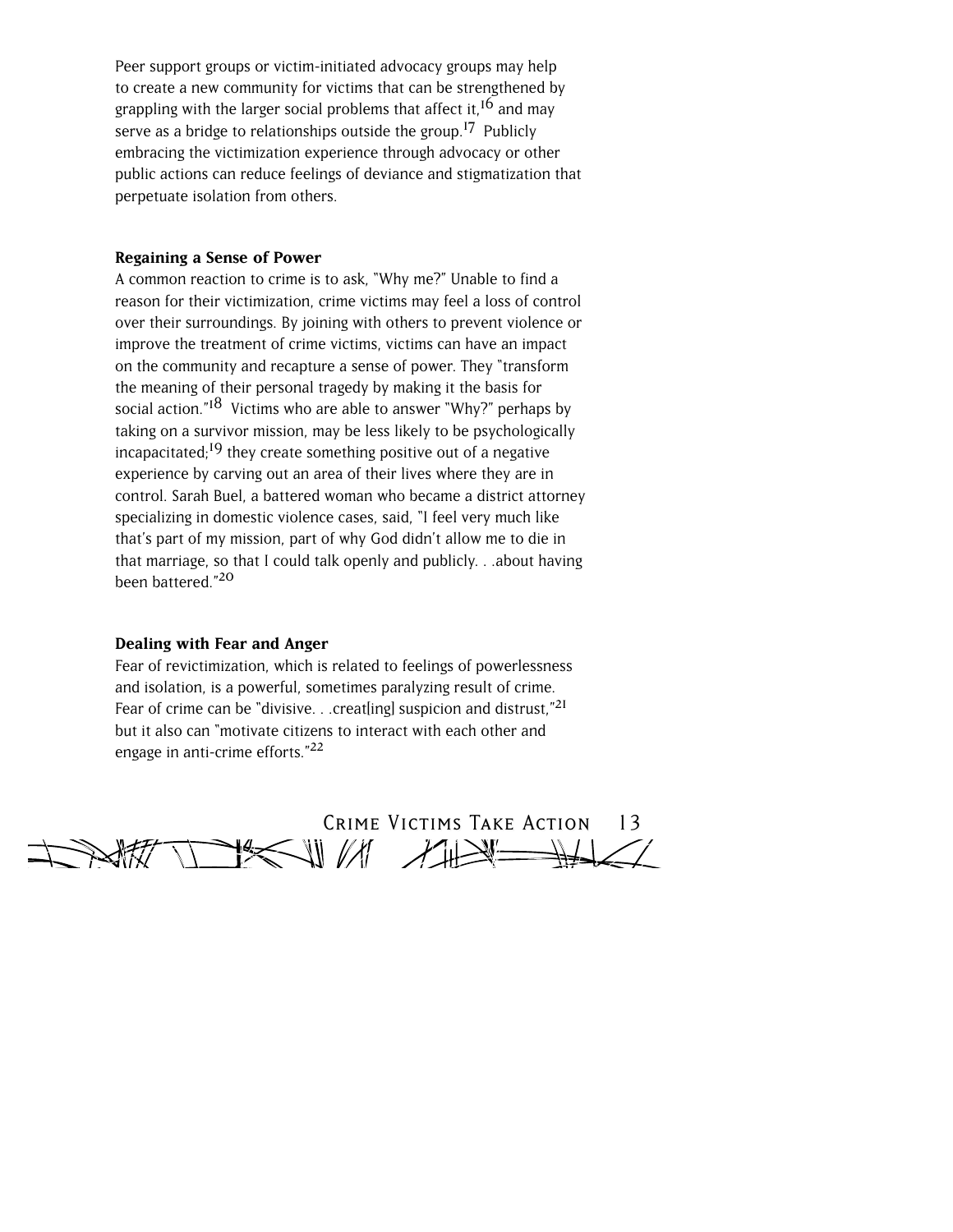Crime victims can master their fear by working on community crime prevention projects. In a study not limited to crime victims, Cohn, Kidder and Harvey<sup>23</sup> found that those involved in community anticrime projects felt more in control of their surroundings and had less fear of crime. Other studies linking isolation from the community with fear of crime suggest that, as victims become more involved with others, they become less afraid. $24$  After witnessing the murder of his father, a student in a school-based victim assistance program overcame his fear of being victimized again by launching an anti-violence campaign in his school. By finding a more positive way to increase the safety of his environment, he no longer felt the need to be overly defensive or to resort to violence to protect himself.

The anger that follows victimization—at the offender, at the criminal justice system and at society for letting it happen—can productively be redirected through activism. By speaking out at conferences, schools, churches and public hearings, Tom McDermott found that he "transferred [his] hatred, bitterness and white-hot anger into something positive." Some victims may focus on the pursuit of justice, not only for their own suffering but also because they recognize the detrimental impact of crime on society. Herman notes that in the later stages of recovery, victims often embrace abstract principles that "transcend [their] personal grievance against the perpetrator [and]. . .connect the fate of others to their own."25 Thus, in addition to wanting the individual offender brought to justice, they might work to ensure that victims are given the support they need or to fight the social conditions that may have contributed to the crime. In these ways, feelings of rage and anger are transformed into constructive social action.

Some victims find release by sharing their experiences with others, who also are helped in the process. After telling the story of his son's murder at conferences, Ralph Hubbard found that his words helped

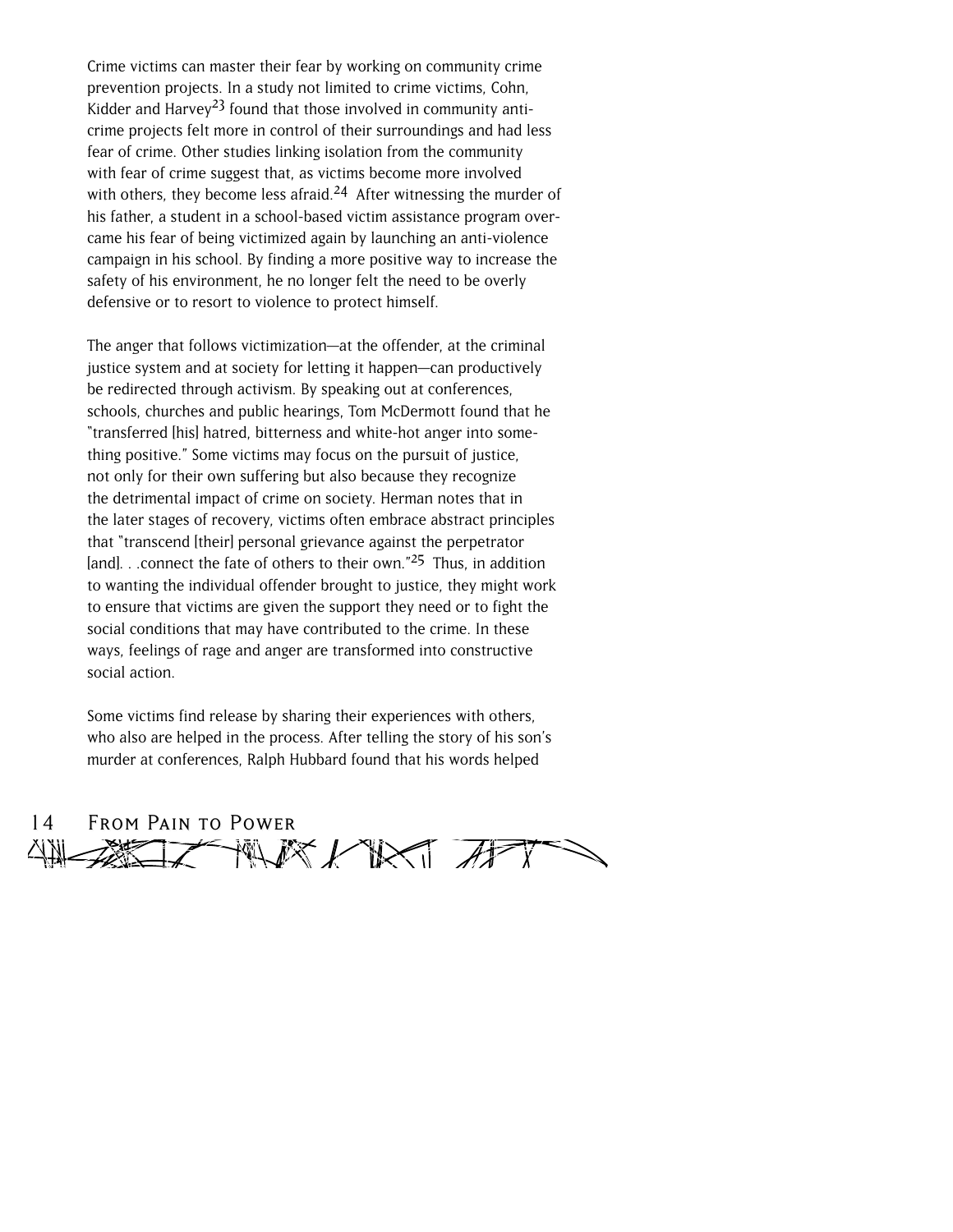other men talk about the loss of their own child after years of silence and denial. Hubbard describes this experience as "one of the most rewarding things ever." Similar benefits from sharing have been described by victims of AIDS and other serious illnesses who, as Susan Sontag describes in Illness as Metaphor, have historically been ostracized and silenced.<sup>26</sup>

Others feel compelled to testify publicly about their victimization—in court, in church, to community groups, or in print. Like the physician narrator of Albert M. Camus' The Plague, whom Felman and Laub describe as feeling "historically appointed 'to bear witness in favor of those plague-stricken people, so that some memorial of the injustice done them might endure,<sup>"27</sup> victims sometimes need to testify to feel that some degree of justice is achieved. Describing the survivors of the Holocaust, Felman and Laub note that, "The witness's readiness to become himself a medium of the testimony—and a medium of the accident—in his unshakable conviction that the accident [or the crime]. . .carries historical significance. . .goes beyond the individual and is thus, in effect, in spite of its idiosyncrasy, not trivial."<sup>28</sup> Bv continuously reminding the populace of the injustice, victims prevent society from acquiescing to what they may prefer to deny or forget. Lorna Hawkins was frustrated that no one else seemed outraged by the death of her two sons by gang violence; random shootings were so common in Los Angeles that her story was not considered "news" by the media. To raise awareness about the pain, suffering, and injustice of urban violence, Hawkins began "Drive-By Agony," a weekly cable show.29 Countless other victims have spoken out against violence and advocated for reforms. Since 1990, 72 noteworthy activists have been recognized by the President's annual National Crime Victim Service Award.

CRIME VICTIMS TAKE ACTION 15 SHEK IN USE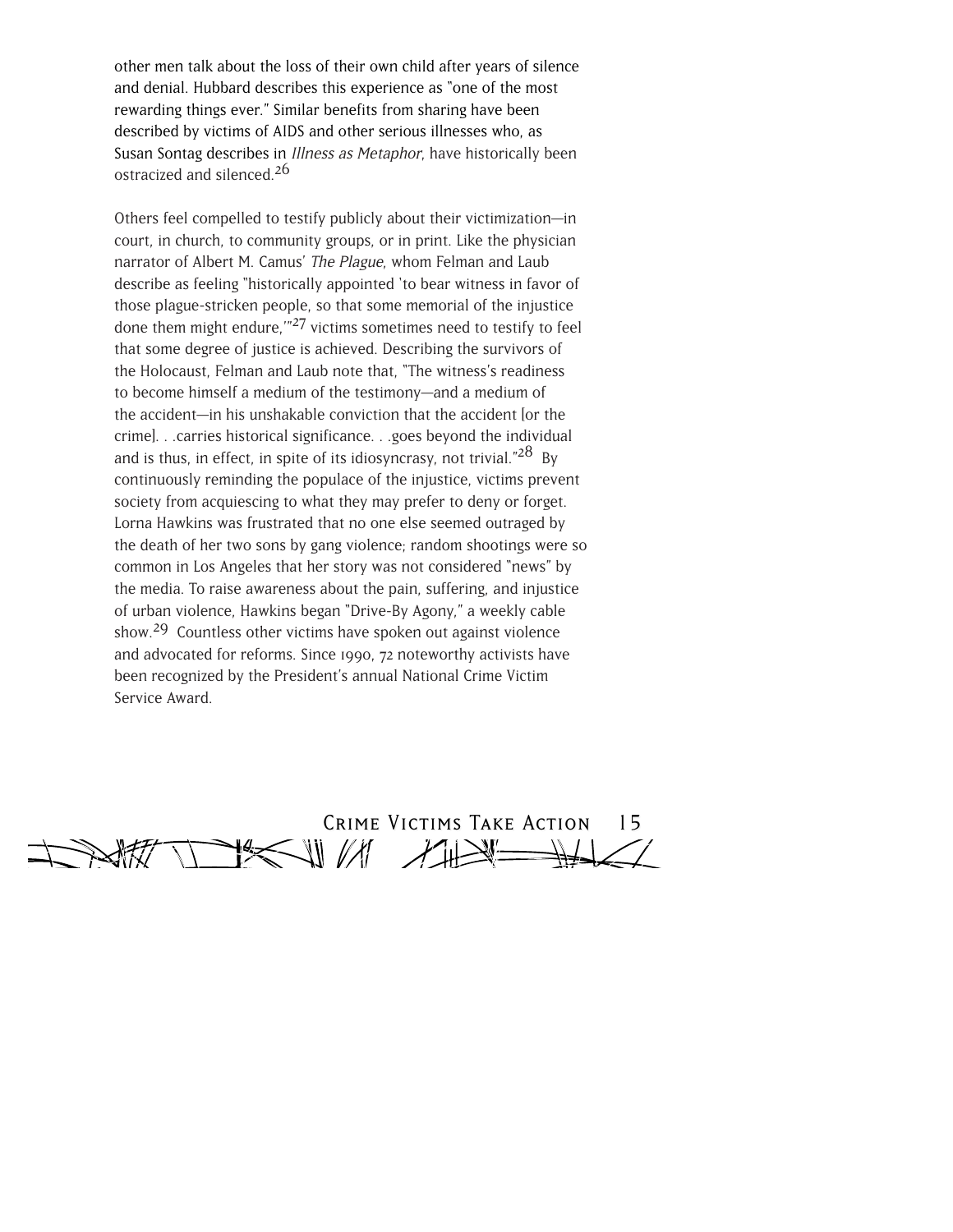#### **Examples of Community Involvement**



Over the past two decades, the viability of community activism by crime victims has been demonstrated at the local, state and national levels. In general, victim activism has focused on three objectives: victim assistance, victims' rights advocacy, and violence prevention. (See appendix for more detailed descriptions of programs.)

#### **Victim Assistance**

If crime victims have sufficiently recovered from their own traumatic experiences and have received appropriate training, they often are well-suited to help other crime victims because of their capacity to empathize. Facilitating victim support groups (such as the Families of Homicide Victims or the nationwide Parents of Murdered Children (POMC)), accompanying victims through the criminal justice process, or becoming in-court advocates are practical, valuable services. The Youth Empowerment Association in New York City trained teenagers recovering from sexual assault to work as peer counselors with youth victims who were at earlier stages of recovery. Victims also have played large roles in establishing and staffing rape crisis centers.<sup>30</sup>

#### **Victims' Rights Advocacy**

Having experienced poor treatment from the criminal justice and social service systems, some victims choose to advocate for social change. By speaking to government officials, legislators, or the press and by campaigning for reform, victims often find that they

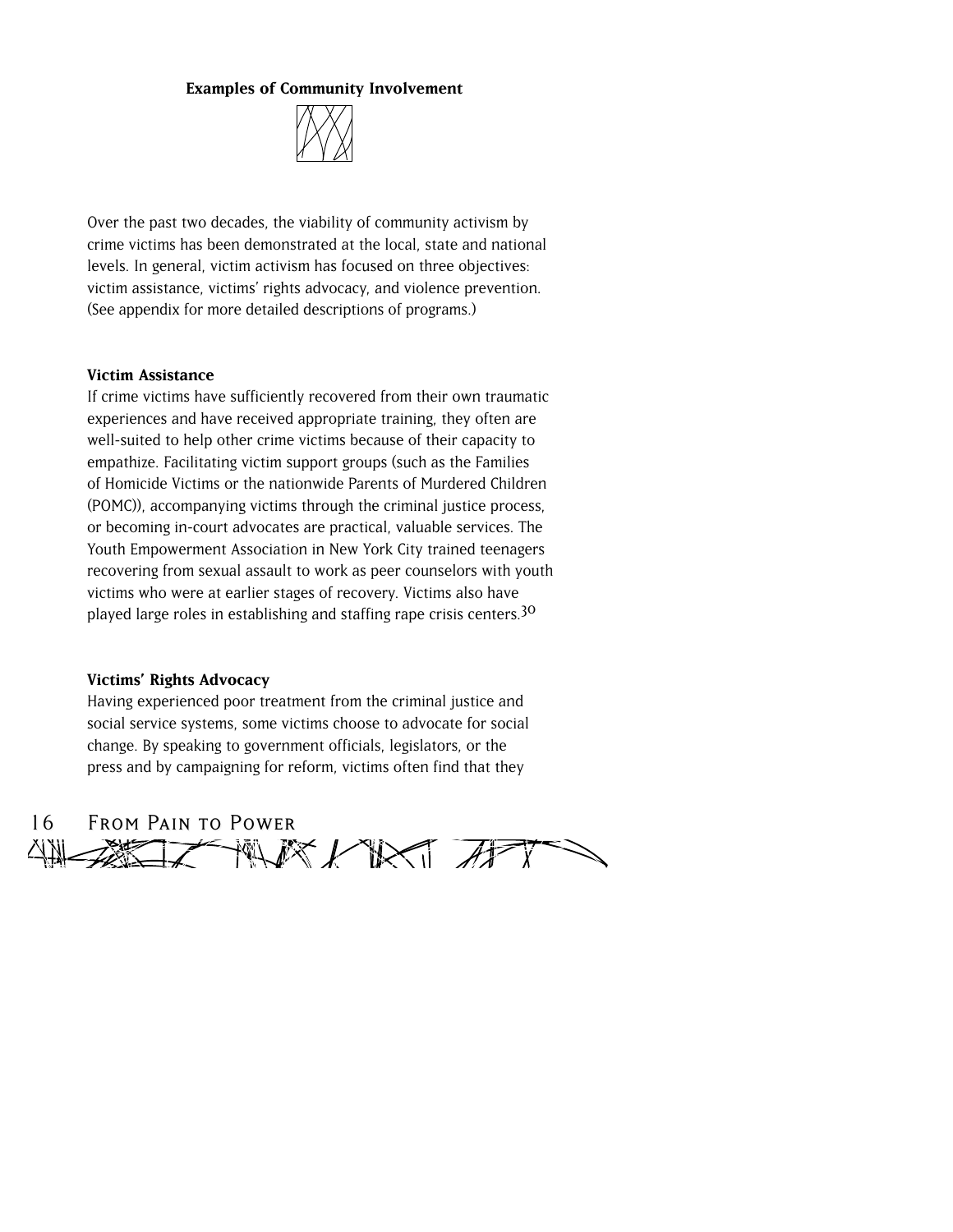are accorded greater respect than service professionals and that their words carry weight with decision makers. When Victim Services staff travel to Albany, New York, accompanied by crime victims, to talk with state legislators, they usually are met by the legislator; when they go alone, they are more likely to be met by staff. Victim Services offers public speaking training to crime victims, as well as to agency staff, and maintains a Crime Victim Speakers Bureau. Another good example of the effectiveness of this kind of victim advocacy is the Stephanie Roper Committee, which has contributed significantly to the passage of three dozen victims' rights bills in Maryland since 1983.

Some victims may work to ensure that the criminal justice system functions as it should and that offenders are brought to justice. The Roper Foundation, the direct service component to the Roper Committee, operates a Courtwatch program that places volunteers, many of them victims, in courtrooms to monitor whether victims' rights are being respected. Mothers Against Drunk Driving (MADD) and Remove Intoxicated Drivers (RID) developed Victim Impact Panels, through which victims speak directly to offenders about the devastating impact of drunk driving. POMC's Truth-In-Sentencing program mobilizes its national membership to make sure that those convicted of murdering their children serve at least the minimum sentences; when an offender comes up for early parole, the network launches a letter-writing campaign to oppose the offender's release. Taking another approach, Murder Victims Families for Reconciliation, a national group based in Virginia, campaigns against capital punishment.<sup>31</sup>

#### **Violence Prevention**

Victims often say that what they want most is for the crime never to have happened. Accordingly, some focus their efforts on crime prevention through public awareness and education campaigns or by creating programs for at-risk youth and self-defense training.

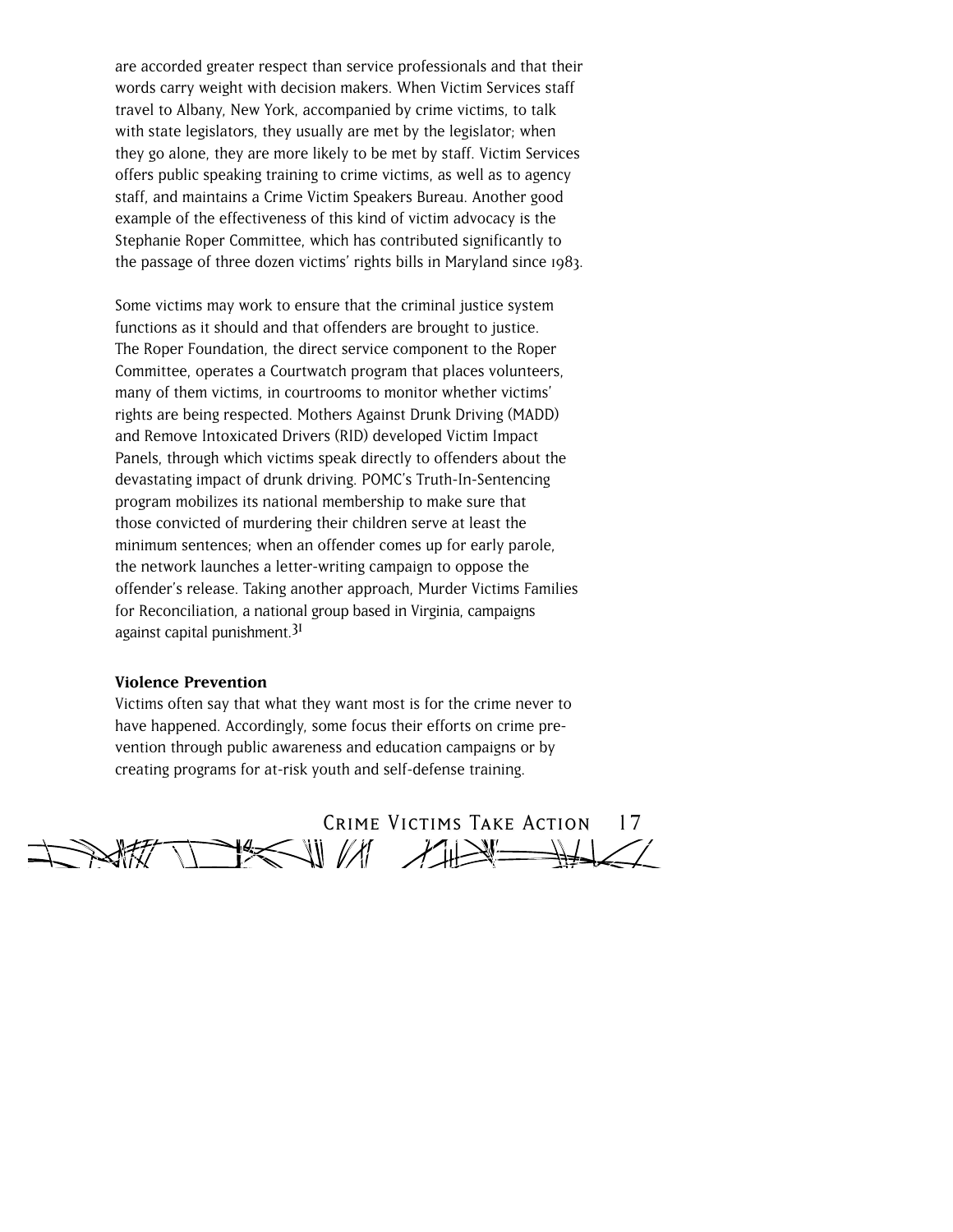In its public education work, MADD launched the national Designated Driver program. The California-based Teens on Target (TNT) trains at-risk youth and young victims to be anti-violence advocates. Based on their first-hand experiences, these advocates talk to their peers about the causes of violence and suggest alternative approaches for resolving conflicts. In a new TNT project, "Caught in the Crossfire," advocates visit young gunshot victims who are still hospitalized to dissuade them from seeking revenge. In New York City, P.O.W.E.R. (People Opening the World's Eyes to Reality), a group of victims of gun violence who use wheelchairs, visit young people to show what can result from a life of drugs and violence. The group also has advocated for stricter state legislation against assault guns, and has testified in Washington, D.C. at a hearing on gun control before the House Judiciary Subcommittee on Crime and Criminal Justice.

18 FROM PAIN TO POWER ANTI ATT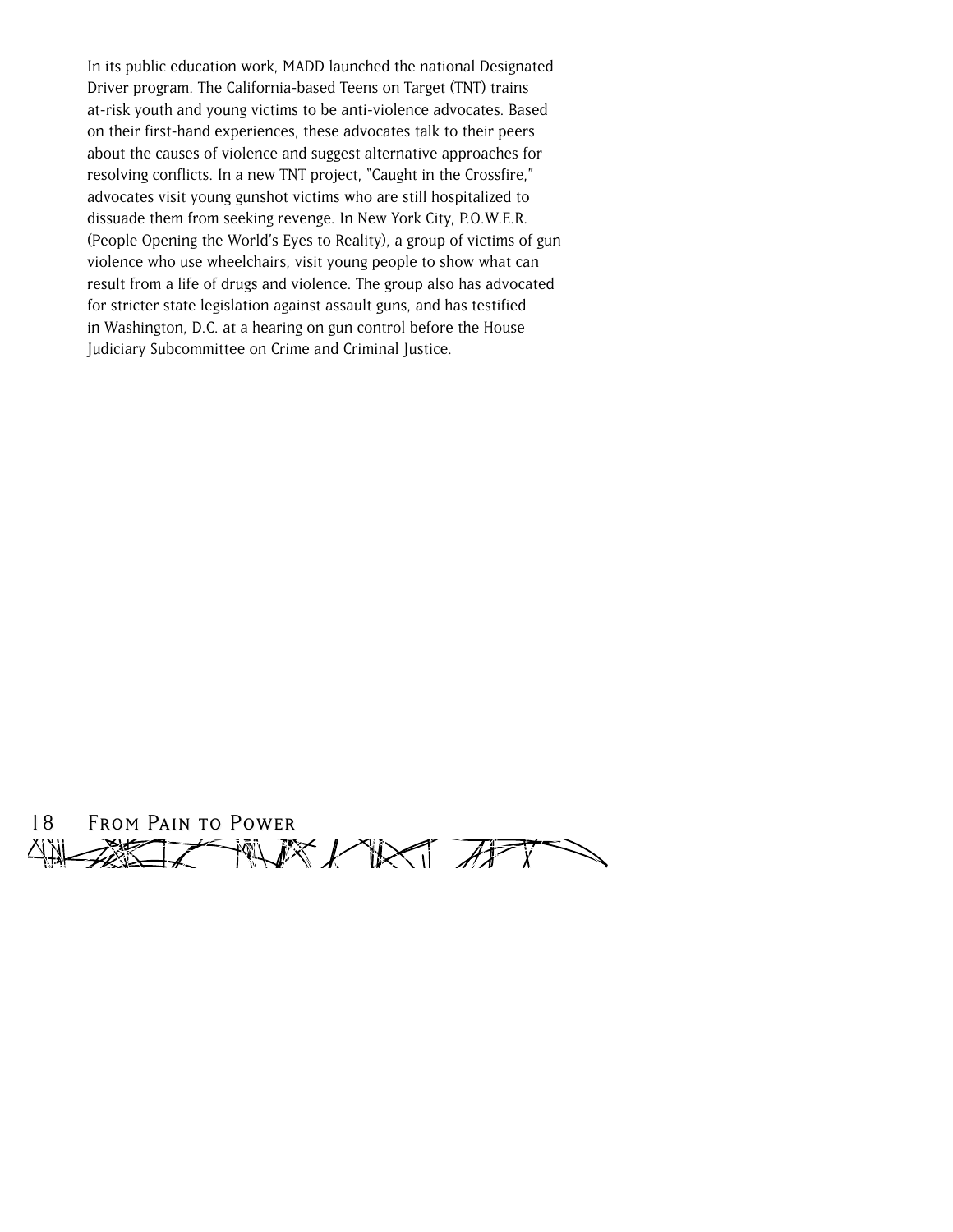#### **Caveats Regarding Victim Activism**



Though beneficial for many, becoming a victim activist is not a requisite step in trauma recovery and may be problematic for some. Because people recover in different ways and have different needs, community action is not necessarily appropriate for all crime victims. The individual's personality and history of victimization may play a role in determining whether community involvement will be helpful to recovery, while the availability of emotional and financial supports may be a factor in determining whether the victim has the time and energy to spend on community issues. Some victims of crime, though able to lead normal lives, may never feel prepared to deal with the pain of others or the frustrations of advocacy efforts. Being a victim may not be enough by itself to lead to activism; there is some evidence that victims who become active in community efforts are likely to have been activists before the crime.<sup>32</sup> In the absence of clear criteria for when activism is likely to benefit a traumatized individual, a victim's own interest and desire to participate should be the determining factor. Rather than prescribing activism as a necessary part of the recovery process, professionals can provide people with opportunities for action, and support those who choose to get involved.

Timing is also an important consideration in community involvement. Advocating for legislative reform or helping others before coming to terms with their own trauma may impede some victims' recovery. Lebowitz, Harvey and Herman note that what they call the third stage of trauma recovery—reconnecting with others—should not be

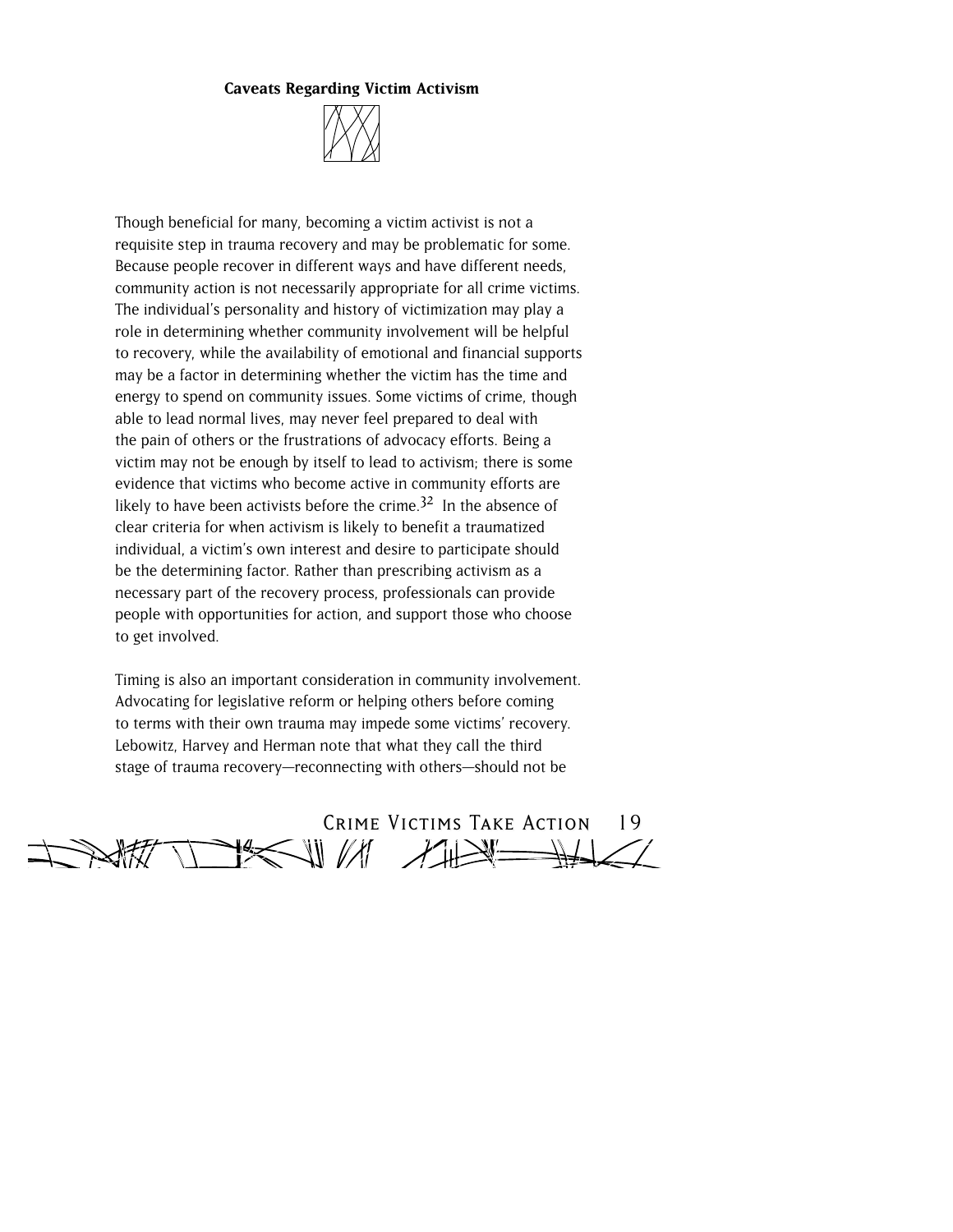attempted until the earlier steps of achieving a sense of safety and exploring and integrating the traumatic event have been achieved.<sup>33</sup> Unless they have reached this stage, victims may be unable to cope with other people's trauma on top of their own. Listening to others' crime stories may exacerbate fears and bring back disturbing, even overwhelming, memories of their own experiences, thereby retraumatizing them.34 Research on MADD's Victim Impact Panels has shown that the act of speaking out was beneficial for the overwhelming majority (87 percent) of participants; the few participants (3 percent) who felt they were harmed by it had become involved too close to the incident—they were still using coping strategies, such as denial, that conflicted with telling their stories publicly.<sup>35</sup> This suggests that victims who invest themselves in advocacy efforts too soon may be taking on more than they are ready to handle. If individual change is difficult, societal change is even more so, especially in the face of political opposition. To avoid these pitfalls, activism generally should be encouraged later rather than earlier in the recovery process.

Certain types of activism may cause victims to feel exploited, potentially revictimizing them and setting back their recovery. For example, some victims who have spoken out through television and other news media feel that they have been taken advantage of—that their messages were misrepresented or their words cut or edited to alter their meaning. In an attempt to make a story more compelling, some journalists recast victim activists' identities, portraying them as powerless and pitiable rather than empowered and brave. As a result, victims may feel embarrassed or betrayed, and may be less likely to speak out in the future. To avoid revictimization and to appropriately access the power of the media, victim activists need to understand how the media works—for example, that their page-one story may fade completely from the news a day later. Victim services organizations can provide training for crime victim activists as to what they

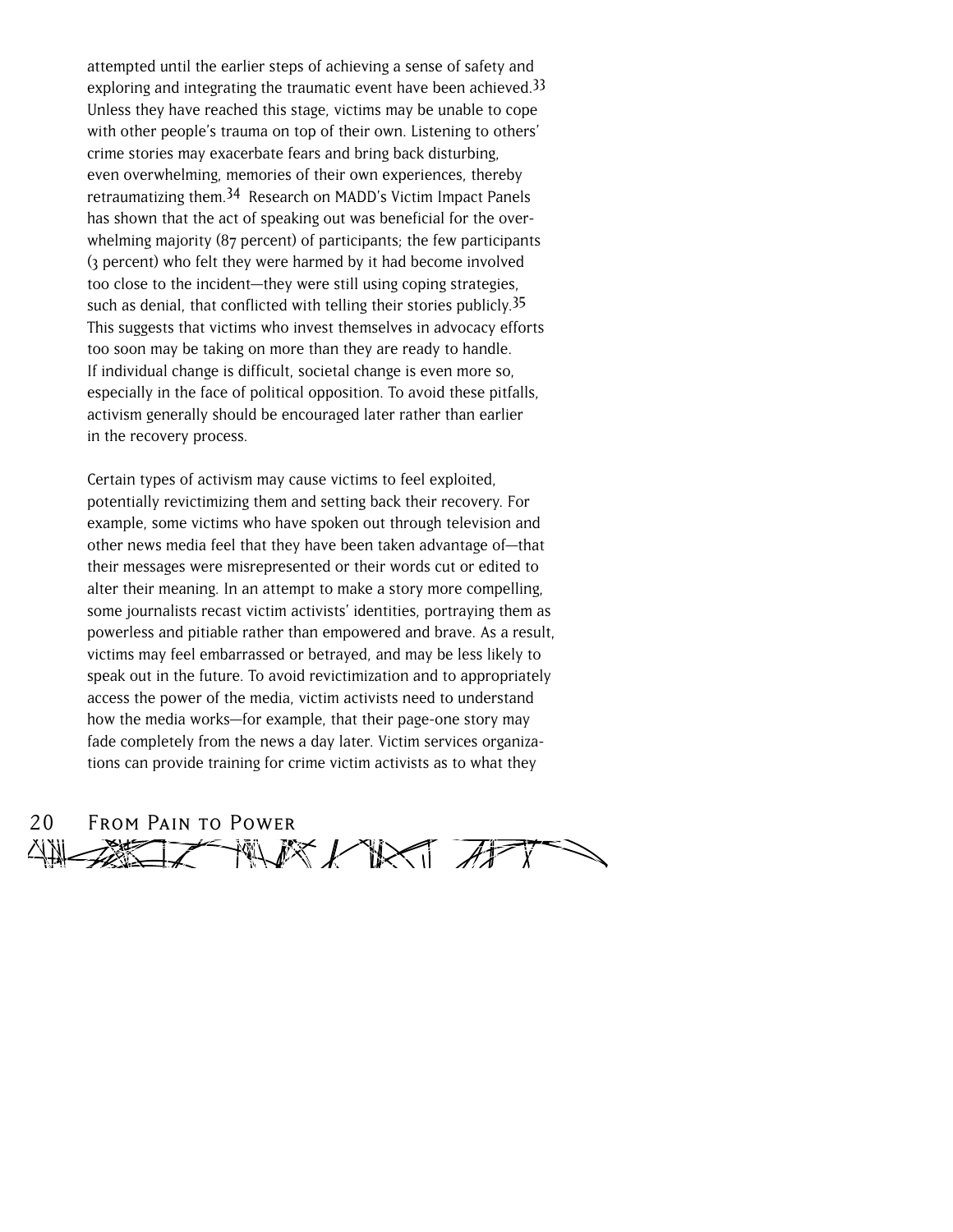might expect from working with the media. And the news media need to become sensitive to the risk of revictimization as well as the value of victim activism.

Finally, some victims interested in activism may not feel comfortable getting involved through organizations that are labeled as "victim" activist or "victim" assistance, which is one reason why other community groups—religious institutions, community organizations, neighborhood and parent groups and other formal and informal organizations—should support crime prevention and activist efforts. Some individuals who already have ties with these groups may feel more comfortable taking action in familiar settings within their support networks than venturing into new organizations. Thus, institutions outside the victim field need to be supportive of victims, and recognize that victim involvement can benefit both their own individual members' well-being and their efforts for community improvement.

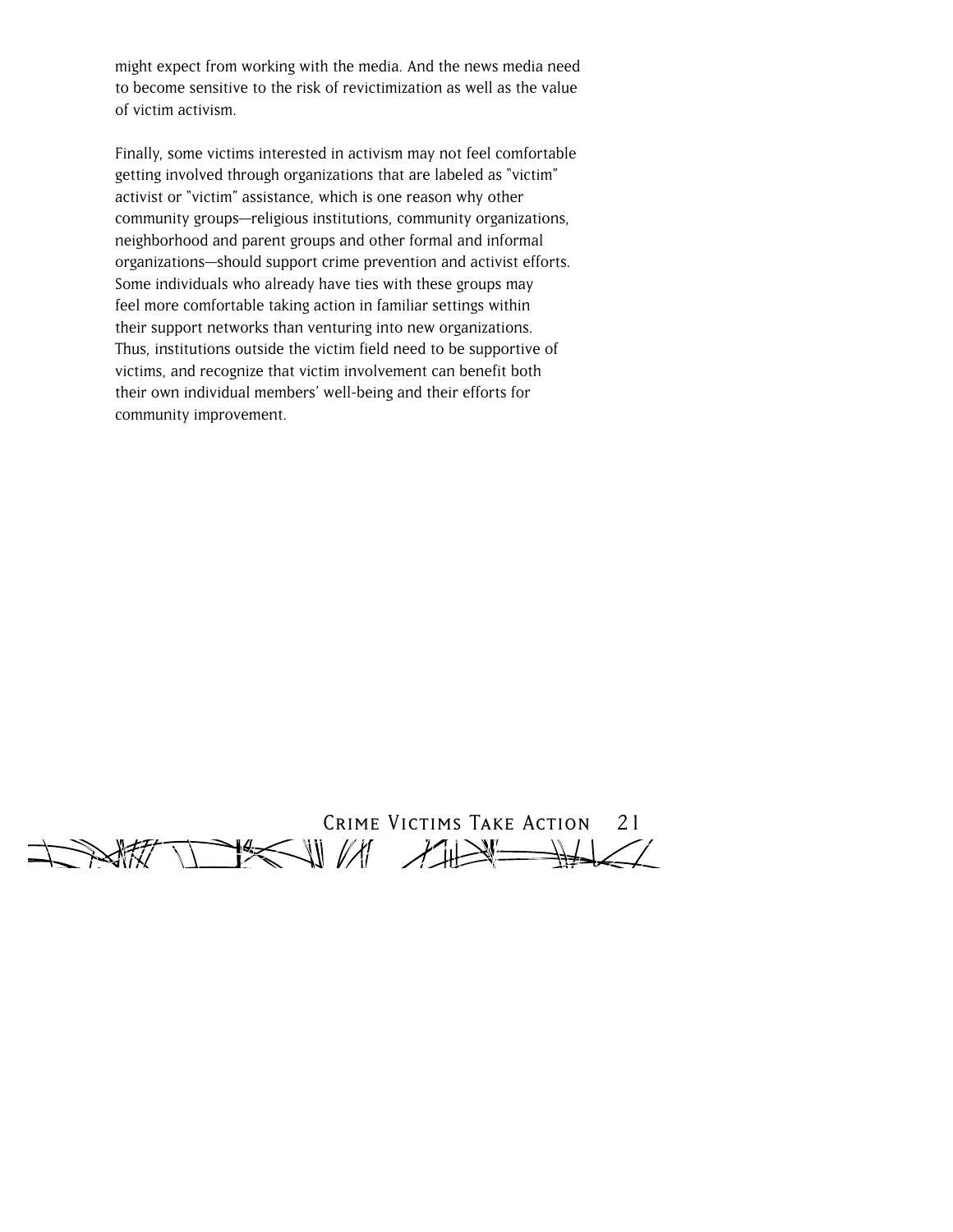#### **Barriers to Involvement**



Given the successful programs described above and their benefits for both victims and communities, why is victim activism not more widespread? One reason cited by Skogan and Maxfield is that those crime victims who see conditions in their communities improving are more likely to try to do something about crime, whereas people living in more traumatized neighborhoods may feel relatively more "incapacitated" by fear for their safety.<sup>36</sup> Research has suggested that, although victimization may lead to community involvement, the very social conditions that contribute to victimization can also discourage activism. A disproportionate number of crime victims already feel disempowered by racism, poverty, sexism, and a lack of political power. Victimization makes them feel even more helpless and estranged from society. For many, the combined effects of living on the margins of society, being victimized and living in constant fear of crime can make social activism seem irrelevant and futile.

Society's tendency to blame victims further inhibits their ability to become effective public players. The common misperception that victims are responsible for their victimization (especially victims of domestic violence or sexual assault) can inhibit them from becoming advocates, damage their credibility as victim activists and cause them to pull back. In this way, some crime victims miss out on the recovery benefits of involvement, and society loses their potential contributions for social reform. This tendency to blame victims suggests that the friends or relatives of crime victims who fight on their behalf may

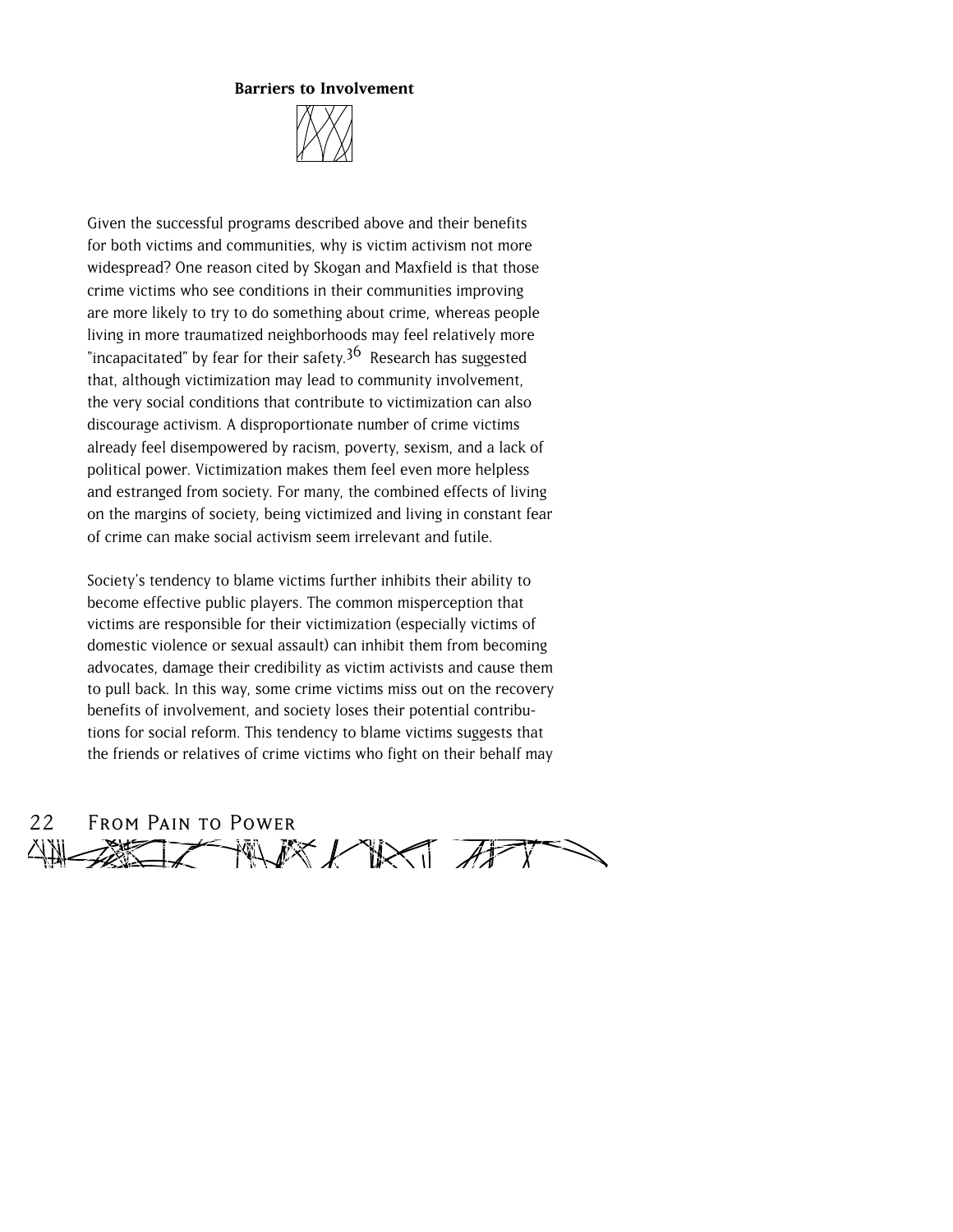be less subject to personal criticism and social backlash than those victims who act on behalf of themselves.

Moreover, people who are subjected to on-going violence or abuse victims of sexual assault, domestic violence,  $37$  stalking or gang violence and those who live in neighborhoods characterized by chronic violence—face multiple barriers to activism. For example, the feelings of low self-esteem and degradation resulting from the "coercive control" that characterizes partner violence, as well as the symptoms of what Judith Herman calls "complex post traumatic stress disorder."<sup>38</sup> can inhibit the capacity of women (and no doubt others suffering persistent victimization) for living, much less taking public action.39 In some cases, individuals may not even imagine the possibility of activism because they do not identify or label themselves as victims, or they may be silenced out of shame and embarrassment. This is often the case where community violence is the norm, when society explicitly or tacitly condones men's power and control over women,40 or if the violence occurring within families (against women, children or the elderly) is denied. Of course, real fear of being found or of violent retribution keeps other victims (women who have fled violent relationships, gang members) from going public who might otherwise want to.

In view of such substantial barriers, the effective activism of some victims is especially noteworthy. For example, Barbara Hart in Pennsylvania, Vickii Coffey in Chicago and Sarah Buel in Quincy, Massachusetts are formerly battered women whose names are synonymous with the leadership to end violence against women. Many others across the country—perhaps less publicly and without necessarily identifying themselves as battered women—work in shelters and provide peer counseling for other battered women. In recent years, adult victims of child sexual assault have become a vocal and effective force in raising awareness about the prevalence

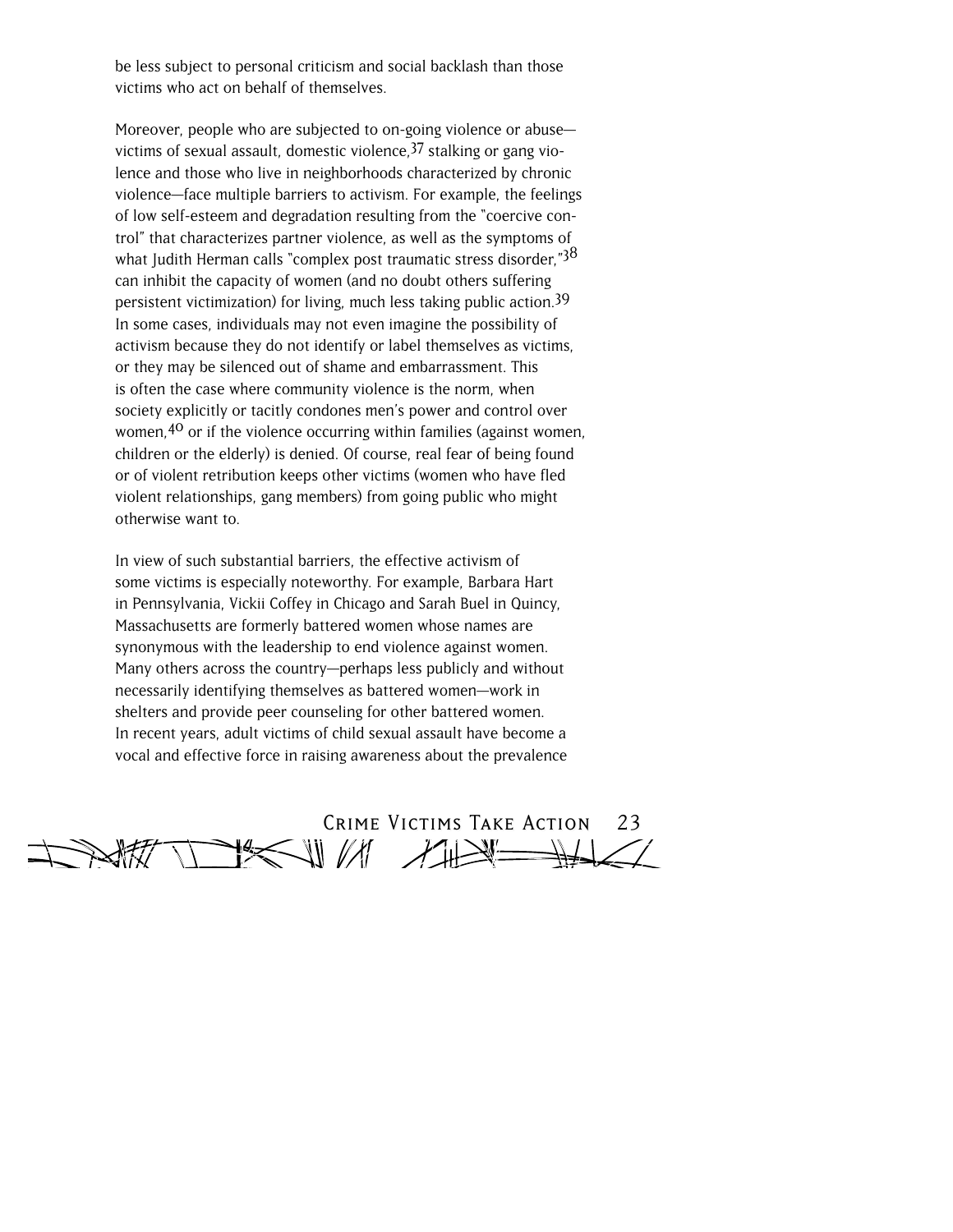and trauma of incest. In many communities beset by violence, poverty and racism, committed residents—many of whom have lost friends and family to violence—have stayed to fight for education, job training and opportunities, especially for young people.

Building primarily on their own initiative, commitment and resources, crime victims have demonstrated the viability of activism and its value for themselves and society. The role of "victim as activist," however, has not yet become a recognized role in society, its benefits for victims' recovery have not been sufficiently examined, and most victims lack the opportunity or support they need to become involved. By creating structures for community involvement, forging links with existing victim programs and conducting further research, the public sector and victim assistance organizations could mobilize many more crime victims to help others and to participate in grass roots initiatives for victims' rights and crime prevention, thereby enhancing their recovery and helping to improve society.

The self-determination that contributes to victims' healing needs to be supported but not co-opted. By placing a higher priority on victim activism, government and assistance organizations can ensure that community involvement efforts remain community-based, rooted in the soil of individual victims' dedication and experience.

24 FROM PAIN TO POWER AV KART ATT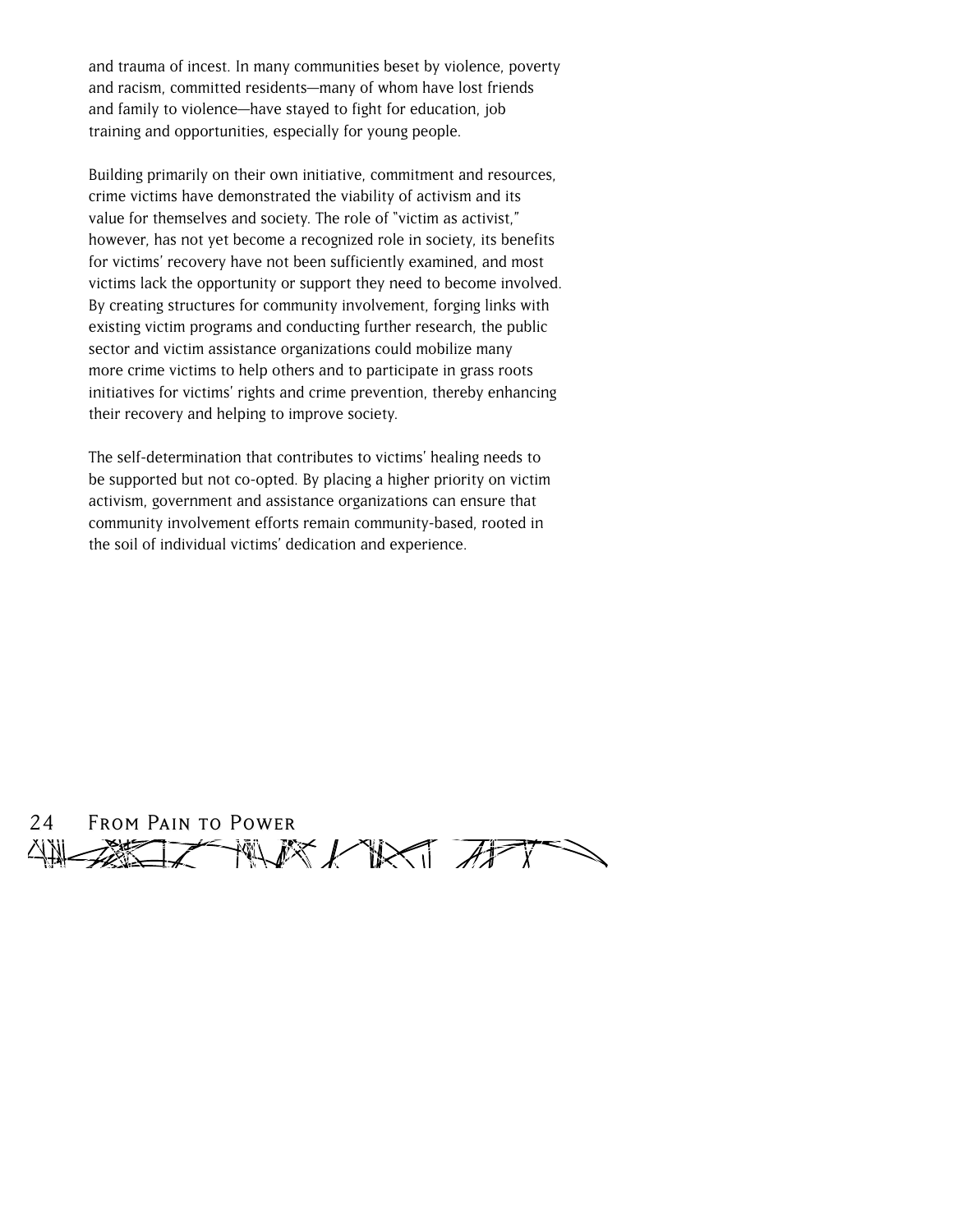#### **Victim Activism Recommendations**



#### **Recommendations for Victim Service Programs**

Working directly with crime victims, victim service programs are in an excellent position to educate them about the larger political and social ontext of crime and violence and to create opportunities for activism. Victim service programs should:

- **1.** Train staff to understand the benefits of community activism for victims and to be aware of opportunities for victims both within and outside victim assistance organizations.
- **2.** Engage crime victims in the leadership and guidance of the organization through serving on boards and developing new services and programs.
- **3.** Create speakers' bureaus which recruit and prepare victims to speak at conferences and with legislators, criminal justice officials, police, medical personnel, and others about the needs and rights of victims and the causes of violence.
- **4.** Include battered women as presenters in domestic violence training programs for police, service providers and others.
- **5.** Actively engage victims in paid and volunteer positions throughout the organization, from facilitating self-help groups to managing programs.

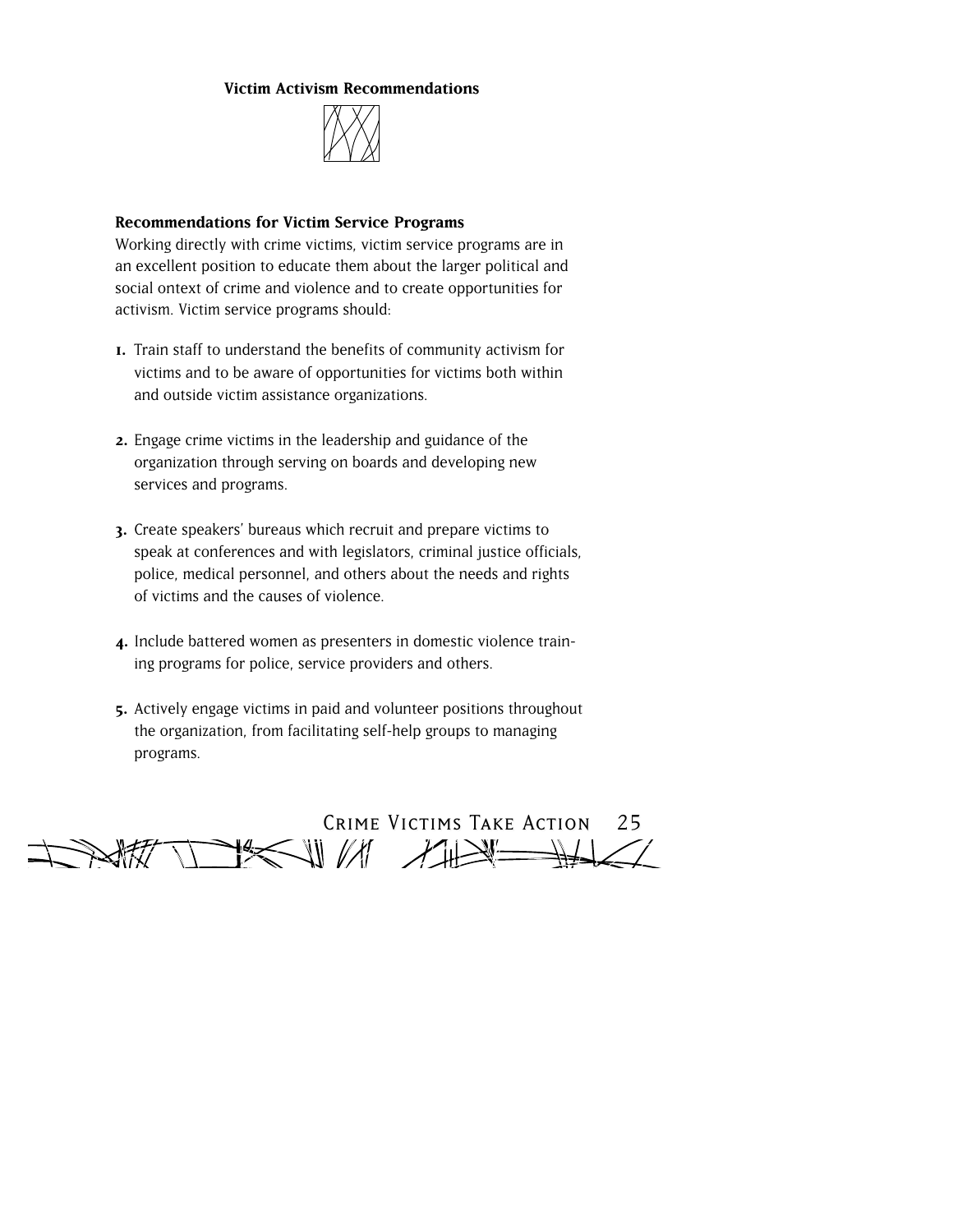- **6.** Prepare victim activists to work with the media.
- **7.** Promote and disseminate information about the value of victim activism through local and national associations of victim assistance programs. For example, the National Organization for Victim Assistance and the National Victim Center have provided training and technical assistance to foster victim involvement.

#### **Recommendations for Government**

As new legislation and criminal justice reforms have increased the involvement of victims in their own cases, the public sector has gained the ability to expand victims' involvement in their communities, even with current financial constraints. Many of the following recommendations require little or no new resources; instead, they focus on shifting priorities for decision making or program funding. Public-sector agencies and organizations should:

- **1.** Actively engage crime victims in the policy decisions that affect them. Public hearings on legislation and public policies that affect victim services, victims' rights, and violence prevention should always include testimony from victims themselves.
- **2.** Require victim involvement as part of professional curricula in all disciplines that work with victims (e.g., criminal justice, social work, medicine, and law enforcement).
- **3.** Incorporate community involvement as a funding guideline. This will encourage the creation of programs that engage crime victims in service, advocacy and violence prevention roles. Requests for proposals should require victim participation on advisory boards,

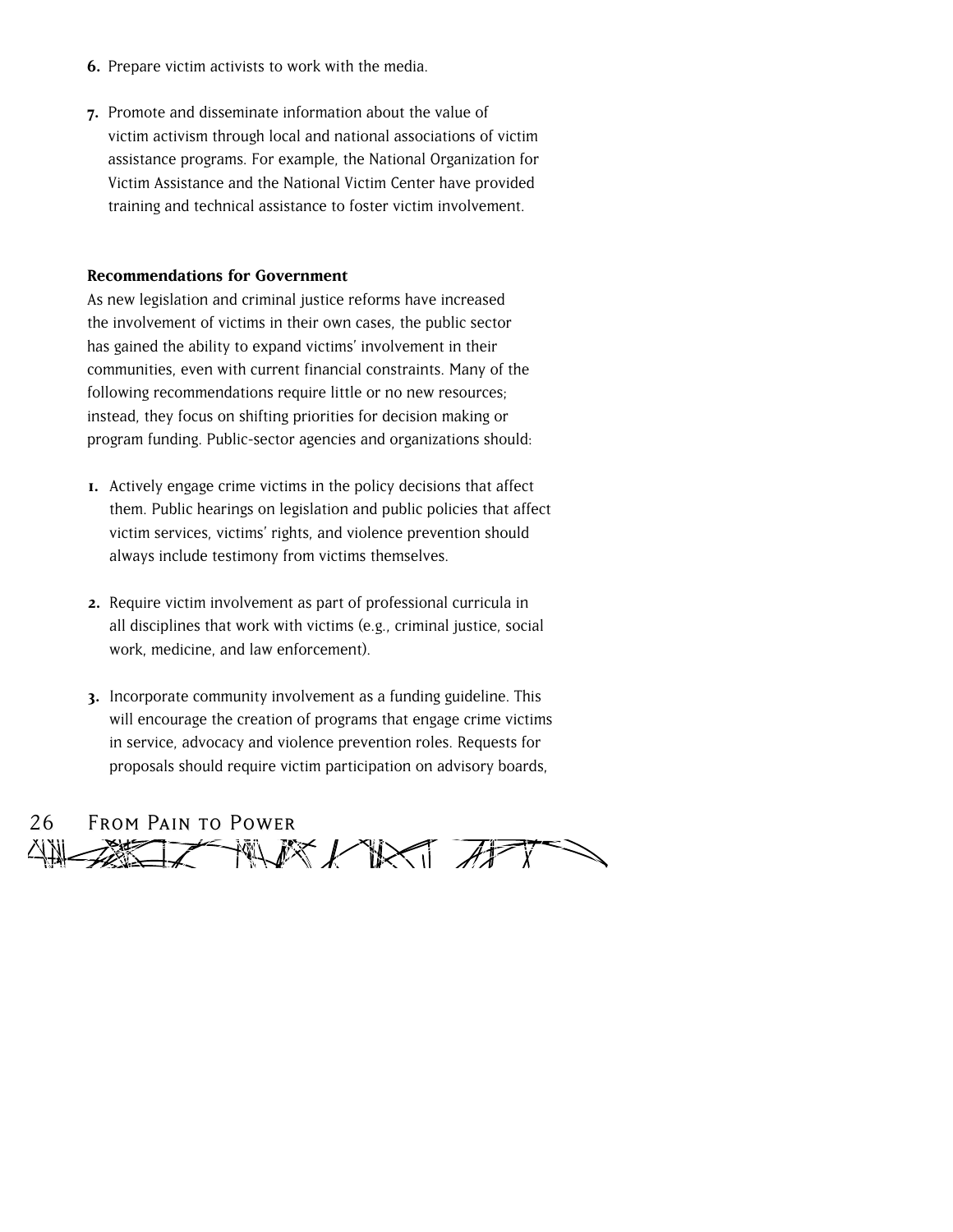as designers of services and projects, and as paid or voluntary staff.

- **4.** Launch demonstration programs to develop the most effective program models for victim involvement. One possible route might be AmeriCorps, where youth could work in their communities to engage crime victims in social action.
- **5.** Create opportunities for battered women to become more openly and actively involved in their communities. Services to empower battered women and increase their sense of self-determination including education, job training, and placement—would provide them with the skills and confidence they need to reach out to others. Public education programs that debunk the myth of battered women as helpless would increase society's acceptance of women who do speak out.
- **6.** Engage crime victims through community policing programs. Designed to create partnerships between police and the communities they serve, these efforts are ideal situations for victims to work with police to reduce crime and help others in need.
- **7.** Encourage the involvement of all citizens, along with crime victims, on issues of victim assistance and violence prevention, through public education (public service announcements, news and entertainment media). When victims initiate or join community-based efforts, they often do so with the understanding that the injustice they experienced affects all of society. A more widespread recognition that crime affects everyone would create a more supportive atmosphere for victim involvement, and could reduce some of the social barriers to community activism, such as the common tendency to blame the victim.

CRIME VICTIMS TAKE ACTION 27 NET TEST WAR ANDER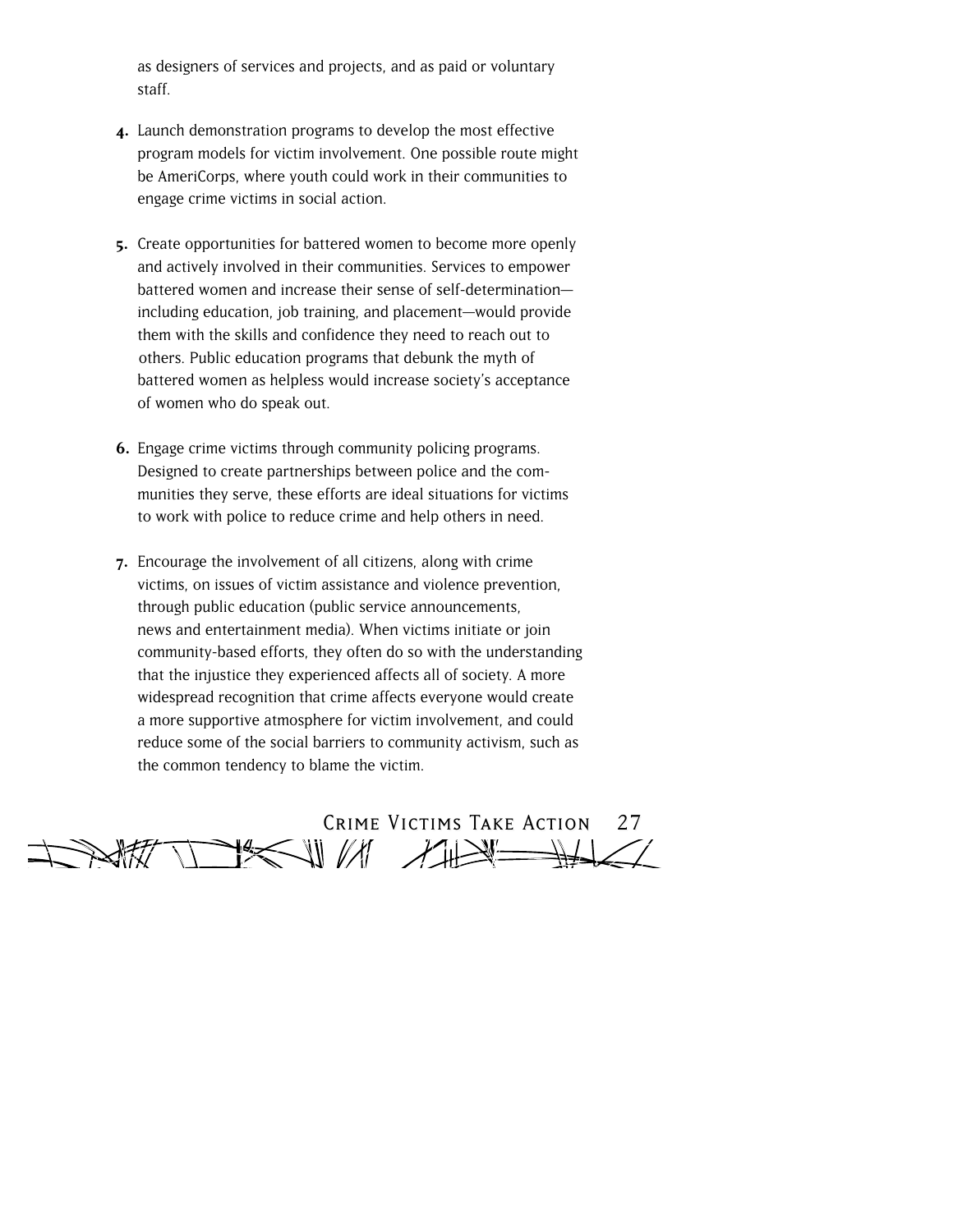**8.** Support research to document more clearly the benefits of community involvement for victims' recovery. This would provide the rationale and motivation necessary for victim assistance programs to create opportunities for victim activism and establish links with victims' organizations.

28 FROM PAIN TO POWER AND THAT AND AND ŲЖ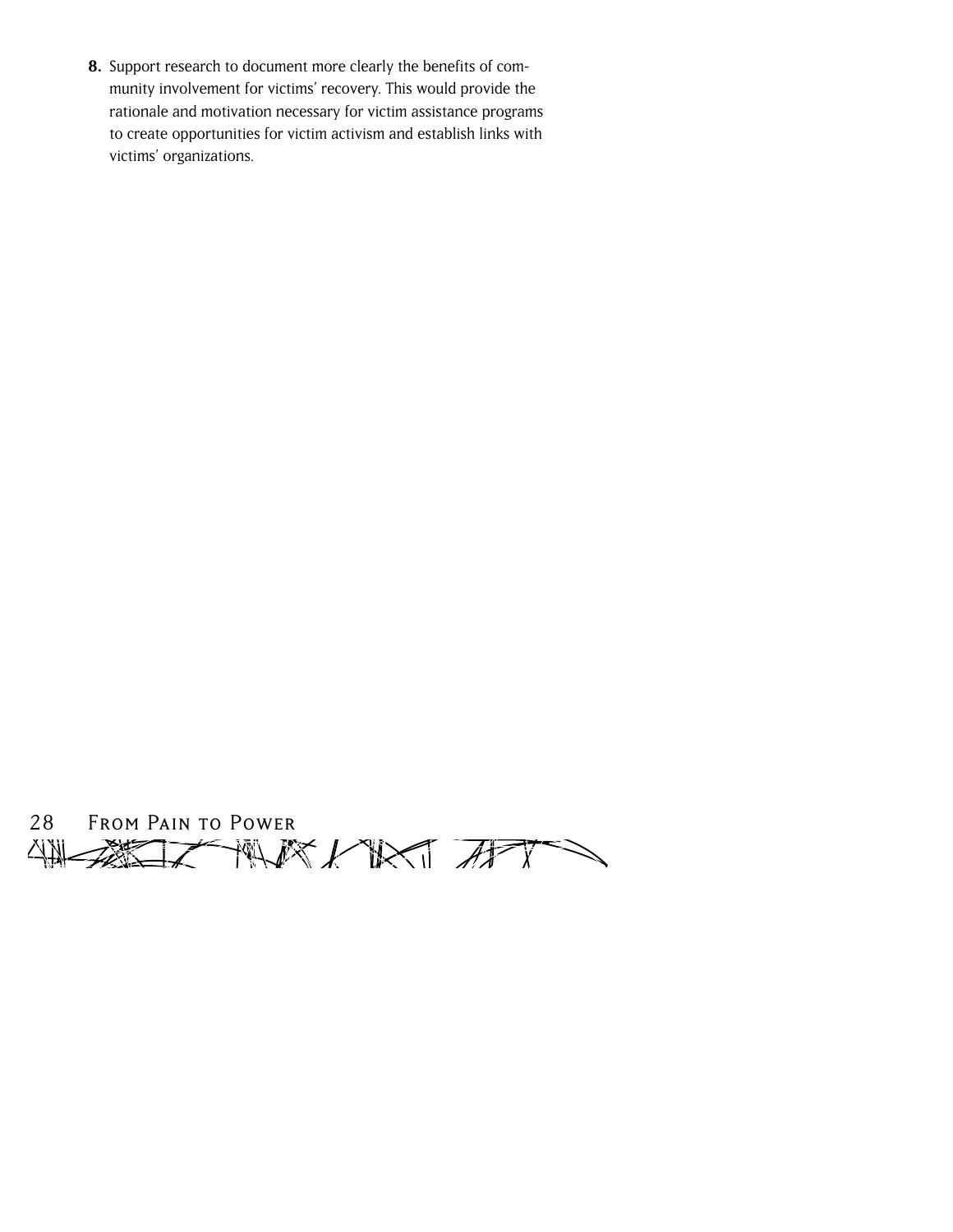#### **Conclusion**



Victim assistance organizations, professionals and policymakers have much to gain by looking more closely at victim activism. A better understanding of the healing benefits of community involvement would encourage partnerships between victim assistance programs and community initiatives. Expanded opportunities for involvement would create new avenues for reintegrating crime victims into society while mobilizing a dedicated force for social change. Through better communication between groups, victim activists might stimulate victim assistance professionals to look beyond individual needs to the broader social conditions that lead to violent crime.

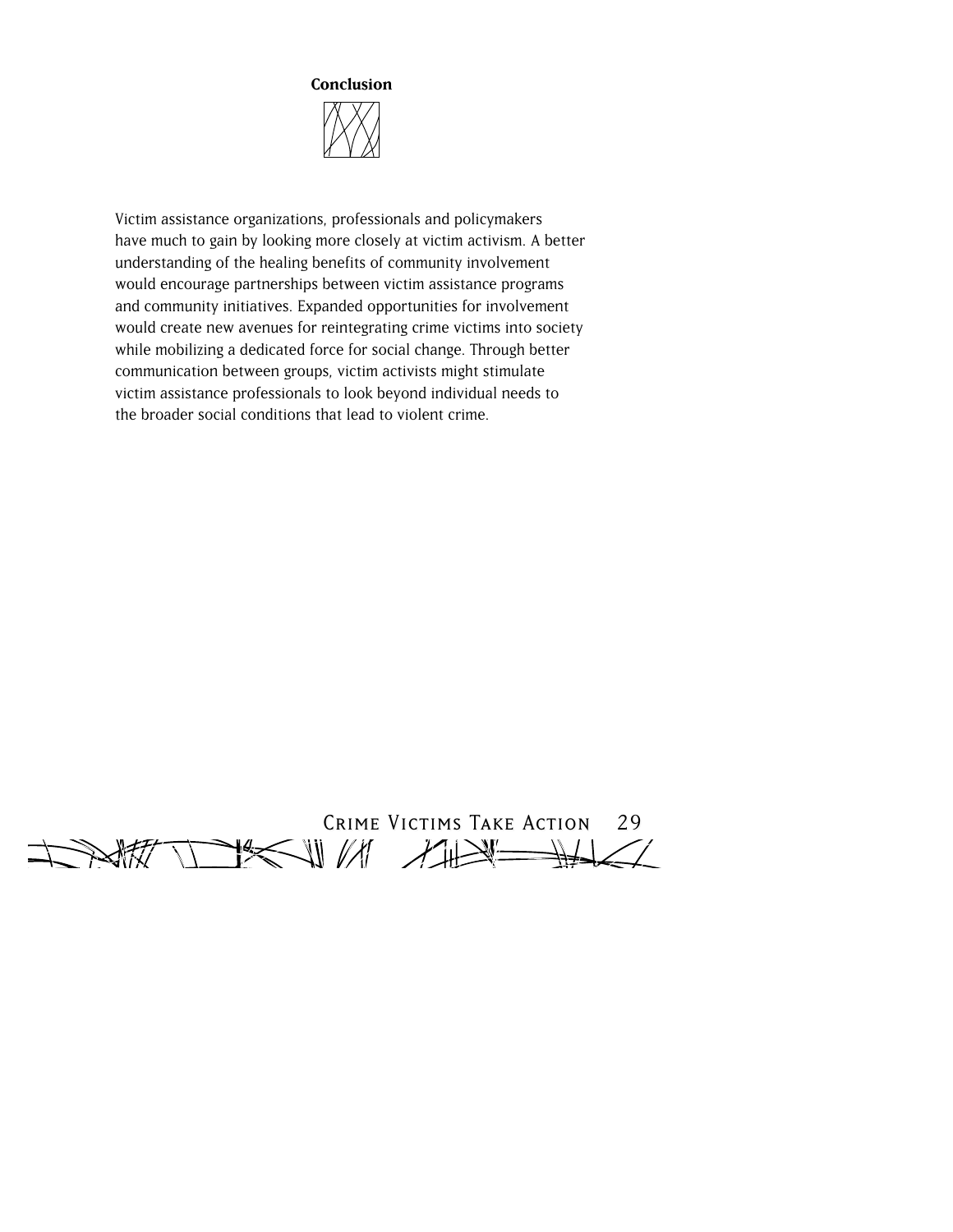30 FROM PAIN TO POWER AN ARIZ MARK KIRT AFT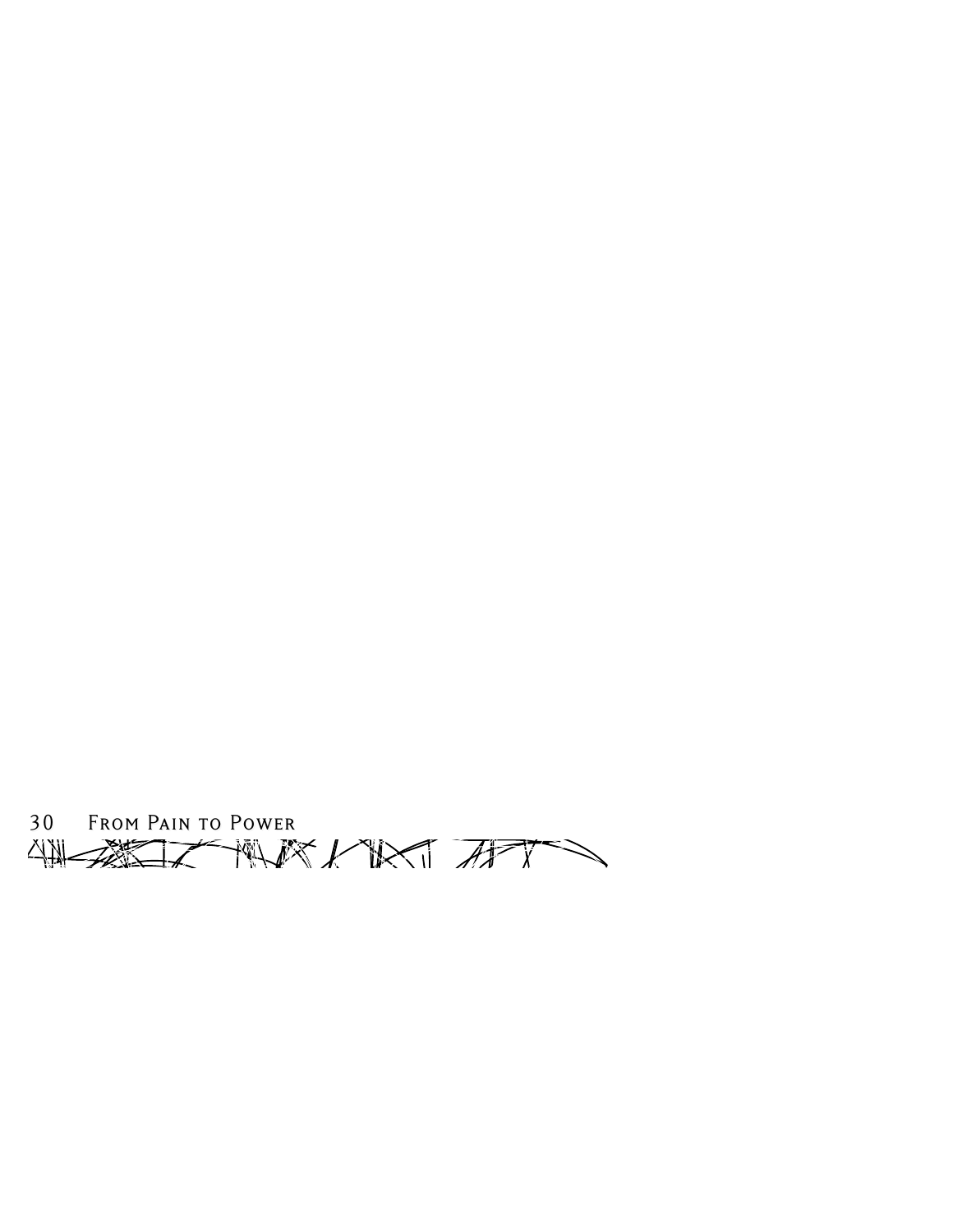### **Appendix: Victim Involvement in Action**



The following examples of victim activist efforts demonstrate the viability of victim activism and its benefits for both victims and their communities. They are both local and national in scope, and they include programs created to encourage victims to get involved, as well as entire organizations initiated and operated by victims.

#### **Mothers Against Drunk Driving (MADD)**

Mothers Against Drunk Driving (MADD) was founded in 1980 by Candy Lightner and Cindy Lamb, whose daughters were, respectively, killed and maimed by drunk drivers. In the case of Cari Lightner, the driver, who was out on bail from another drunk-driving crash only two days before, had three prior drunk-driving arrests; sentenced to only two years, he was allowed to serve his time in a work camp and a halfway house. Laura Lamb became the country's youngest quadriplegic after being hit by a driver without a license who had a record of 37 traffic violations, three for drunk driving.

MADD is one of the most successful victim activist organizations in the nation. With three million members and more than 600 chapters, MADD provides a wide range of victim assistance, advocacy and prevention activities. The Victim Advocate Training Program is a 40-hour course that teaches volunteers to counsel victims, accompany

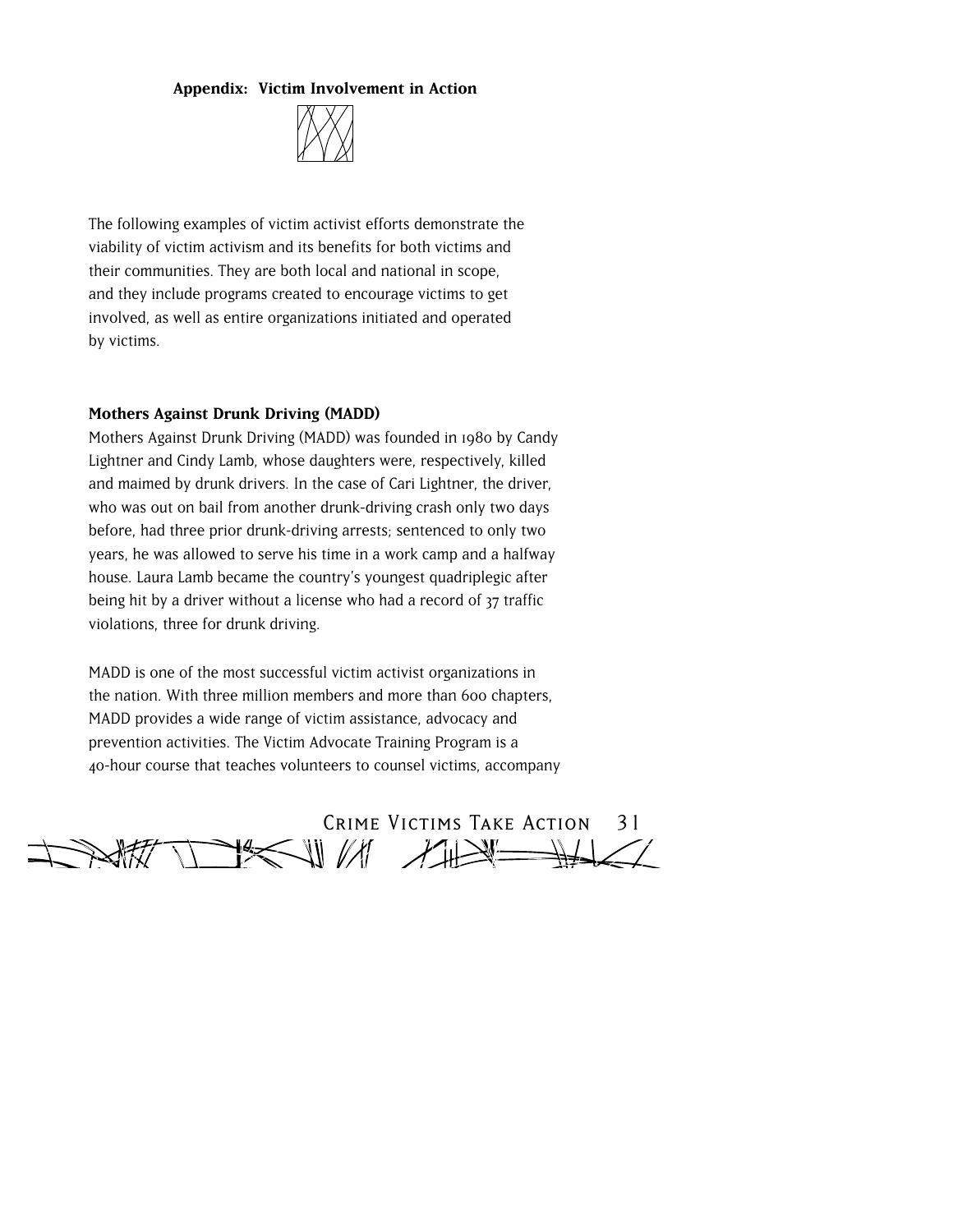them through court proceedings, and speak to the media. The Court Monitoring Program trains volunteers to serve as watchdogs for victims' rights in courts. Court-mandated Victim Impact Panels compel offenders to hear from victims about the devastating impact of drunk driving on their lives. Studies have found these panels to have benefits for both offenders and victims—offenders' attitudes are changed and rates of recidivism are reduced, and victims' traumatic symptoms often are diminished. $4<sup>I</sup>$  In the words of one victim impact panelist, "I do not want my daughter, Amy, and what happened to her to be forgotten. I can't have her back, but I do believe that by telling her story, I am making a difference for my three beautiful grandchildren."42 MADD also has played a key role in the passage of state and federal bills, including the Age 21 Law (setting the minimum age for drinking at 21). Other efforts, like the Project Red Ribbon "Tie One On for Safety" campaign and Designated Driver programs, have helped raise awareness of the problem and prevent drunk driving injuries through simple, straightforward messages. Victim involvement is at the heart of all of MADD's activities. The majority of local volunteers, two-thirds of board members, and a considerable portion of the employed staff are victims of drunk drivers or family members of those killed or injured.

#### **Parents of Murdered Children (POMC)**

Parents of Murdered Children (POMC) is a nationwide network of self-help groups and advocacy and assistance programs which help families deal with the aftermath of homicide. The organization was founded in 1978 by Charlotte and Bob Hullinger in Cincinnati, Ohio, after their daughter, Lisa, was murdered. The loss of a child to violence is often an intensely isolating experience; survivors often find that others are unable to understand how it feels and are

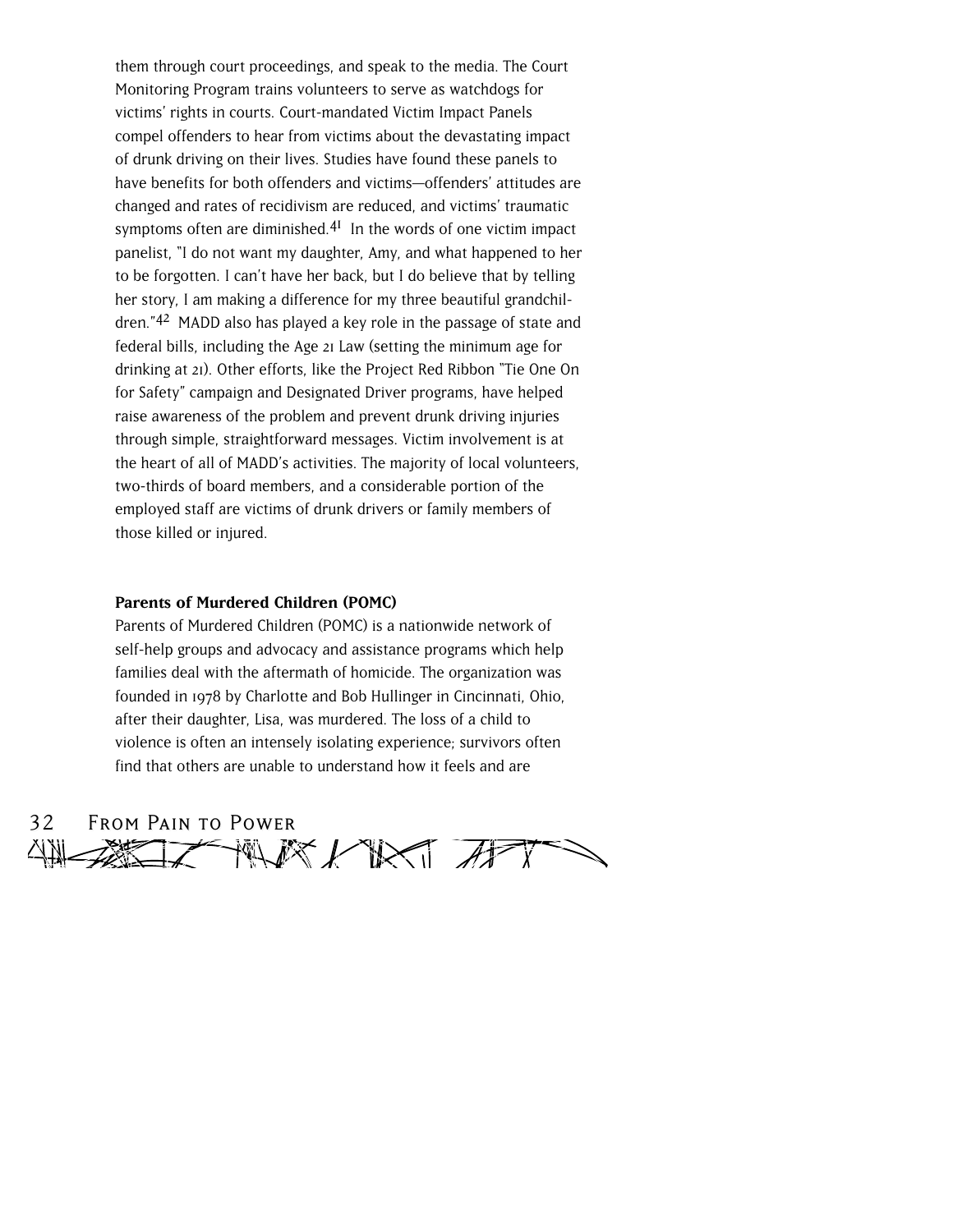reluctant to talk about it. POMC's goal is to allow family members to share their grief with others who have been through similar experiences, thereby breaking down the isolation that many families face.

POMC has grown from its first self-help group in Cincinnati to a network of more than 100 local chapters serving 38,000 survivors each year. It also has become active in more extensive community involvement projects. Praised by survivors for helping them "see justice," the Truth-in-Sentencing program mobilizes the POMC membership to ensure that the convicted murderers of members' children serve at least their minimum sentences. When an offender comes up for early parole, the network helps victims respond. POMC's annual national conference offers survivors the chance to meet one another, network, and participate in workshops and seminars. National and local newsletters serve as a forum for members to communicate and express themselves. Survivors also help provide a range of other services on behalf of POMC, including court accompaniment, writing anniversary letters of consolation to other survivors, and serving on a speakers' bureau.

#### **P.O.W.E.R. (People Opening the World's Eyes to Reality)**

Following the shooting deaths of two New York City high school students in 1992, mobility-impaired victims of gun violence at Goldwater Memorial Hospital created P.O.W.E.R., a group that visits at-risk youth in schools, community organizations, and detention centers to show what can result from a life of drugs and violence. Ranging in age from 19 to 44, most of the group's members are former drug dealers, addicts, or gang members. Their personal stories and physical conditions present a compelling argument for youth to

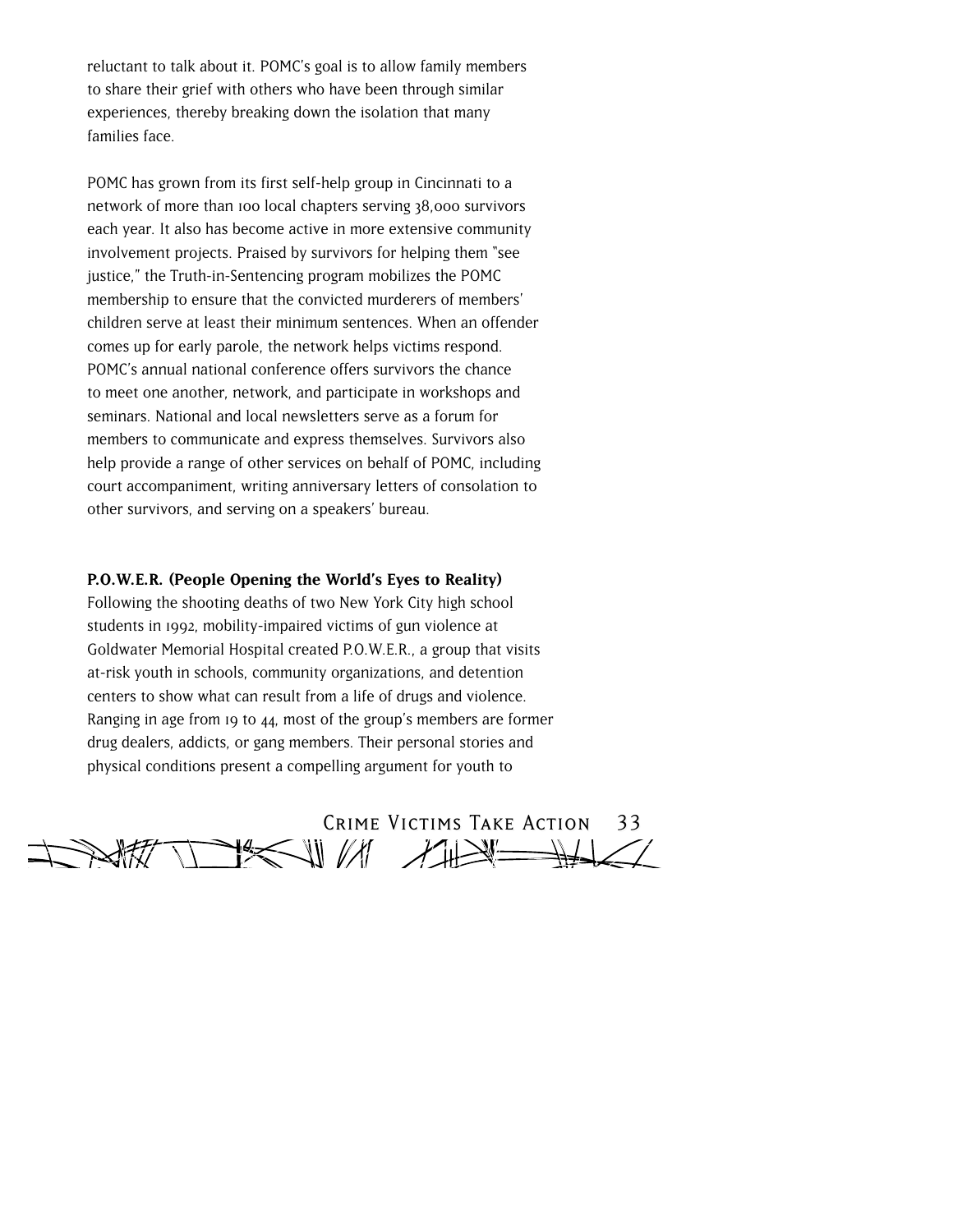reassess the direction of their lives. P.O.W.E.R. also has testified at the state and federal level for passage of stricter gun control laws and has participated in demonstrations against street violence. Many of the P.O.W.E.R. members feel that they have been given a second chance at life and that their victimization will have meaning if it can benefit others. Staff at the hospital have found that participation in the group has helped to increase members' self-esteem and has enabled them to come to terms with their disabilities.

#### **Remove Intoxicated Drivers (RID)**

In 1977, Karen and Timothy Morris, ages 17 and 19, were killed by a 22-year-old drunk driver. A newspaper article about this tragedy struck a nerve with Doris Aiken, the mother of two children the same ages as the victims. She was particularly concerned that the offender was not only not jailed, but allowed to continue driving. Together with friends, she began investigating how drunk driving cases were handled by the criminal justice system. They were stunned to learn that drunk driving was rampant—killing 25,000 people each year—yet arrests, convictions and suspended licenses were rare.

In 1978, in Schenectady, New York, Aiken formed Remove Intoxicated Drivers (RID). RID currently consists of 151 chapters in 41 states. Its activities include counseling and guidance for victims and family members, legislative advocacy, court monitoring, speakers' bureaus and public education. Based on the work of victims and other volunteers, a string of successful legislative efforts in New York State have reduced plea bargaining by drunk drivers, ensured that drivers lose their license temporarily if they refuse to take an alcohol test, and instituted other strategies to strengthen the state's response. One study by the New York State Police Superintendent estimated

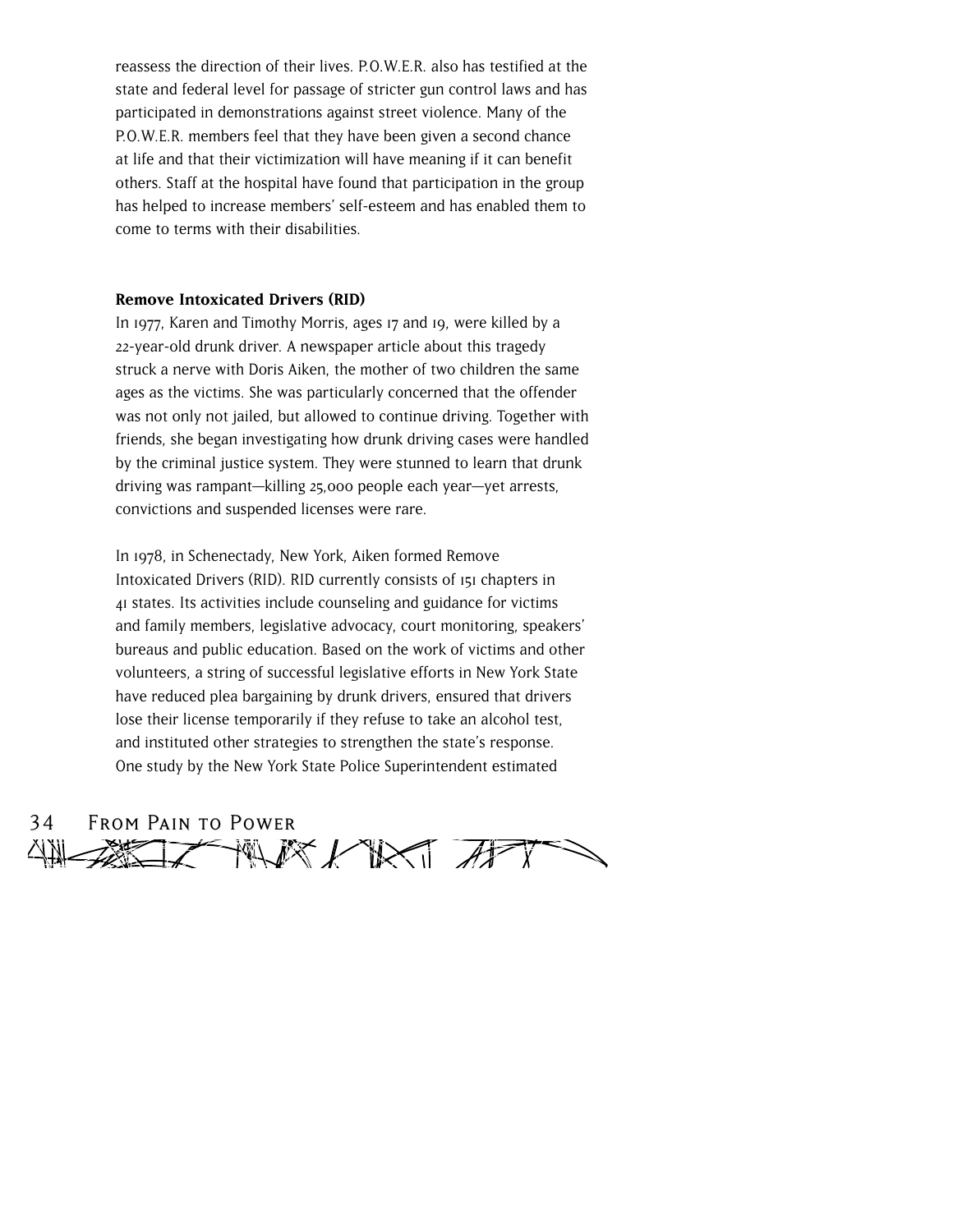that, over a ten-year period, these measures saved over 6,000 lives. RID helped to pioneer the use of Victim Impact Panels, in which drunk drivers hear directly from victims about how their lives have been affected. Stressing the accountability of government officials to the will of the people, RID provides materials and information for victims and others in the community to help them find their voices and demand stronger action against drunk driving.

Almost entirely a volunteer effort, RID has enjoyed strong participation by victims and their families. In many instances, one victim's story has served as the spark to create new chapters. In 1981, RID-Missouri was founded by Marge Charleville, whose letter to a local newspaper about her daughter's death in 1980 received 128 letters in response and led to funding to establish the chapter.

Victims are empowered and trained to work actively to monitor courts, review pending legislation and appear as spokespersons on national radio and television programs, with RID acting as sponsor and agent. These public activities help to heal the wounds inflicted by drunk drivers. In one survivor's words, "Since the most tragic loss. . . that anyone can endure [one's child], I have been clinging to everyday survival by my work helping other DWI victims, and by giving talks to high school assemblies,. . .state troopers, and in victim witness panels to defendant drunk drivers. It is my reason for living."

#### **The Stephanie Roper Committee and Foundation**

Based in Maryland, the Stephanie Roper Committee and Foundation were created in 1982 to improve the criminal justice system's treatment of victims and their families. After the brutal murder of their daughter Stephanie, Roberta and Vince Roper were astounded both

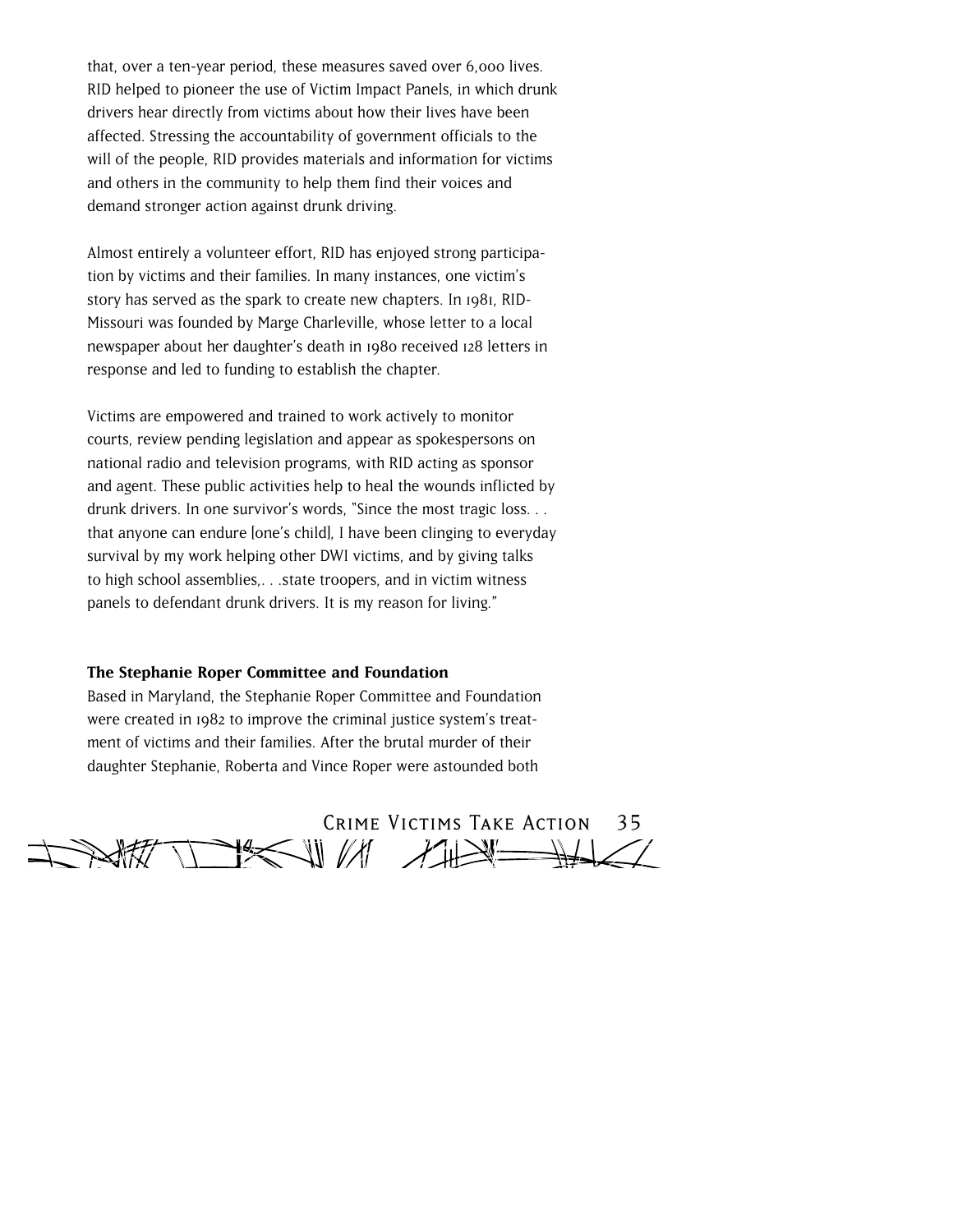by the way they were left out of the court proceedings and with the outcome of the trial. Stephanie's convicted murderers were eligible for parole in just 12 years. Roberta began speaking out before local groups about the insensitivity of the justice system to victims. Friends and neighbors joined her efforts, sparking a movement that quickly spread throughout the state. Members collect petitions, hold rallies, and support other activities in the fight for victims' rights.

Both the Committee and Foundation are staffed by trained volunteers, half of whom are themselves crime victims. The Committee focuses on legislative reforms to protect victims' rights and increase services in Maryland, and it has been a major force in passing three dozen victims' rights bills since 1983 (e.g., laws ensuring mandatory victim impact statements, restitution and court attendance rights, and a state constitutional amendment for victims' rights). The Committee issues a regular newsletter to inform members of pending legislation and to encourage them to support the bills.

The Foundation provides direct services to crime victims, including support groups, a Court Companion program to help victims and their families during the trial, and a Courtwatch program to monitor the enforcement of victims' rights. Through its newsletter and other channels, the Foundation actively recruits new volunteers to be trained in providing these services.

#### **Teens on Target (TNT)**

Following an increase in the number of on-campus shootings, the Oakland Unified School District in California started Teens on Target in 1989 to involve young victims of violence and at-risk youth in violence prevention. An additional chapter was later opened in

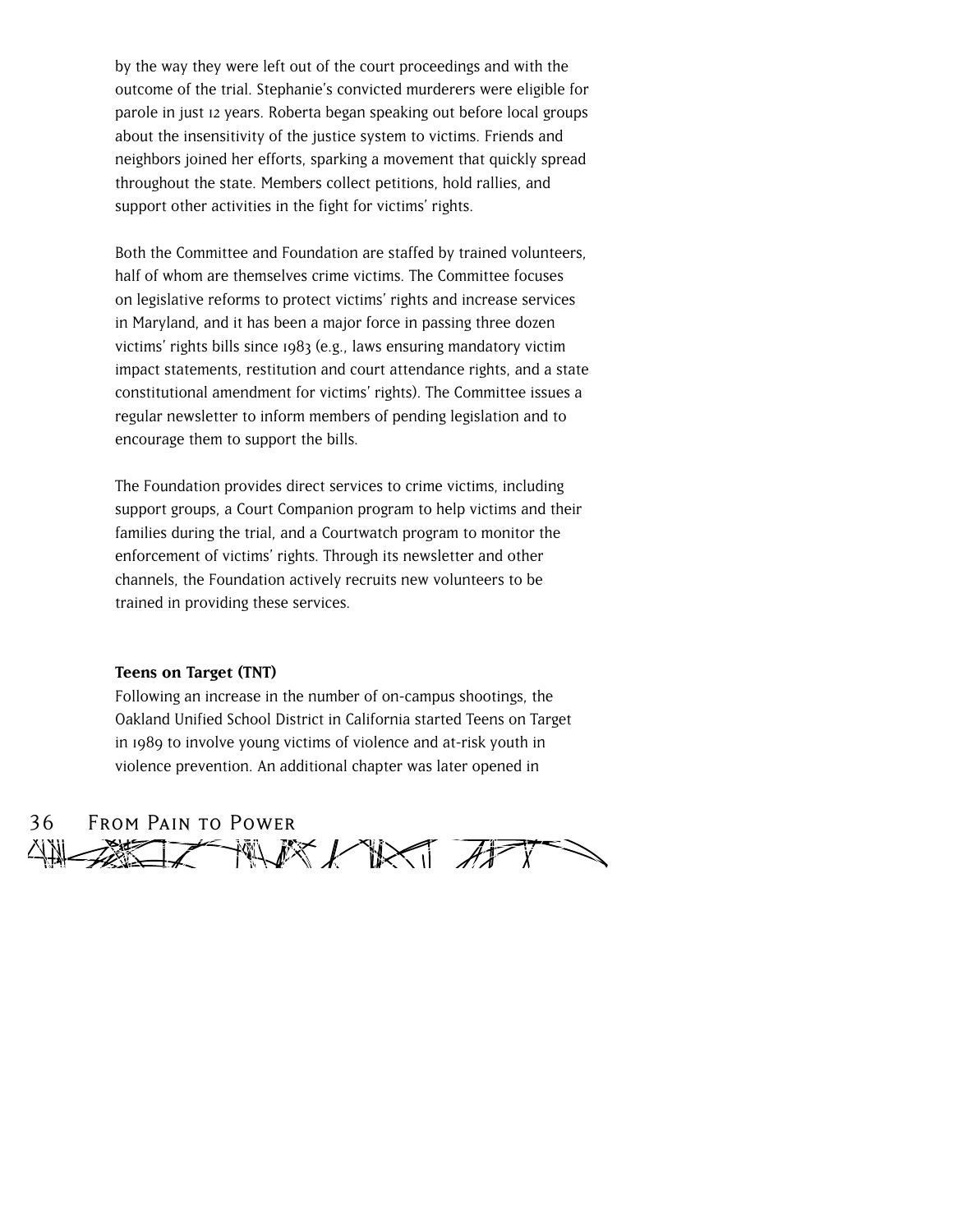Los Angeles. Pointing out that "those who are most at risk have not been invited to be part of the solution," the program's founders have trained 100 students to be violence prevention advocates. They make presentations that explore the causes of youth violence and suggest solutions, based on their first-hand experiences, for schools and school boards, city and state legislators, national conferences, and the media. With a specific aim to get victims involved, the Los Angeles chapter operates in partnership with a local spinal cord injury program and trains youth with firearm-related spinal injuries to become TNT advocates. In addition to providing a voice that other youth will listen to, these advocates find that their actions help their recovery. One advocate who was paralyzed by a gunshot wound said, "Talking to other kids in the program and in classes has helped me get through it." By speaking out, he has received support and encouragement from others that has helped him rebuild his own life.

TNT recently began "Caught in the Crossfire," a peer visitation program for victims of gun violence. TNT advocates visit young victims at Highland Hospital in Oakland. By sharing their own personal experiences and statistical information on gun violence, they attempt to dissuade victims and their friends from seeking revenge. These advocates can give a uniquely convincing argument against continuing the violence because they often speak from the same perspective as the victim.

#### **Youth Empowerment Association**

Created by a young adult survivor of sexual assault, the Youth Empowerment Association (YEA) was initiated to improve the treatment of teen survivors of sexual assault by the mental health system and to enhance their recovery through peer counseling and personal

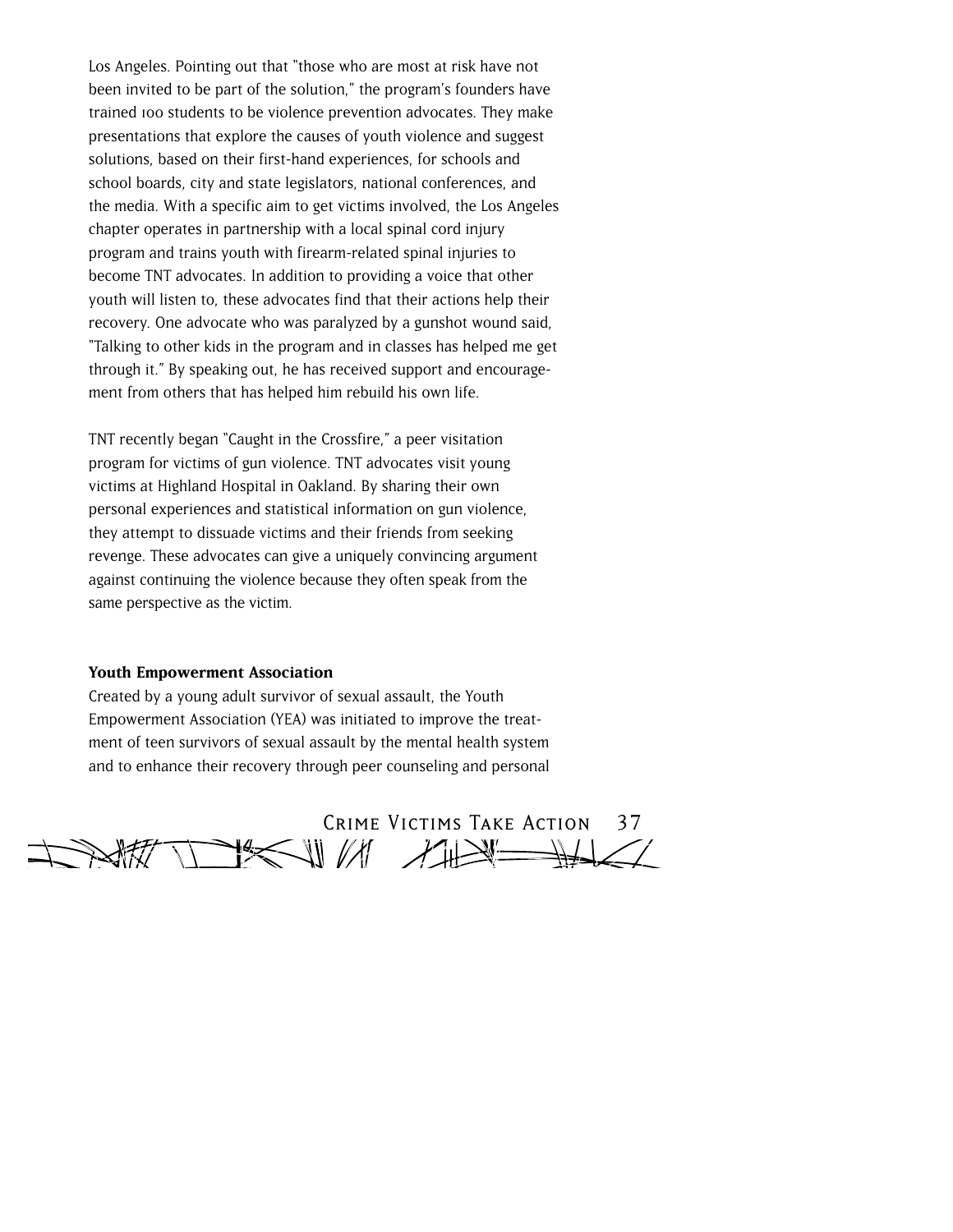empowerment. Based in New York City, YEA operated from 1992 to 1995, when it closed due to the loss of funding and key staff members. YEA trained teens who had spent time in the inpatient ward recovering from sexual assault and related symptoms (substance abuse, depression) to serve as peer counselors to other recovering youth and to speak about their experiences at conferences and policymaking forums. In addition to creating an opportunity for youth to learn new skills and improve their self-esteem, YEA created a comforting support system for victims in the mental health system, which is sometimes criticized for failing to diagnose sexual abuse among its patients.

To participate in the training, young people had to express an interest in serving as counselors and to have been out of the inpatient ward for at least six months to demonstrate sufficient progress in their own recovery. If substance abuse had been a problem, they also had to have been clean and sober for six months. To prepare participants to counsel other youth in the hospital's inpatient ward, the training program gave basic information on sexual assault, substance abuse, and other mental health consequences of victimization, as well as communication and peer counseling skills.

YEA also prepared young people to speak publicly about their treatment and other experiences before professional conferences, policymaking task forces, and legislative hearings. YEA participants found that, by becoming peer counselors and youth advocates, they advanced their own recovery, increased their feelings of control over their lives and realized they had something of value to contribute. Many first entered the inpatient ward feeling they had somehow failed in life and were incapable of helping themselves or others. By taking on these new responsibilities, participants were able to increase their

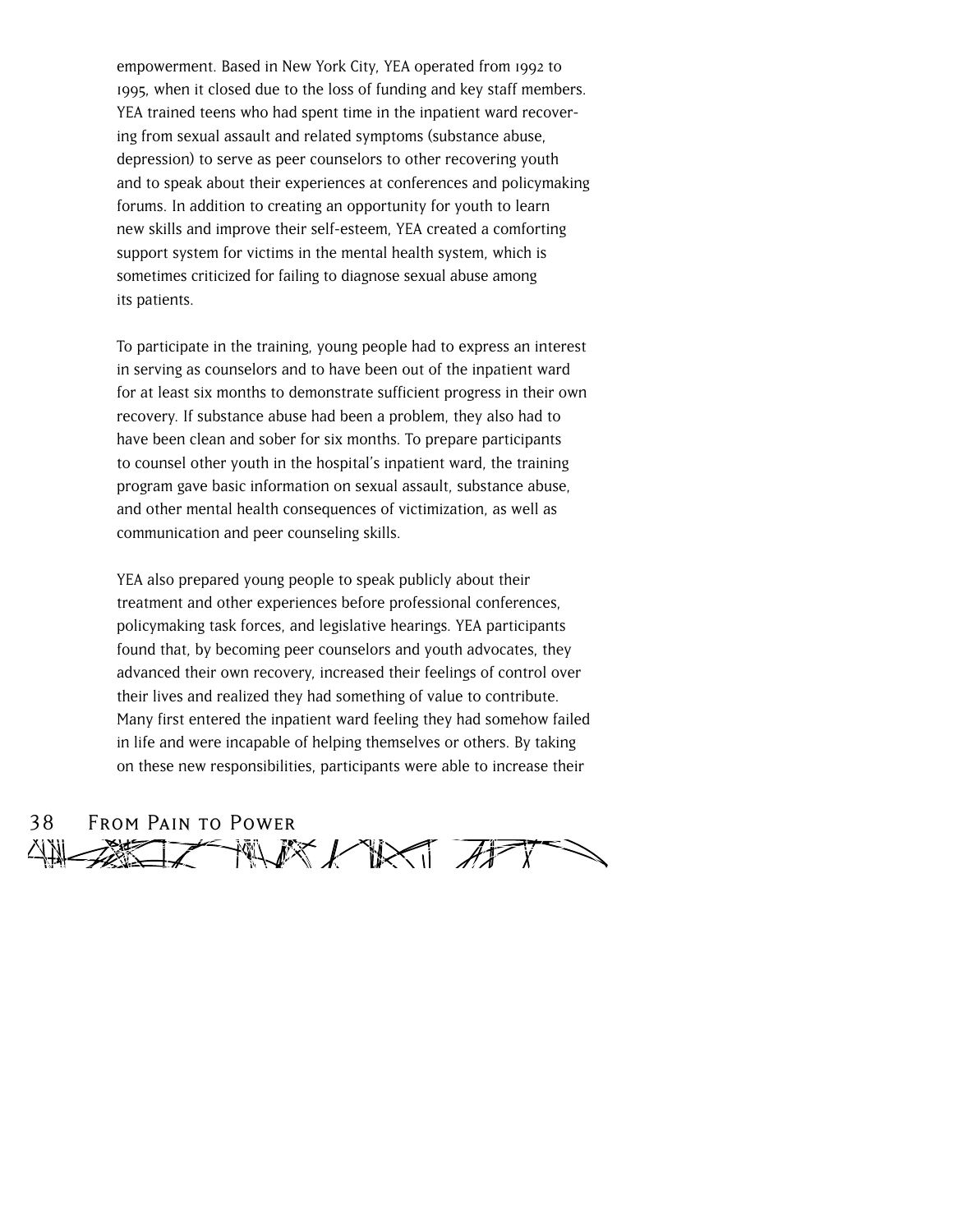feelings of self-worth and set higher goals for their own recovery. Working with others who had shared similar experiences also allowed both counselors and patients to talk about their problems without fear of stigmatization.

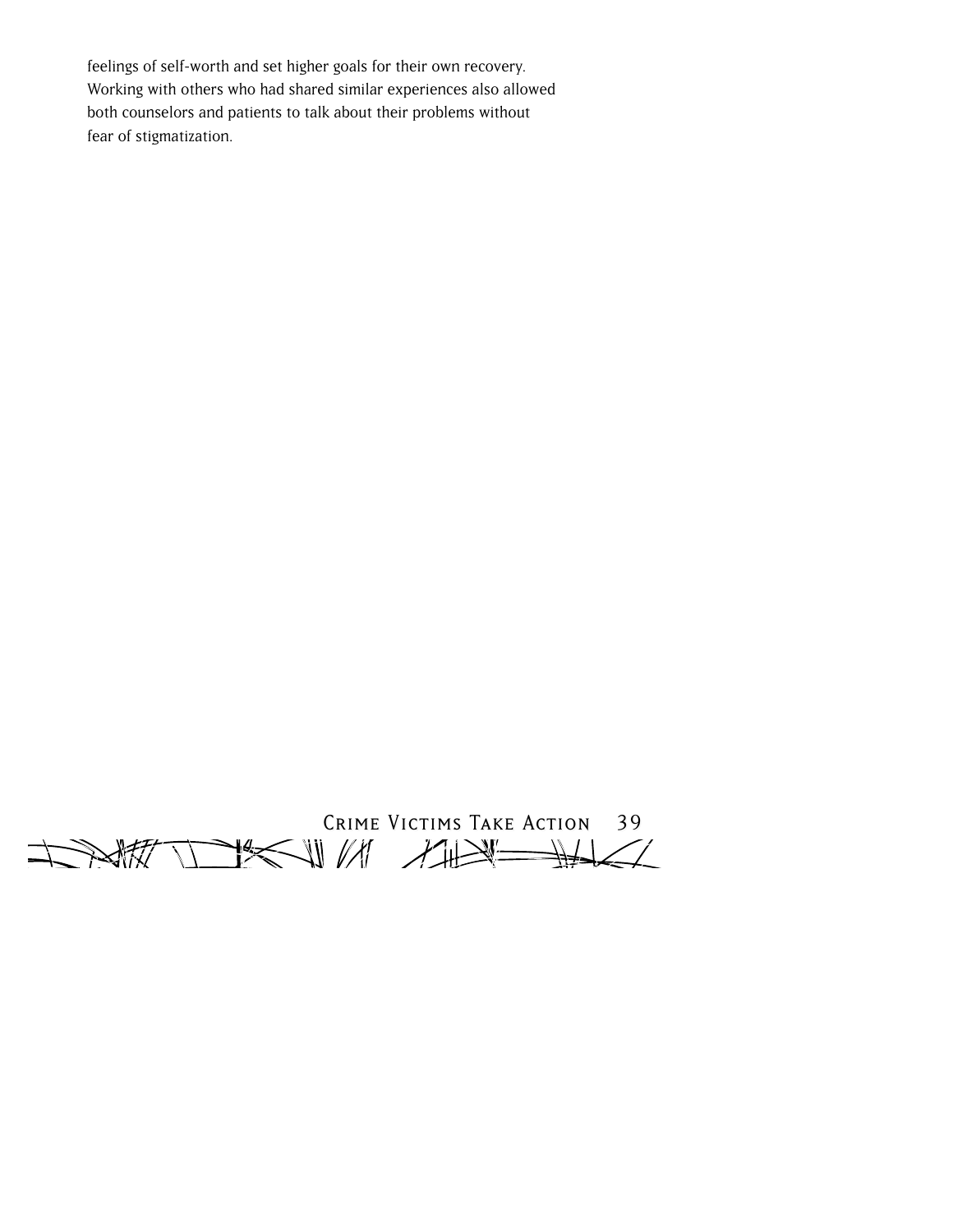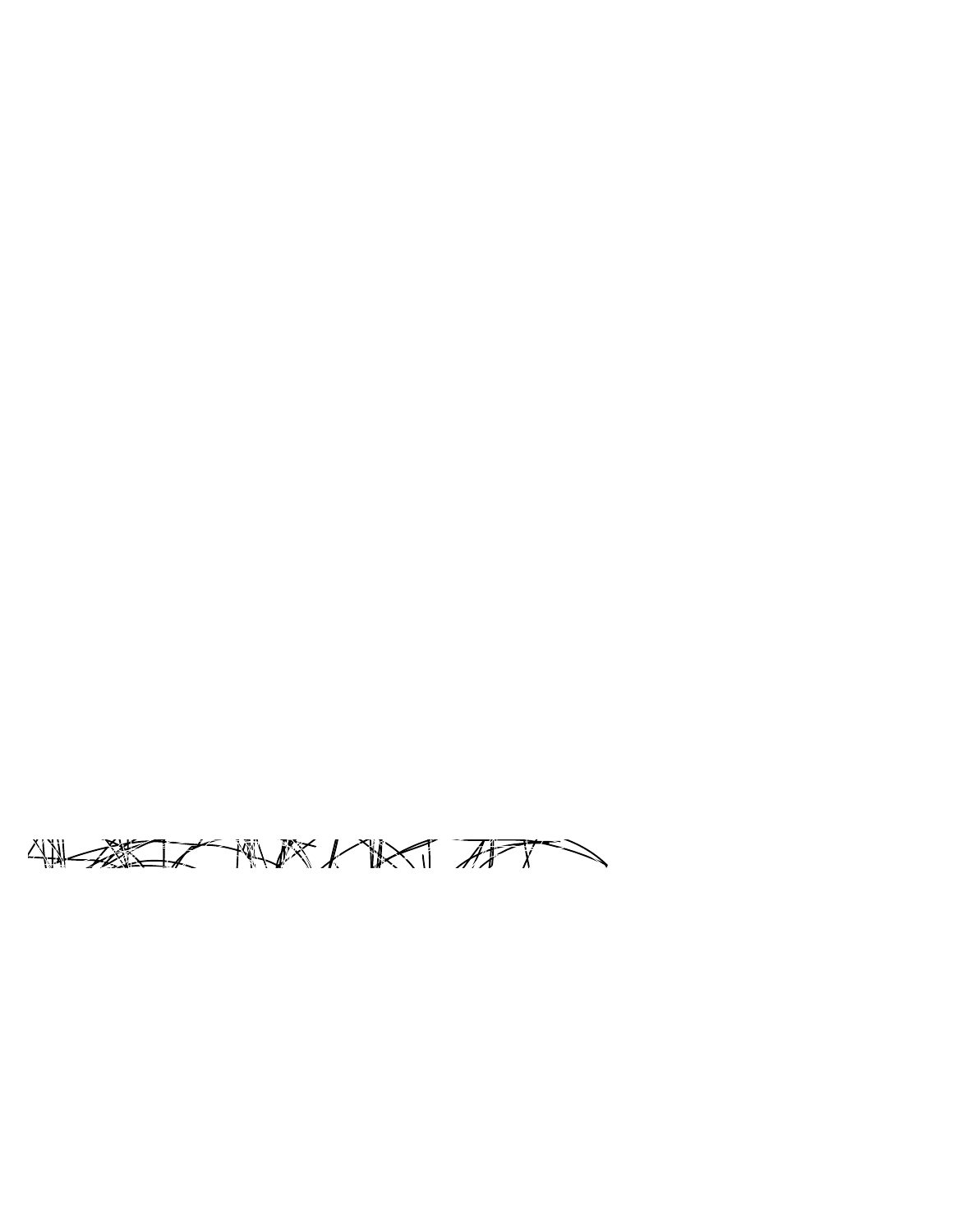## **ENDNOTES**

<sup>I</sup> D. Katz, "A Journey We Did Not Want To Take," Worth, (April 1995), pp. 87-96, 118-125.

 $2$  K.W. Crenshaw. "Race, Reform and Retrenchment: Transformation and Legitimization in Antidiscrimination Law," Harvard Law Review, 101 (1988), p. 1331.

3 M.R. Mahoney, "Victimization or Oppression? Women's Lives, Violence, and Agency," in The Public Nature of Private Violence: The Discovery of Domestic Abuse, ed. M.A. Fineman and R. Mykitiuk (New York: Routledge, 1994), pp. 59-92.

4 R.C. Davis and L.N. Friedman, "The Emotional Aftermath of Crime and Violence," in Trauma and Its Wake, ed. C.R. Figley (New York: Brunner/Mazel, 1985), pp. 90-112; A.J. Lurigio and P.A. Resick, "Healing the Psychological Wounds of Criminal Victimization: Predicting Postcrime Distress and Recovery," in Victims of Crime: Problems, Policies, and Programs, eds. A.J. Lurigio, W.G. Skogan, and R.C. Davis (Newbury Park, CA: Sage, 1990), pp. 50-67.

5 R. Janoff-Bulman, "The Aftermath of Victimization: Rebuilding Shattered Assumptions," in Trauma and Its Wake, ed. C.R. Figley (New York: Brunner/Mazel, 1985), pp. 15-33.

6 Lurigio and Resick, "Healing the Psychological Wounds of Criminal Victimization: Predicting Postcrime Distress and Recovery," pp. 50-67; D.S. Riggs and D.G. Kilpatrick, "Families and Friends: Indirect Victimization by Crime," in Victims of Crime: Problems, Policies, and Programs, eds. A.J. Lurigio, W.G. Skogan, and R.C. Davis (Newbury Park, CA: Sage, 1990), pp. 120-138.

7 R. Davis, B. Taylor and S. Bench, The Impact of Sexual and Non-Sexual Assault on Secondary Victims (New York: Victim Services, 1994).

CRIME VICTIMS TAKE ACTION 41  $\begin{picture}(120,111){\small\bf 1} \put(120,111){\small\bf 1} \put(120,111){\small\bf 1} \put(120,111){\small\bf 1} \put(120,111){\small\bf 1} \put(120,111){\small\bf 1} \put(120,111){\small\bf 1} \put(120,111){\small\bf 1} \put(120,111){\small\bf 1} \put(120,111){\small\bf 1} \put(120,111){\small\bf 1} \put(120,111){\small\bf 1} \put$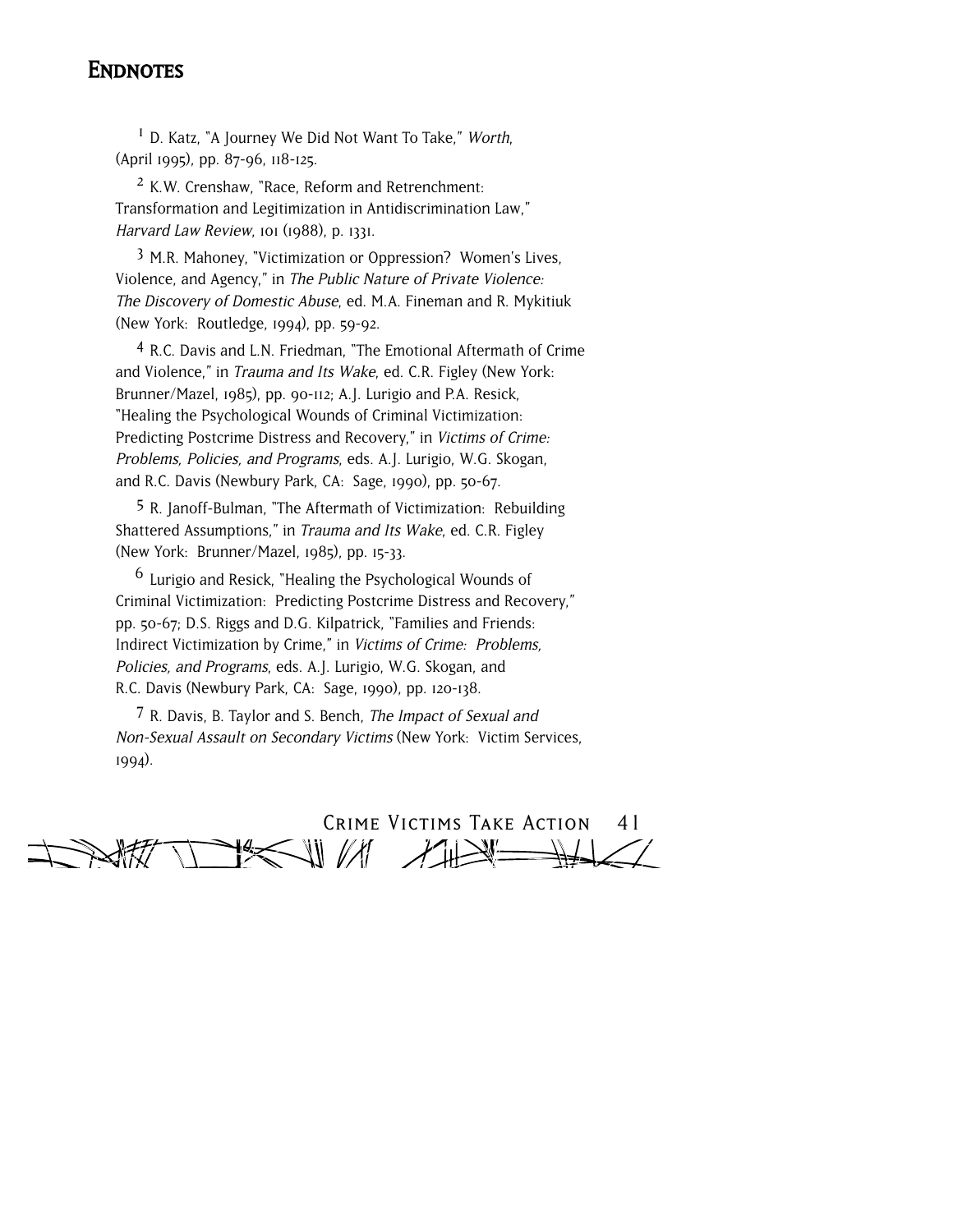8 J.L. Herman, Trauma and Recovery (New York: Basic Books, 1992), p. 119.

9 R. Davis, B. Taylor and S. Bench, The Impact of Sexual and Non-Sexual Assault on Secondary Victims.

<sup>10</sup> M.J. Lerner, D.T. Miller, and J.G. Holmes, "Deserving and the Emergence of Forms of Justice," in Advances in Experimental Social Psychology, Vol. 9, ed. L. Berkowitz and E. Walster (New York: Academic Press, 1976).

11 Herman, Trauma and Recovery.

<sup>12</sup> B. Simos, A Time to Grieve: Loss as a Universal Human Experience (New York: Family Service Association of America, 1979), p. 228.

13 W.G. Skogan and M.G. Maxfield, Coping with Crime: Individual and Neighborhood Reactions, (Beverly Hills: Sage, 1981), p. 230.

14 E. Stark, "Framing and Reframing Battered Women," in Domestic Violence: The Criminal Justice Response, ed. E. Buzawa (New York: Auburn House, 1992), p. 282.

15 L. Lebowitz, M.R. Harvey, and J.L. Herman, "A Stage-By-Dimension Model of Recovery from Sexual Trauma," Journal of Interpersonal Violence,  $9(3)(1993)$ , pp. 378-391.

<sup>16</sup> A.A. Stein. "Conflict and Cohesion: A Review of the Literature," Journal of Conflict Resolution, 20 (1976), pp. 143-172.

<sup>17</sup> Herman, *Trauma and Recovery*.

 $18$  Ibid.

<sup>19</sup> R.L. Silver, C. Boon and M.L. Stones, "Searching for Meaning in Misfortune: Making Sense of Incest," Journal of Social Issues, 39 (1983), pp. 83-103.

20 Herman, Trauma and Recovery, p. 209.

<sup>21</sup> Skogan and Maxfield, Coping with Crime: Individual and Neighborhood Reactions, p. 230.

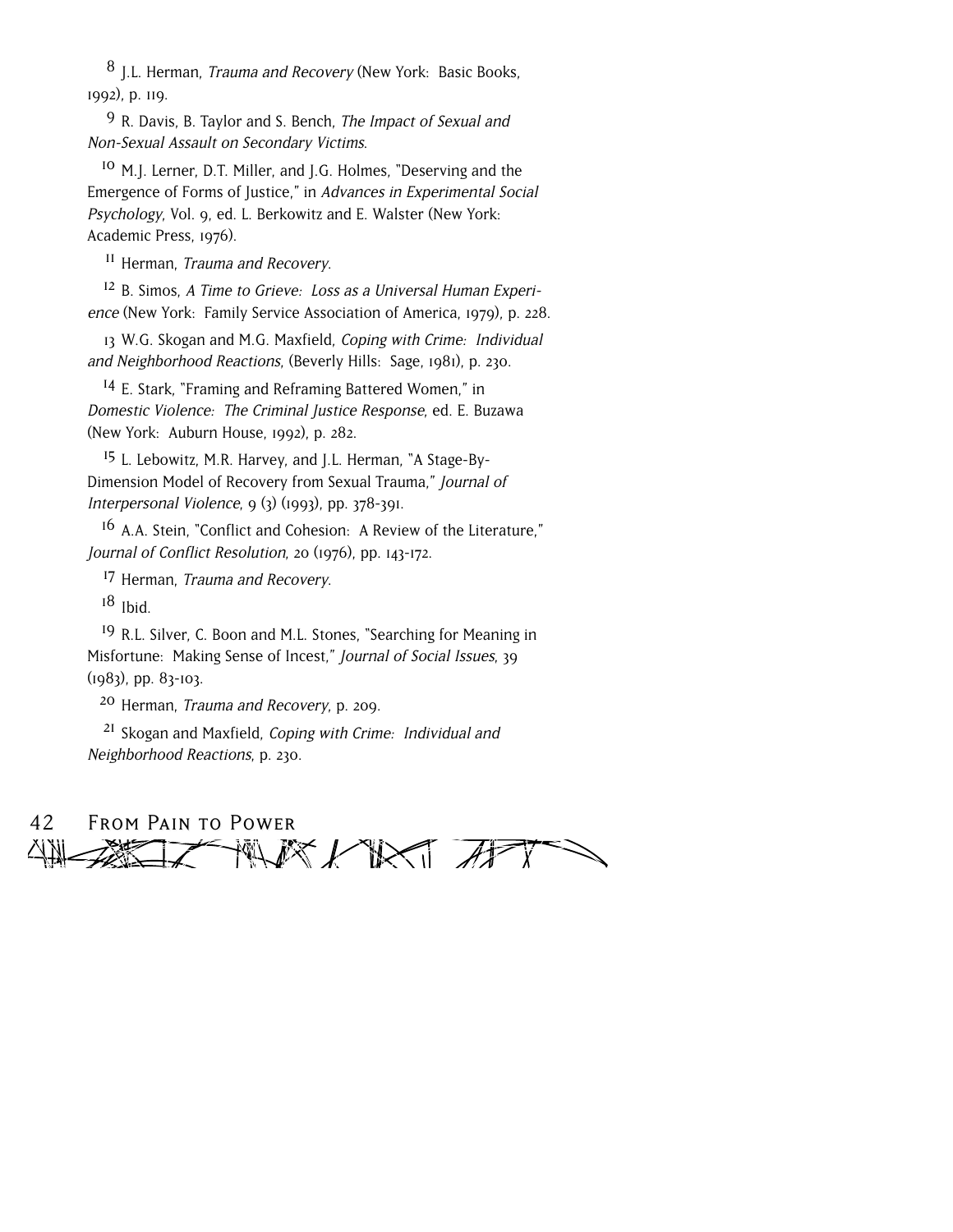22 Law Enforcement Assistance Administration, 1977, cited in Skogan and Maxfield, Coping with Crime: Individual and Neighborhood Reactions, p. 230.

<sup>23</sup> E.S. Cohn, L. Kidder and I. Harvey, "Crime Prevention vs. Victimization: The Psychology of Two Different Reactions," Victimology, 3 (3-4) (1978), pp. 285-296.

<sup>24</sup> Skogan and Maxfield, Coping with Crime: Individual and Neighborhood Reactions.

25 Herman, Trauma and Recovery, p. 209.

26 Susan Sontag, Illness as Metaphor (New York: Ferrar, Straus and Giroux, 1978).

27 S. Felman and D. Laub, Testimony: Crisis of Witnessing in Literature, Psychoanalysis, and History (New York: Routledge, 1992), p. 24.

 $28$  Ibid.

<sup>29</sup> "Mother of Two Murder Victims Provides Solace for Others on Her Talk Show," New York Times, 17 April 1995.

30 S. Schechter, Women and Male Violence (Boston: South End, 1982).

<sup>31</sup> D. Terry, "Victims' Families Fight for Mercy," The New York Times, 1 February 1996, p. A-10.

32 F.J. Weed, "The Victim-Activist Role in the Anti-Drunk Driving Movement," The Sociological Quarterly, 31 (3) (1990), pp. 459-473.

33 Lebowitz, Harvey, and Herman, "A Stage-By-Dimension Model of Recovery from Sexual Trauma."

34 Skogan and Maxfield, Coping with Crime: Individual and Neighborhood Reactions.

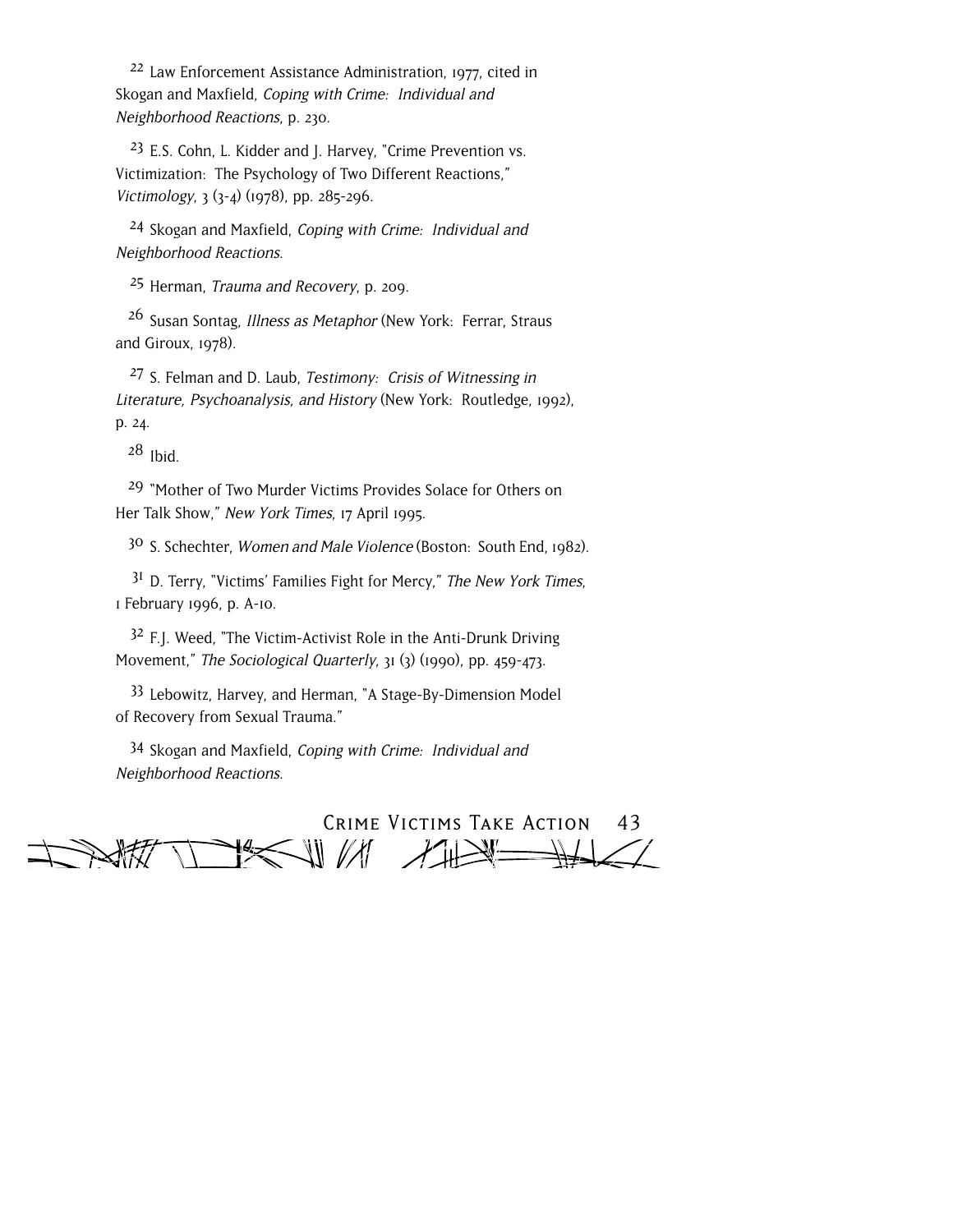35 J.H. Lord, Personal Communication, 1995.

<sup>36</sup> Skogan and Maxfield, *Coping with Crime: Individual and* Neighborhood Reactions.

37 E. Stark, "Mandatory Arrest of Batterers: A Reply To Its Critics," American Behavioral Scientist, 36 (5), (Jones & Schechter, 1993).

38 Herman. Trauma and Recovery.

39 A number of writers have pointed out how society's common misperception of battered women as "victims without agency" fails to recognize their capacity to act even within a system of oppression. M.R. Mahoney, "Victimization or Oppression? Women's Lives, Violence and Agency"; K.W. Crenshaw, "Race, Reform and Retrenchment: Transformation and Legitimization in Antidiscrimination Law"; E.M. Schneider, "Particularity and Generality: Challenges of Feminist Theory and Practice in Work on Woman-Abuse," New York University Law Review,  $67$  (3) (1992), pp. 520-568.

40 Stark, "Mandatory Arrest of Batterers: A Reply To Its Critics," American Behavioral Scientist, pp. 651-680.

41 J.H. Lord, Victim Impact Panels: A Creative Sentencing Opportunity (Dallas: Mothers Against Drunk Driving, 1990); D. Mercer, R. Lorden, and J. Lord, "Victim and Situational Characteristics Facilitation of Impending Post-Victimization Functioning." Presentation at the International Society for Traumatic Stress Studies, San Antonio, 27 October 1993.

42 Lord, Victim Impact Panels: A Creative Sentencing Opportunity.

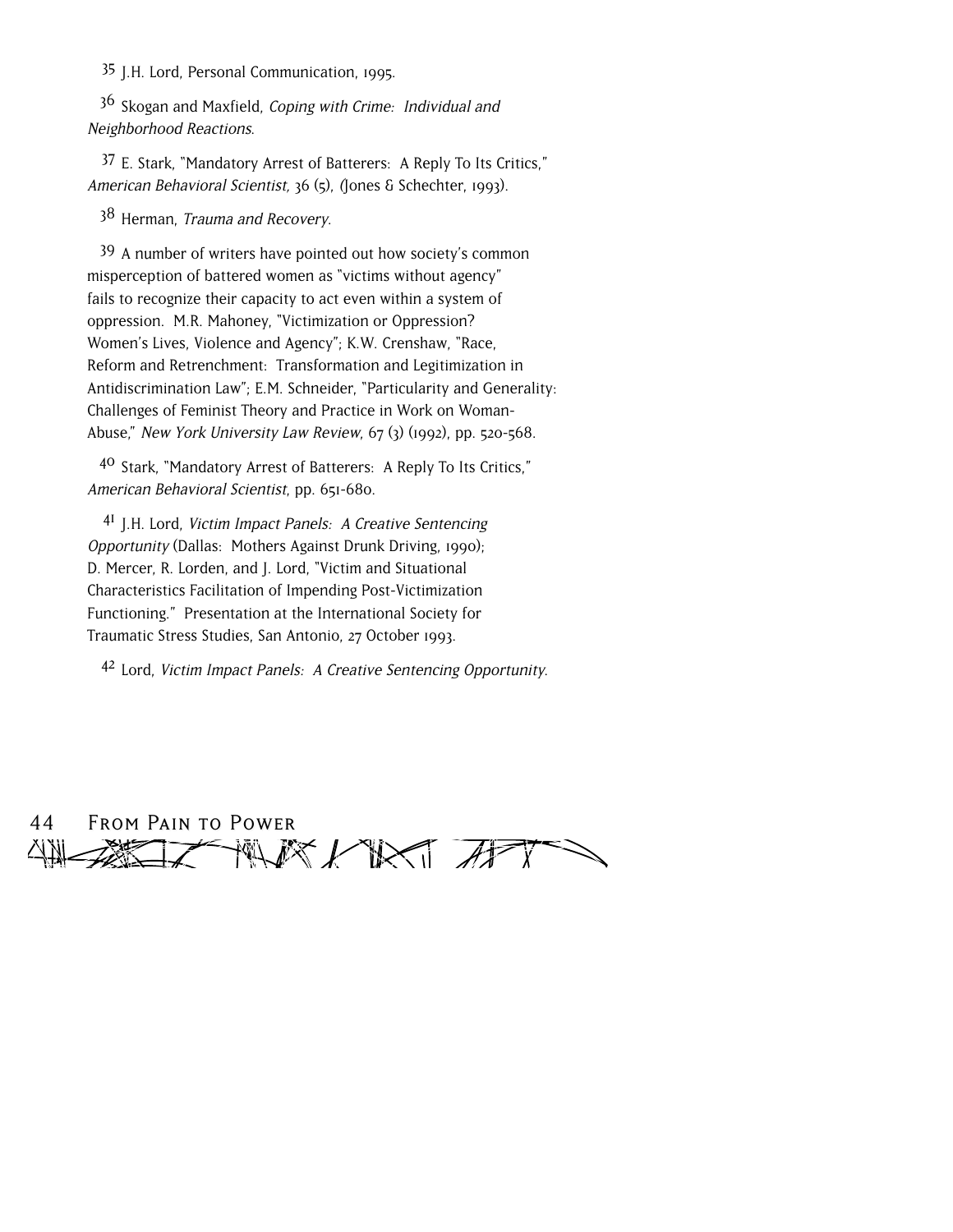## **REFERENCES**

- Cohn, E.S., L. Kidder, and J. Harvey. "Crime Prevention vs. Victimization: The Psychology of Two Different Reactions." Victimology, 3 (3-4) (1978), pp. 285-296.
- Crenshaw, K.W. "Race, Reform and Retrenchment: Transformation and Legitimization in Antidiscrimination Law." Harvard Law Review, 101 (1331) (1988).
- Davis, R.C., and L.N. Friedman. "The Emotional Aftermath of Crime and Violence." Trauma and Its Wake. Ed. C.R. Figley. New York: Brunner/Mazel, 1985, pp. 90-112.
- Davis, R., B. Taylor, and S. Bench. The Impact of Sexual and Non-Sexual Assault on Secondary Victims. New York: Victim Services, 1994.
- Felman, S., and D. Laub. Testimony: Crises of Witnessing in Literature, Psychoanalysis, and History. New York: Routledge, 1992.
- Herman, J.L. Trauma and Recovery. New York: Basic Books, 1992.
- Janoff-Bulman, R. "The Aftermath of Victimization: Rebuilding Shattered Assumptions." Trauma and Its Wake. Ed. C.R. Figley. New York: Brunner/Mazel, 1985, pp. 15-33.
- Katz, D. "A Journey We Did Not Want to Take." Worth, (April 1995), pp. 87-96, 118-125.

CRIME VICTIMS TAKE ACTION 45  $\text{MRT} \setminus \text{M} \text{M} \quad \text{M} \quad \text{M} \quad \text{M} \quad \text{M} \quad \text{M} \quad \text{M} \quad \text{M} \quad \text{M} \quad \text{M} \quad \text{M} \quad \text{M} \quad \text{M} \quad \text{M} \quad \text{M} \quad \text{M} \quad \text{M} \quad \text{M} \quad \text{M} \quad \text{M} \quad \text{M} \quad \text{M} \quad \text{M} \quad \text{M} \quad \text{M} \quad \text{M} \quad \text{M} \quad \text{M} \quad \text{M} \quad \text{$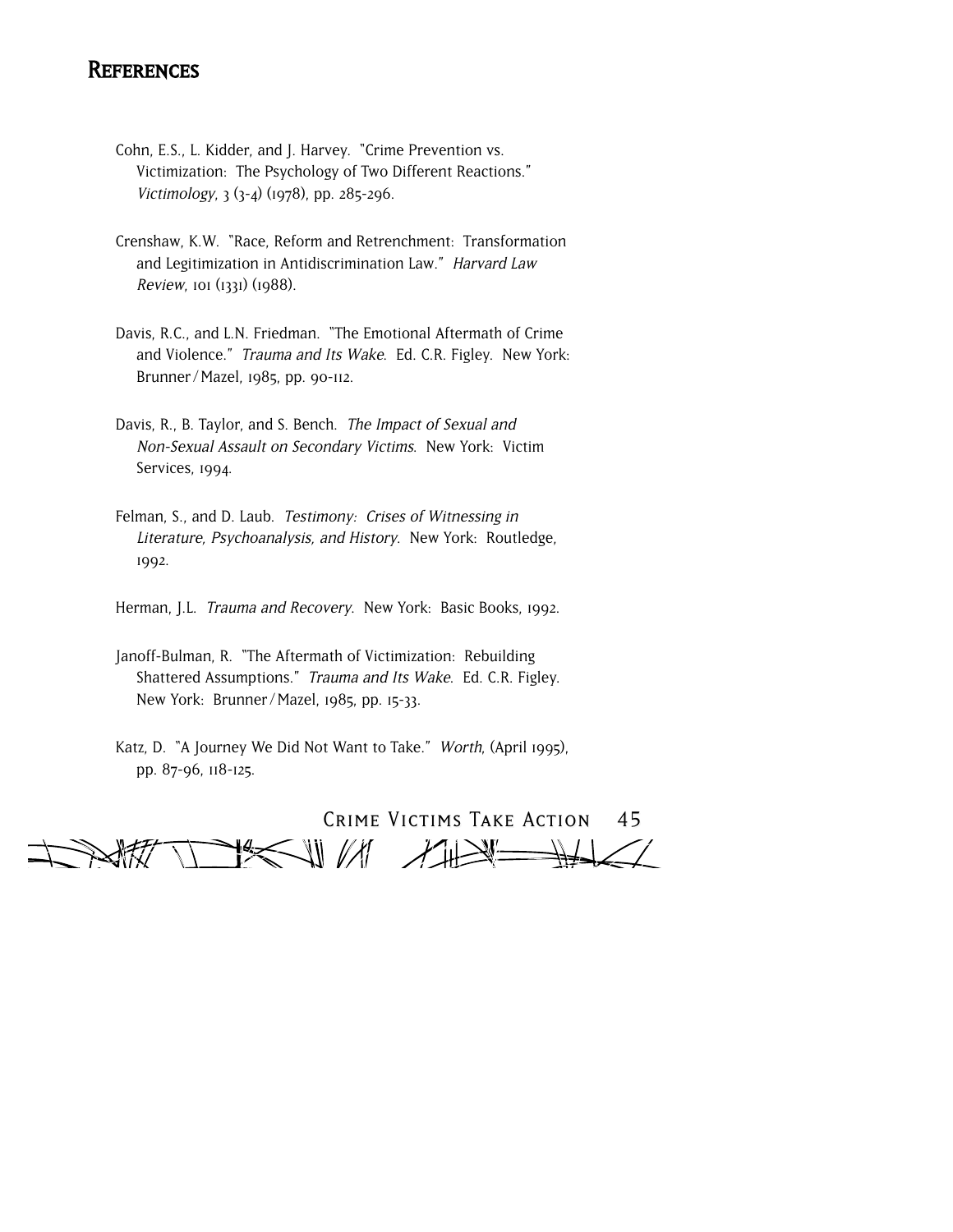- Lebowitz, L., M.R. Harvey, and J.L. Herman. "A Stage-by-Dimension Model of Recovery from Sexual Trauma." Journal of Interpersonal Violence, 8 (3) (1993), pp. 378-391.
- Lerner, M.J., D.T. Miller, and J.G. Holmes. "Deserving and the Emergence of Forms of Justice." Advances in Experimental Social Psychology, Vol. 9. Ed. L. Berkowitz and E. Walster. New York: Academic Press, 1976.
- Lurigio, A.J., and P.A. Resick. "Healing the Psychological Wounds of Criminal Victimization: Predicting Postcrime Distress and Recovery." Victims of Crime: Problems, Policies, and Programs. Ed. A.J. Lurigio, W.G. Skogan, and R.C. Davis. Newbury Park, CA: Sage, 1990, pp. 50-67.
- Lord, J.H. Victim Impact Panels: A Creative Sentencing Opportunity. Dallas: Mothers Against Drunk Driving, 1990.
- Lord, J.H. Personal communication, 1995.
- Mahoney, M.R. "Victimization or Oppression? Women's Lives, Violence, and Agency." The Public Nature of Private Violence: The Discovery of Domestic Abuse. Ed. M.A. Fineman and R. Mykitiuk. New York: Routledge, 1994, pp. 59-92.
- Mercer, D., R. Lorden, and J. Lord. "Victim and Situational Characteristics Facilitation of Impeding Post-Victimization Functioning." Presentation at the International Society for Traumatic Stress Studies. San Antonio, 27 October 1993.
- "Mother of Two Murder Victims Provides Solace for Others on Her Talk Show." New York Times, 17 April 1995.

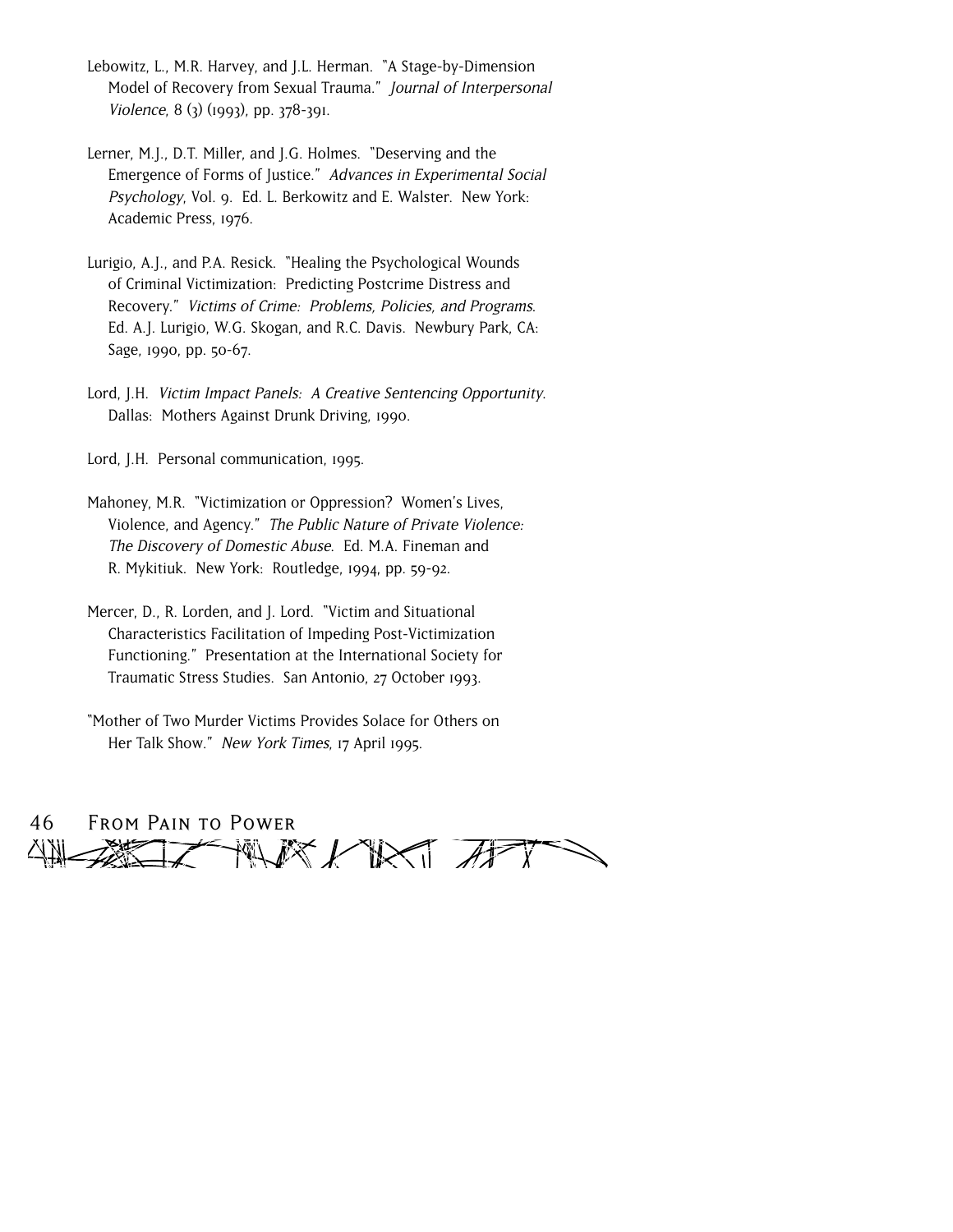Riggs, D.S., and D.G. Kilpatrick. "Families and Friends: Indirect Victimization by Crime." Victims of Crime: Problems, Policies, and Programs. Eds. A.J. Lurigio, W.G. Skogan, and R.C. Davis. Newbury Park, CA: Sage, 1990, pp. 120-138.

Schechter, S. Women and Male Violence. Boston: South End, 1982.

- Schneider, E.M. "Particularity and Generality: Challenges of Feminist Theory and Practice in Work on Woman-Abuse." New York University Law Review,  $67$   $(3)$  (1992), pp. 520-568.
- Silver, R.L., C. Boon, and M.L. Stones. "Searching for Meaning in Misfortune: Making Sense of Incest." Journal of Social Issues, 39 (1983), pp. 83-103.
- Simos, B. A Time to Grieve: Loss as a Universal Human Experience. New York: Family Service Association of America, 1979.
- Skogan, W.G., and M.G. Maxfield. Coping with Crime: Individual and Neighborhood Reactions. Beverly Hills: Sage, 1981.
- Sontag, S. Illness as Metaphor. New York: Farrar, Straus and Giroux, 1978.
- Stark, E. "Framing and Reframing Battered Women." Domestic Violence: The Criminal Justice Response. Ed. E. Buzawa. New York: Auburn House, 1992, pp. 271-289.
- Stark, E. "Mandatory Arrest of Batterers: A Reply to Its Critics." American Behavioral Scientist, 36 (5) (1993), pp. 651-680.

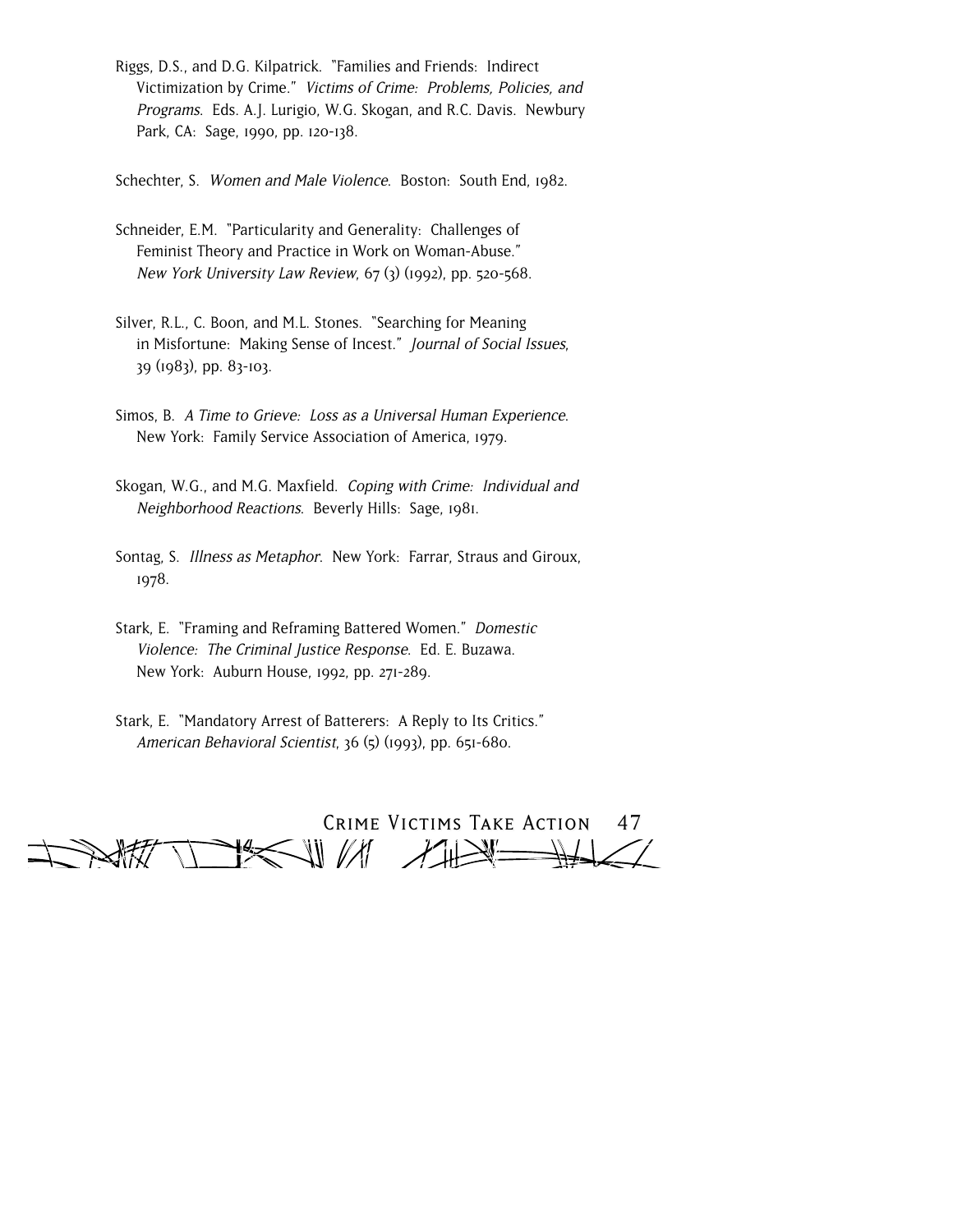- Stein, A.A. "Conflict and Cohesion: A Review of the Literature." Journal of Conflict Resolution, 20 (1976), pp. 143-172.
- Stein, J. Interview, 18 April 1995.
- Terry, D. "Victims' Families Fight for Mercy." The New York Times, 1 February 1996, p. A-10.
- Weed, F.J. "The Victim-Activist Role in the Anti-Drunk Driving Movement." The Sociological Quarterly, 31 (3) (1990), pp. 459-473.